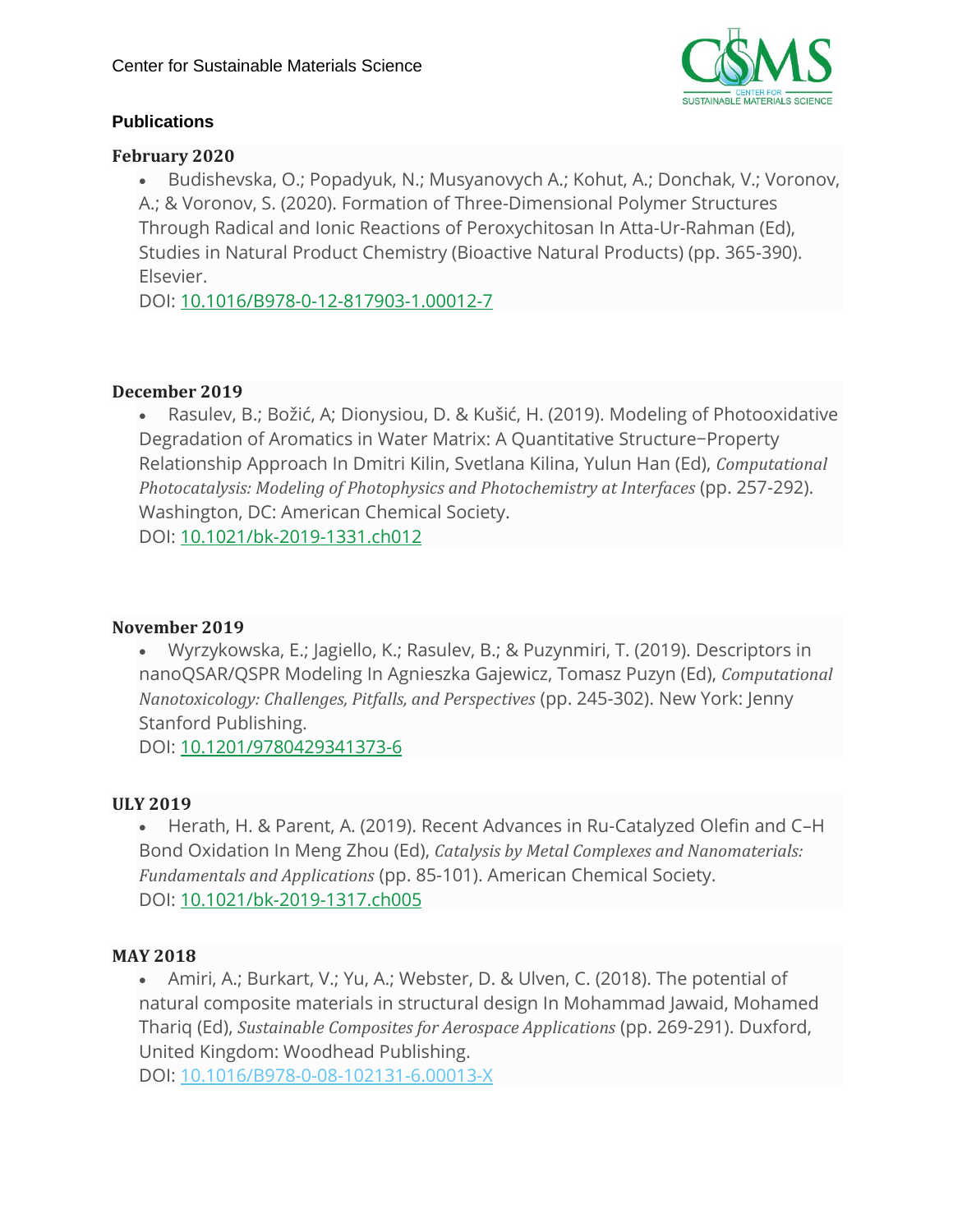

# **SEPTEMBER 2016**

• Amiri, A. & Ulven, C. (Available online September 2016). Bio-based Composites as Thermorheologically Complex Materials**.** In: Antoun B. et al. (eds) *Challenges in Mechanics of Time Dependent Materials*, Volume 2, Chapter 7, 55-63. DOI: [10.1007/978-3-319-41543-7\\_7](https://link.springer.com/chapter/10.1007/978-3-319-41543-7_7)

# **April 2016**

• Kalita, H.; Kalita, D.; Alam, S.; Chernykh, A.; Tarnavchyk, I.; Bahr, J.; Samanta, S.; Jayasooriyama, A.; Fernando, S.; Selvakumar, S.; Wickramaratne, D.; Sibi, M. & Chisholm, B. (2016). Novel Biobased Polymers for Coating Applications, *in Biobased and Environmental Benign Coatings* (eds A. Tiwari, A. Galanis and M. D. Soucek), John Wiley & Sons, Inc., Hoboken, NJ, USA.

# DOI: [10.1002/9781119185055.ch1](http://dx.doi.org/10.1002/9781119185055.ch1)

• Kohut, A.; Hevus, I.; Voronov, S. & Voronov, A. (May 2016). Amphiphilic Invertible Polymers and Their Applications**.** In: Hosseini and Makhlouf (eds) *Industrial Applications for Intelligent Polymers and Coatings*, Chapter 19, 399-415. DOI: [10.1007/978-3-319-26893-4\\_19](https://link.springer.com/chapter/10.1007%2F978-3-319-26893-4_19)

# **DECEMBER 2014**

• Kalita, H.; Alam, S.; Kalita, D.; Chernykh, A.; Tarnavchyk, I.; Bahr, J.; Samanta, S.; Jayasooriyama, A.; Fernando, S.; Selvakumar, S.; Popadyuk, A.; Wickramaratne, D.; Sibi, M.; Voronov, A.; Bezbaruah, A. & Chisholm, B. (2014). Synthesis and Characterization of Novel Soybean Oil-Based Polymers and Their Application in Coatings Cured by Autoxidation in R. Brentin (ed), In *[Soy-Based](http://pubs.acs.org/isbn/9780841230064) Chemicals and [Materials;](http://pubs.acs.org/isbn/9780841230064) R. Brentin ed;* ACS Symposium Series 1178; American Chemical Society; pp 371-390.

DOI: [10.1021/bk-2014-1178.ch016](http://dx.doi.org/10.1021/bk-2014-1178.ch016)

# **FEBRUARY 2020**

• Pan, Y.; Zholobko, O.; Li, H.; Jin, J.; Hu, J.; Chen, B.; Voronov, A. & Yang, Z. (2020). Spatial Distribution and Solvent Polarity-Triggered Release of a Polypeptide Incorporated into Invertible Micellar Assemblies. *ACS Applied Materials & Interfaces*, 12(10), 12075-12082. DOI: [10.1021/acsami.9b22435](https://pubs.acs.org/doi/10.1021/acsami.9b22435)

# **JANUARY 2020**

• Fjodorova, N.; Novič, M.; Venko, K. & Rasulev, B. (2020). A Comprehensive Cheminformatics Analysis of Structural Features Affecting the Binding Activity of Fullerene Derivatives. *Nanomaterials*, 10(1), 90. DOI: [10.3390/nano10010090](https://www.mdpi.com/2079-4991/10/1/90)

• Nespor, B.; Andrianova, A.; Pollack, S.; Pfau, C.; Arifuzzaman, M.; Islam, N.; Kubátová, A. & Hossain, K. (2020). Metformin Uptake and Translocation in Chickpeas: Determination Using Liquid Chromatography–Mass Spectrometry. *ACS*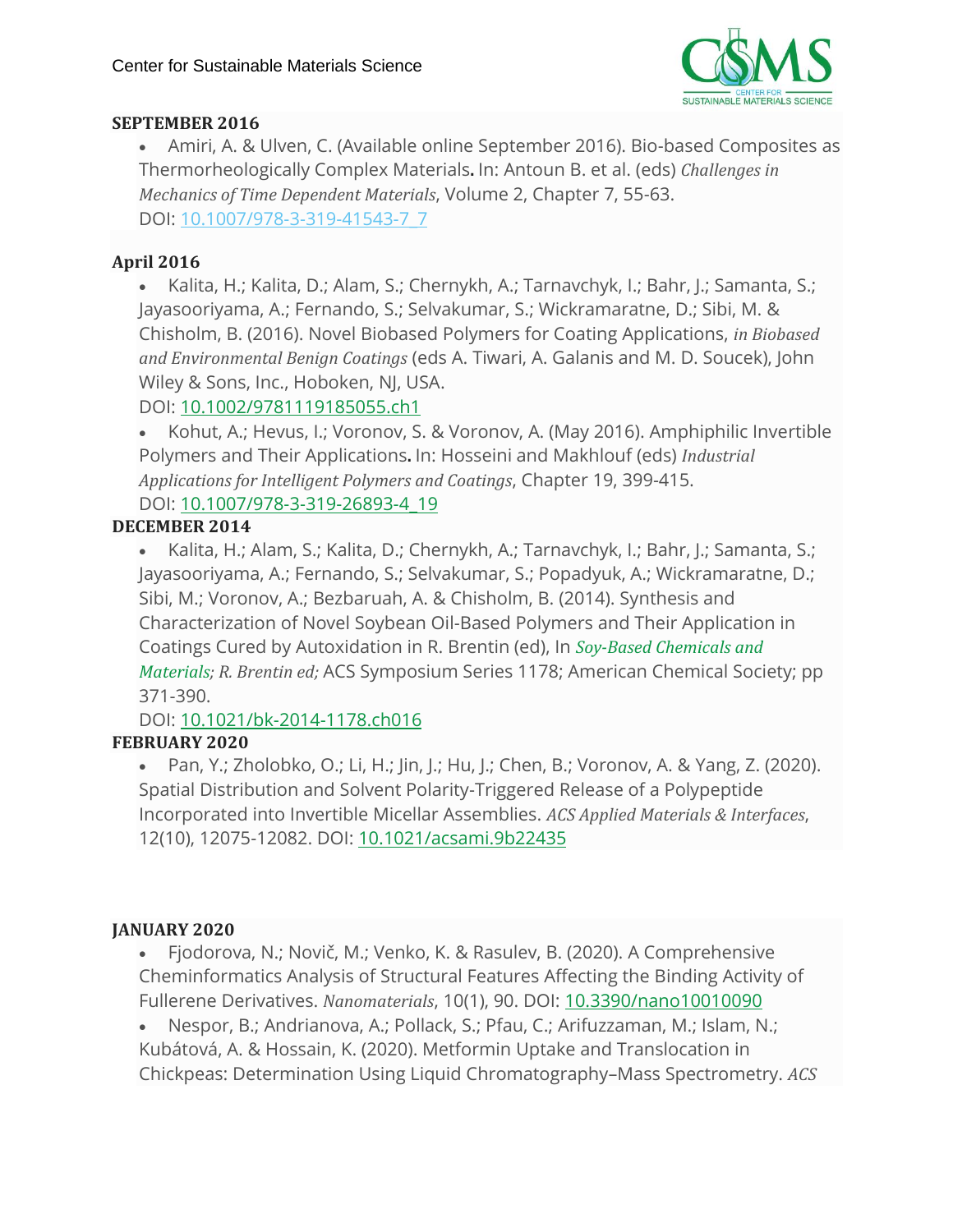

*Omega*, 5(4), 1789-1795. DOI: [10.1021/acsomega.9b02783](https://pubs.acs.org/doi/10.1021/acsomega.9b02783)

#### **OCTOBER 2019**

• Rasulev, B. & Casanola-Martin, G. (2020). QSAR/QSPR in Polymers: Recent Developments in Property Modeling. *International Journal of Quantitative Structure-Property Relationships*, 5(1), 80-88.

DOI: [10.4018/ijqspr.2020010105](https://www.igi-global.com/gateway/article/239624)

• Kingsley, K.; Shevchuk, O.; Kirianchuk, V.; Kohut, A.; Voronov, S. & Voronov, A. (2019). Emulsion copolymerization of vinyl monomers from soybean and olive oil: Effect of counterpart aqueous solubility. *European Polymer Journal*, 119, 239-246. DOI: [10.1016/j.eurpolymj.2019.07.008](https://www.sciencedirect.com/science/article/abs/pii/S0014305719307554?via%3Dihub)

#### **SEPTEMBER 2019**

• Sizochenko, N.; Syzochenko, M.; Fjodorova, N.; Rasulev, B. & Leszczynski, J. (2019). Evaluating genotoxicity of metal oxide nanoparticles: Application of advanced supervised and unsupervised machine learning techniques. *Ecotoxicology and Environmental Safety*, 185, 109733.

DOI: [10.1016/j.ecoenv.2019.109733](https://www.sciencedirect.com/science/article/abs/pii/S0147651319310644?via%3Dihub)

#### **AUGUST 2019**

• Kozliak, E.; Sulkes, M.; Alhroub, I.; Kubátová, A.; Andrianova, A. & Seames, W. (2019). Influence of early stages of triglyceride pyrolysis on the formation of PAHs as coke precursors. *Physical Chemistry Chemical Physics*, 21(36), 20189-20203. DOI: [10.1039/c9cp02025j](https://pubs.rsc.org/en/content/articlelanding/2019/CP/C9CP02025J#!divAbstract)

#### **JUNE 2019**

• Radkar, S.; Amiri, A. & Ulven, C. (2019). Tensile Behavior and Diffusion of Moisture through Flax Fibers by Desorption Method. *Sustainability*, 11(13), 3558. DOI: [10.3390/su11133558](https://www.mdpi.com/2071-1050/11/13/3558)

• Shah, N.; Fehrenbach, J. & Ulven, C. (2019). Hybridization of Hemp Fiber and Recycled-Carbon Fiber in Polypropylene Composites. *Sustainability*, 11(11), 3163. DOI: [10.3390/su11113163](https://www.mdpi.com/2071-1050/11/11/3163)

• Singh, G.; Zholobko, O.; Pillatzki, A.; Webb, B.; Nelson, E.; Voronov, A. & Ramamoorthy, S. (2019). An amphiphilic invertible polymer as a delivery vehicle for a M2e-HA2-HA1 peptide vaccine against an Influenza A virus in pigs. *Vaccine*, 37(31),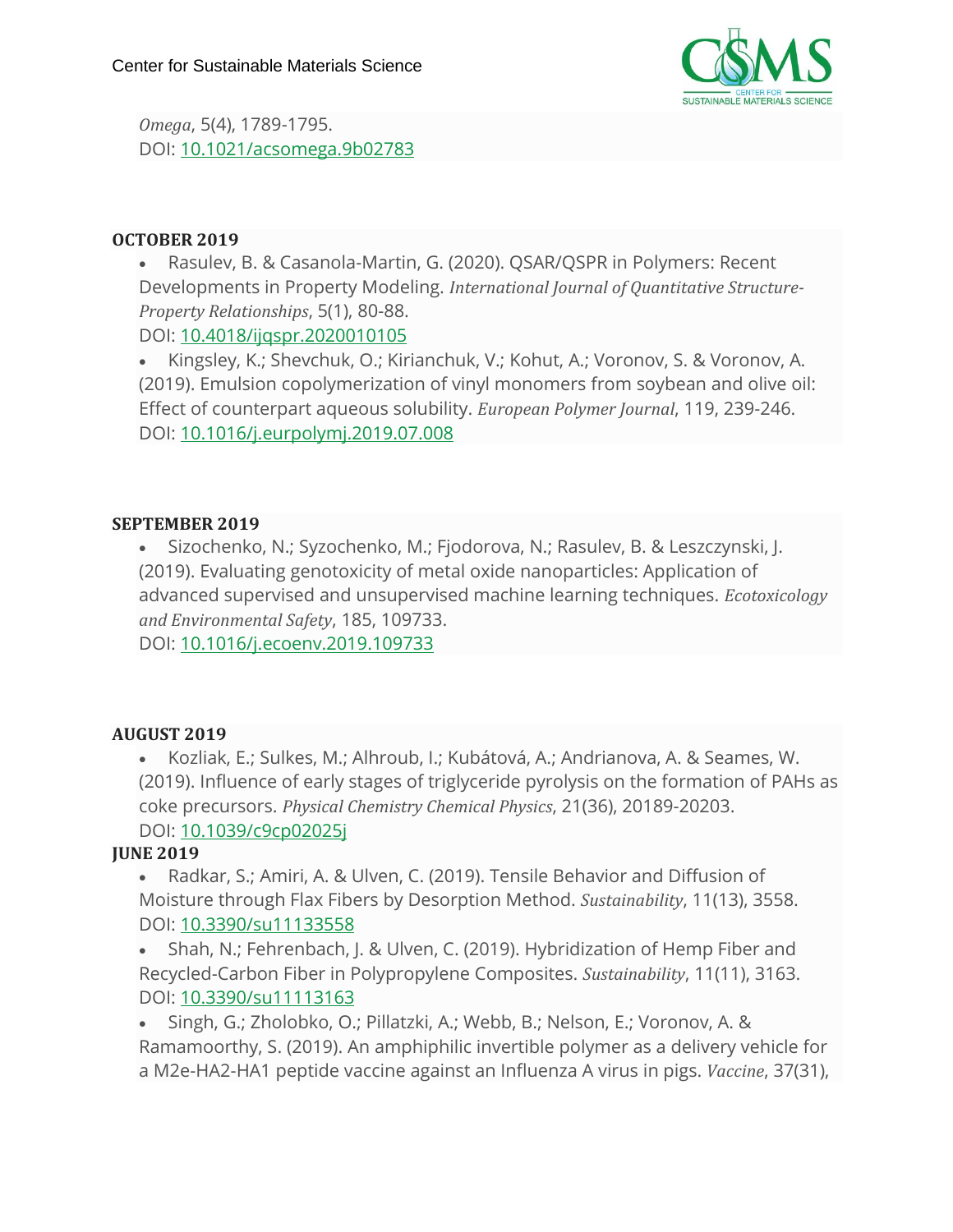

4291-4301. DOI: [10.1016/j.vaccine.2019.06.030](https://www.sciencedirect.com/science/article/pii/S0264410X19307923?via%3Dihub)

#### **MAY 2019**

• Simsek, T.; Simsek, S.; Mayer, C. & Rasulev, B. (2019). Combined computational and experimental study on the inclusion complexes of β-cyclodextrin with selected food phenolic compounds. *Structural Chemistry*, 30, 1395-1406. DOI: [10.1007/s11224-019-01347-4](https://link.springer.com/article/10.1007%2Fs11224-019-01347-4)

• Mikolajczyk, A.; Sizochenko, N.; Mulkiewicz, E.; Malankowska, A.; Rasulev, B. & Puzyn, T. (2019). A chemoinformatics approach for the characterization of hybrid nanomaterials: safer and efficient design perspective. *Nanoscale*, 11(24), 11808- 11818.

DOI: [10.1039/c9nr01162e](https://pubs.rsc.org/en/content/articlelanding/2019/NR/C9NR01162E#!divAbstract)

#### **APRIL 2019**

• Demchuk, Z.; Li, W.; Eshete, H.; Caillol, S. & Voronov, A. (2019). Synergistic Effects of Cardanol- and High Oleic Soybean Oil Vinyl Monomers in Miniemulsion Polymers. *ACS Sustainable Chemistry & Engineering*, 7(10), 9613-9621. DOI: [10.1021/acssuschemeng.9b01137](https://pubs.acs.org/doi/10.1021/acssuschemeng.9b01137)

• Hossain, Khwaja. (2019). *Wheat Bran Fibers as Resources for Industries*. 7th International Conference on Smart Materials and Sustainable Technologies, Toronto, Canada.

Retrieved

from [https://www.researchgate.net/profile/Kingsley\\_Ukhurebor/publication/333080](https://www.researchgate.net/profile/Kingsley_Ukhurebor/publication/333080057_Smart_Materials_and_Sustainable_Technologies/links/5cda843fa6fdccc9ddaac05a/Smart-Materials-and-Sustainable-Technologies.pdf?origin=publication_detail) 057 Smart Materials and Sustainable Technologies/links/5cda843fa6fdccc9ddaac0 [5a/Smart-Materials-and-Sustainable-Technologies.pdf?origin=publication\\_detail](https://www.researchgate.net/profile/Kingsley_Ukhurebor/publication/333080057_Smart_Materials_and_Sustainable_Technologies/links/5cda843fa6fdccc9ddaac05a/Smart-Materials-and-Sustainable-Technologies.pdf?origin=publication_detail)

#### **MARCH 2019**

• Petrosyan, L.; Sizochenko, N.; Leszczynski, J. & Rasulev, B. (2019). Modeling of Glass Transition Temperatures for Polymeric Coating Materials: Application of QSPR Mixture‐based Approach. *Molecular Informatics*, 38(8-9), 1800150. DOI: [10.1002/minf.201800150](https://onlinelibrary.wiley.com/doi/full/10.1002/minf.201800150)

• Ray, P.; Nair, G.; Ghosh, A.; Banerjee, S.; Golovko, M.; Banerjee, S.; Reindl, K.; Mallik, S. & Quadir, M. (2019). Microenvironment-sensing, nanocarrier-mediated delivery of combination chemotherapy for pancreatic cancer. *Journal of Cell*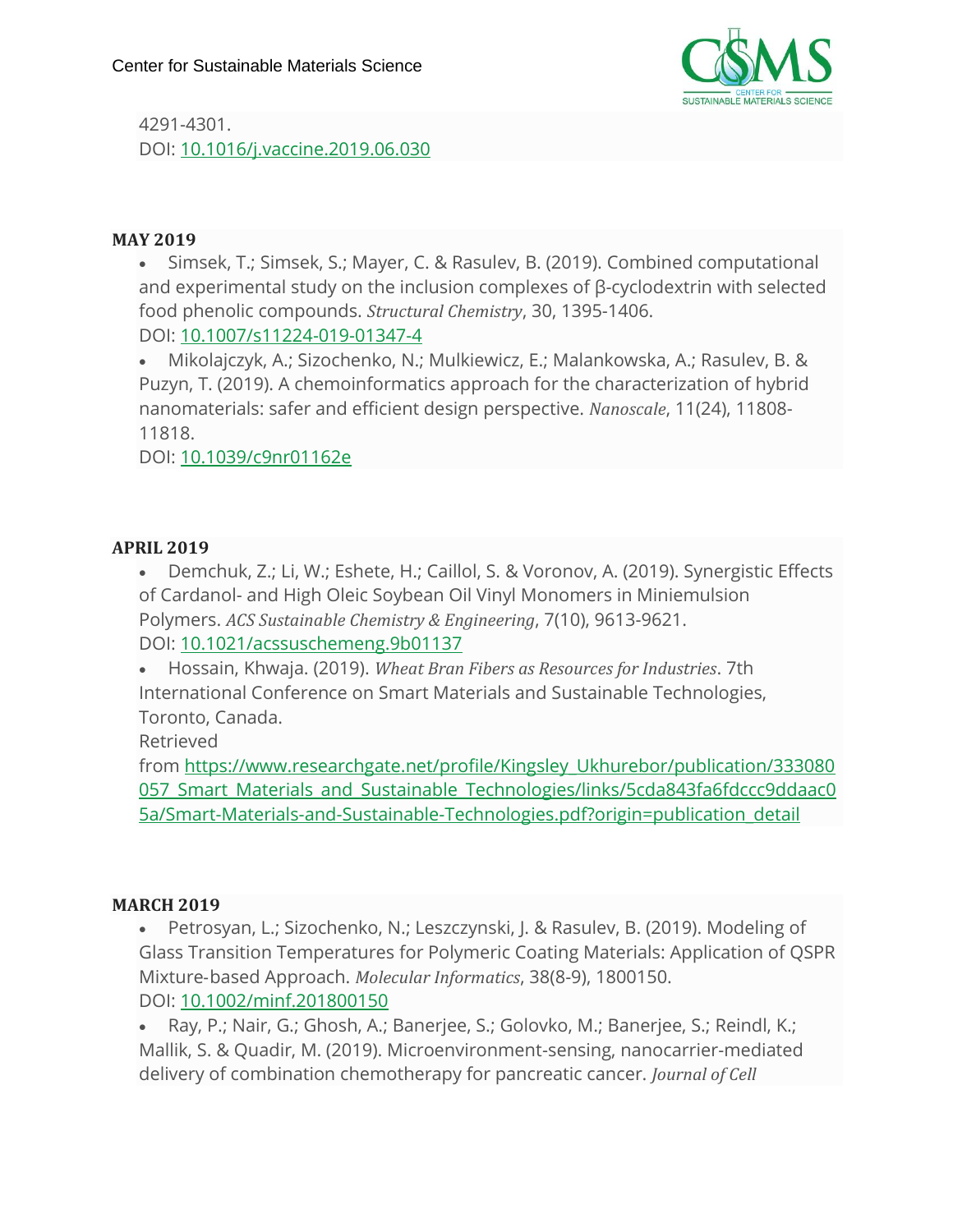

*Communication and Signaling*, 13(3), 407-420. DOI: [10.1007/s12079-019-00514-w](https://link.springer.com/article/10.1007%2Fs12079-019-00514-w)

• Diéguez‐Santana, K.; Rivera‐Borroto, O.; Puris, A.; Pham‐The, H.; Le‐Thi‐Thu, H.; Rasulev, B. & Casañola‐Martin, G. (2019). Beyond model interpretability using LDA and decision trees for α‐amylase and α‐glucosidase inhibitor classification studies. *Chemical Biology & Drug Design*, 94(1), 1414-1421.

DOI: [10.1111/cbdd.13518](https://onlinelibrary.wiley.com/doi/abs/10.1111/cbdd.13518)

#### **FEBRUARY 2019**

• Ray, P.; Confeld, M.; Borowicz, P.; Wang, T.; Mallik, S. & Quadir, M. (2019). PEG-bpoly(carbonate)-derived nanocarrier platform with pH-responsive properties for pancreatic cancer combination therapy. Colloids Surf B Biointerfaces, 174, 126-135. DOI: [10.1016/j.colsurfb.2018.10.069](https://www.sciencedirect.com/science/article/pii/S092777651830763X?via%3Dihub)

• Kingsley, K.; Shevchuk, O.; Voronov, S. & Voronov, A. (2019). Effect of highly hydrophobic plant oil-based monomers on micellization of sodium dodecyl sulfate. Colloids and Surfaces A: Physicochemical and Engineering Aspects, 568, 157-163. DOI: [10.1016/j.colsurfa.2019.02.013](https://www.sciencedirect.com/science/article/pii/S0927775719301013?via%3Dihub)

# **JANUARY 2019**

• Ray, P.; Alhalhooly, L.; Ghosh, A.; Choi, Y.; Banerjee, S.; Mallik, S.; Banerjee, S. & Quadir, M. (2019). Size-Transformable, Multifunctional Nanoparticles from Hyperbranched Polymers for Environment-Specific Therapeutic Delivery. *ACS Biomaterials Science & Engineering*, 5(3), 1354-1365. DOI: [10.1021/acsbiomaterials.8b01608](https://pubs.acs.org/doi/10.1021/acsbiomaterials.8b01608)

• Flanagan, G.; Andrianova, A.; Casey, J.; Hellrung, E.; Diep, B.; Seames, W. & Kubátová, A. (2019). Simultaneous high-temperature gas chromatography with flame ionization and mass spectrometric analysis of monocarboxylic acids and acylglycerols in biofuels and biofuel intermediate products. *Journal of Chromatography A*, 1584, 165-178.

DOI: [10.1016/j.chroma.2018.11.044](https://www.sciencedirect.com/science/article/pii/S0021967318314444?via%3Dihub)

• Ramadurai, S.; Kohut, A.; Sarangi, N.; Zholobko, O.; Baulin, V. & Voronov, A. (2019). Macromolecular inversion-driven polymer insertion into model lipid bilayer membranes. *Journal of Colloid and Interface Science*, 542, 483-494. DOI: [10.1016/j.jcis.2019.01.093](https://www.sciencedirect.com/science/article/pii/S0021979719301146?via%3Dihub)

**DECEMBER 2018**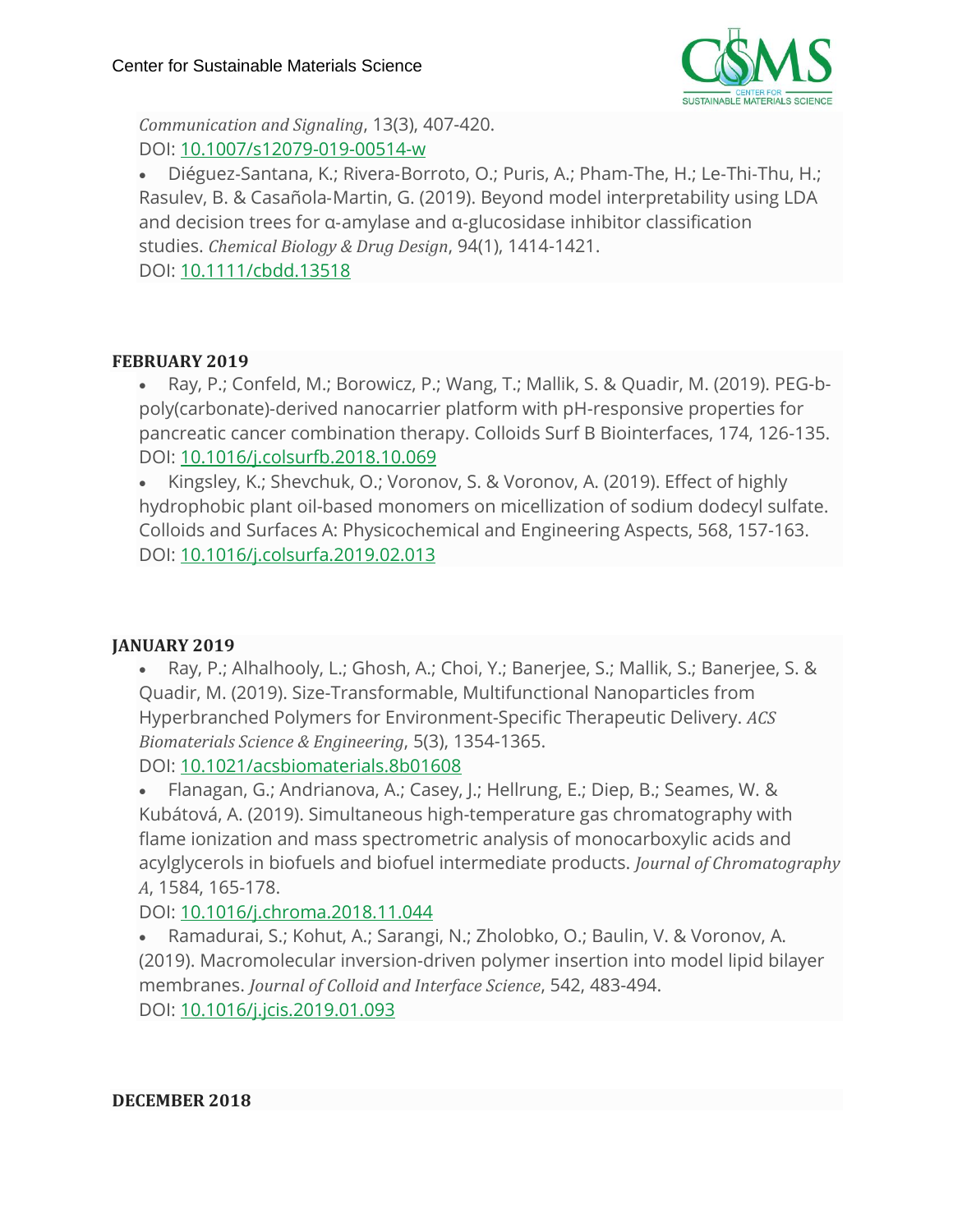

• Amjaour, H.; Wang, Z.; Mabin, M.; Puttkammer, J.; Busch, S. & Chu, Q. R. (2018). Scalable preparation and property investigation of a cis-cyclobutane-1,2-dicarboxylic acid from β-trans-cinnamic acid. *Chemical Communications*, 55, 214-217. DOI: [10.1039/C8CC08017H](https://pubs.rsc.org/en/content/articlelanding/2019/CC/C8CC08017H#!divAbstract)

• Shaik, M.; Peterson, J. & Du, G. (2018). Cyclic and Linear Polyhydroxylbutyrates from Ring Opening Polymerization of β-Butyrolactone with Amido-Oxazolinate Zinc Catalysts. *Macromolecules*, 52(1), 157-166.

DOI: [10.1021/acs.macromol.8b02096](https://pubs.acs.org/doi/10.1021/acs.macromol.8b02096)

• Kalita, D.; Tarnavchyk, I.; Sibi, M.; Moser, B.; Webster, D. C. & Chisholm, B. (2018). Biobased Poly(vinyl ether)s Derived from Soybean Oil, Linseed Oil, and Camelina Oil: Synthesis, Characterization, and Properties of Crosslinked Networks and Surface Coatings. *Progress in Organic Coatings*, 125, 453-462.

DOI: [10.1016/j.porgcoat.2018.09.033](https://www.sciencedirect.com/science/article/pii/S0300944018304533?via%3Dihub)

# **NOVEMBER 2018**

• Chitemere, R.; Stafslien, S.; Rasulev, B.; Webster, D. & Quadir, M. (2018). Soysome: A Surfactant-Free, Fully Biobased, Self-Assembled Platform for Nanoscale Drug Delivery Applications, *ACS Applied Bio Materials*, 1, 1830-1841. DOI: [10.1021/acsabm.8b00317](https://pubs.acs.org/doi/10.1021/acsabm.8b00317)

• Gupta, V.; Bhavanasi, S.; Quadir, M.; Singh, K.; Ghosh, G.; Vasamreddy, K.; Ghosh, A.; Siahaan, T. J.; Banerjee, S. & Banerjee, S. (2018). Protein PEGylation for cancer therapy: bench to bedside. *Journal of Cell Communication and Signalling*. DOI: [10.1007/s12079-018-0492-0](https://link.springer.com/article/10.1007%2Fs12079-018-0492-0)

• Serum, E.; Sutton, C.; Renner, A.; Dyuti, D. & Sibi, M. (2018). New AB type monomers from lignocellulosic biomass. *Pure and Applied Chemistry*, 91(3), 389-396. DOI: [10.1515/pac-2018-0913](https://www.degruyter.com/view/j/pac.2019.91.issue-3/pac-2018-0913/pac-2018-0913.xml)

• Bian, S.; Andrianova, A.; Kubátová, A. & Du, G. (2018). Effect of dihalides on the polymer linkages in the Cs2CO3-promoted polycondensation of 1 atm carbon dioxide and diols. *Materials Today Communications*, 18, 100-109. DOI: [10.1016/j.mtcomm.2018.11.007](https://www.sciencedirect.com/science/article/pii/S2352492818303908)

• Kohut, A.; Demchuk, Z.; Kingsley, K.; Voronov, S. & Voronov, A. (2018). Dual Role of Methyl-beta-Cyclodextrin in the Emulsion Polymerization of Highly Hydrophobic Plant Oil-Based Monomers with Various Unsaturations. *European Polymer Journal*, 108, 322-328.

DOI: [10.1016/j.eurpolymj.2018.09.010](https://www.sciencedirect.com/science/article/pii/S0014305718315532?via%3Dihub)

**OCTOBER 2018**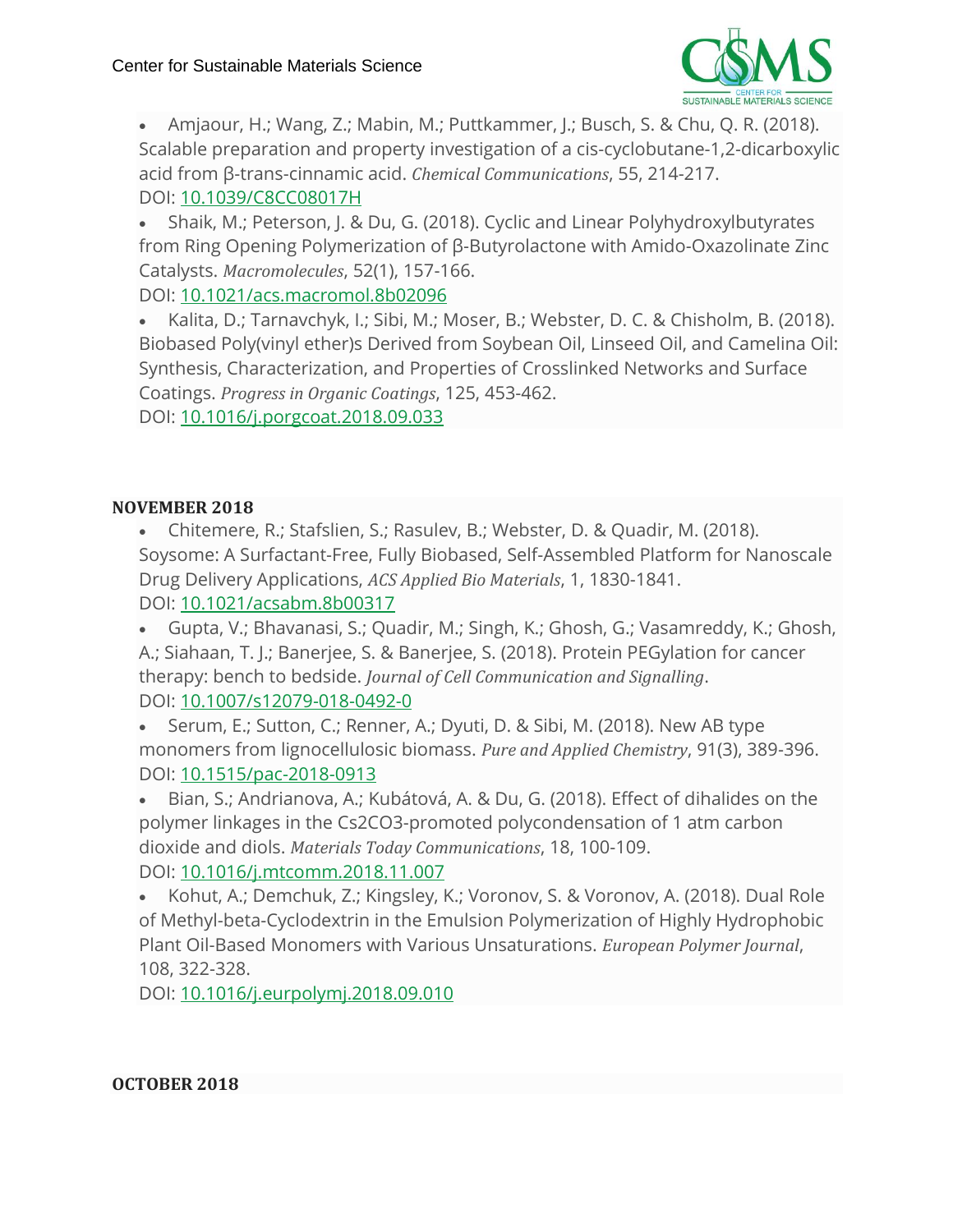

• Khan, P.; Rasulev, B. & Roy, K. (2018). QSPR Modeling of the Refractive Index for Diverse Polymers Using 2D Descriptors. *ACS Omega*, 3, 13374-13386. DOI: [10.1021/acsomega.8b01834](https://pubs.acs.org/doi/10.1021/acsomega.8b01834)

• Pan, Y.; Zholobko, O.; Voronov, A & Yang, Z. (2018). Inversion of Polymeric Micelles Probed by Spin Labeled Peptide Incorporation and Electron Paramagnetic Resonance. *J. Phys. Chem. C*, 122(44), 25692-25699.

DOI: [10.1021/acs.jpcc.8b09206](https://pubs.acs.org/doi/10.1021/acs.jpcc.8b09206)

#### **SEPTEMBER 2018**

• Yu, A.; Serum, E.; Renner, A.; Sahouani, J.; Sibi, M. P. & Webster, D. C. (2018). Renewable reactive diluents as practical styrene replacements in biobased vinyl ester thermosets. ACS Sust. Chem. Eng., 6, 12586-12592. DOI: [10.1021/acssuschemeng.8b03356](https://pubs.acs.org/doi/10.1021/acssuschemeng.8b03356)

• Yu, A.; Setien, R.; Sahouani, J.; Docken, Jr., J. & Webster, D. (2018). Catalyzed Nonisocyanate Polyurethane (NIPU) Coatings from Bio-based Poly(Cyclic Carbonates). Journal of Coatings Technology and Research, 16, 41-57. DOI: [10.1007/s11998-018-0135-7](https://link.springer.com/article/10.1007%2Fs11998-018-0135-7)

# **AUGUST 2018**

• Demchuk, Z. Kirianchuk, V.; Kingsley, K.; Voronov, S. & Voronov, A. (2018). Plasticizing and Hydrophobizing Effect of Plant Oil-Based Acrylic Monomers in Latex Copolymers with Styrene and Methyl Methacrylate. *International Journal of Theoretical and Applied Nanotechnology*, 6, 29-37.

DOI: [10.11159/ijtan.2018.005](https://ijtan.avestia.com/2018/005.html)

• Ahsan, A. & Khoda, B. (2018). Honeycomb pattern on thin wall object with grain based 3D printing. *Procedia Manufacturing*, 26, 900-911 DOI: [10.1016/j.promfg.2018.07.117](https://www.sciencedirect.com/science/article/pii/S2351978918307935?via%3Dihub)

• Habib, M. & Khoda, B. (2018). Development of clay based novel bio-ink for 3D bio-printing process. *Procedia Manufacturing*, 26, 846-856 DOI: [10.1016/j.promfg.2018.07.105](https://www.sciencedirect.com/science/article/pii/S2351978918307765?via%3Dihub)

• Xie, R.; Ulven, C. & Khoda, B. (2018). Design and Manufacturing of Variable Stiffness Mattress. *Procedia Manufacturing*, 26, 132-139. DOI: [10.1016/j.promfg.2018.07.016](https://www.sciencedirect.com/science/article/pii/S2351978918306863?via%3Dihub)

# **JULY 2018**

• Kirianchuk, V.F.; Demchuk, Zoriana; Voronov, S.A.; Kohut, A.M.; Voronov and Andriy, Voronov. Features of Synthesis and Copolymerization of Vinyl Monomer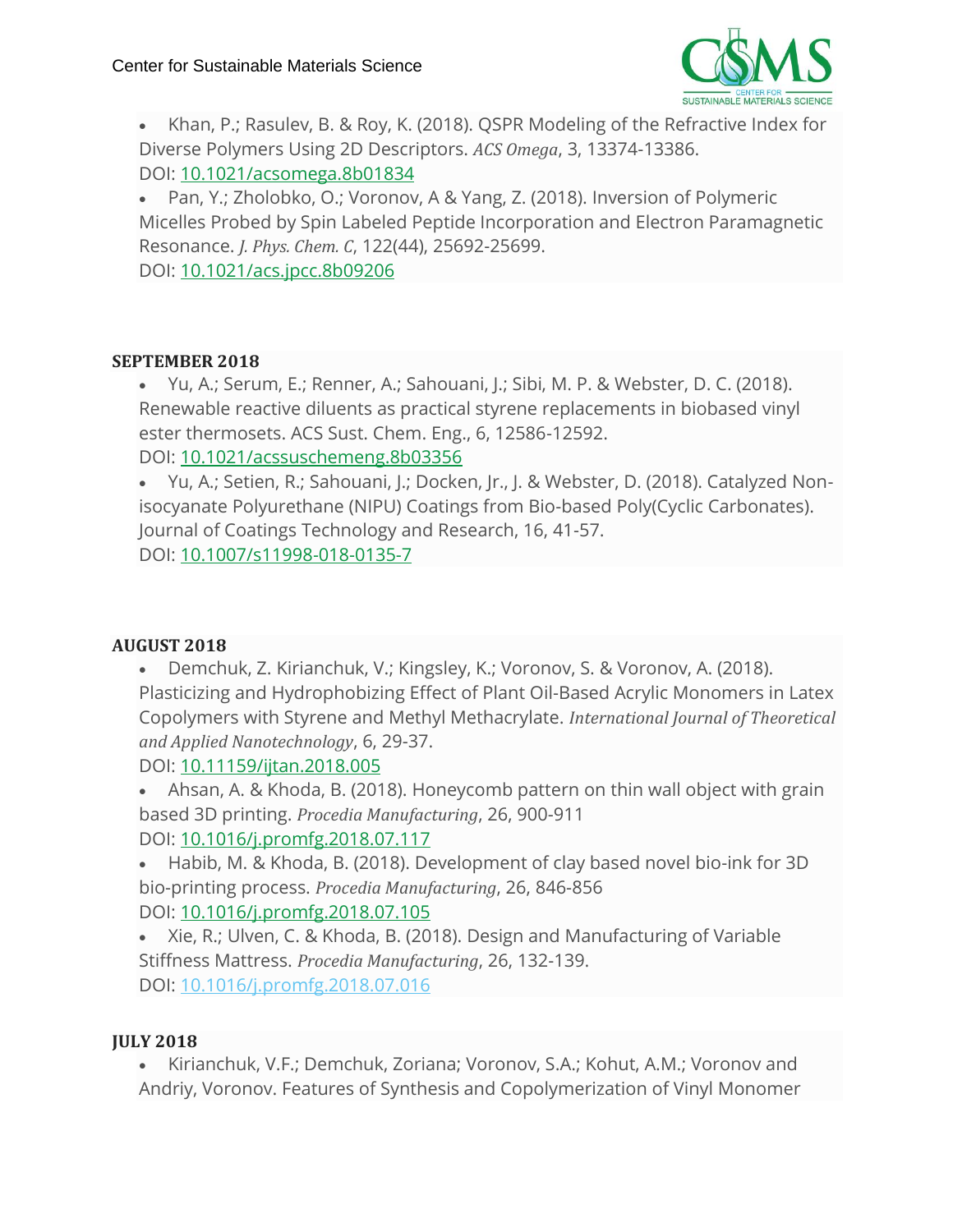

Based on Olive Oil. *Biological Resources and Nature Management*, 10 (3-4). DOI: 10.31548/bio2018.03.014

pdf of [article](https://csms-ndsu.org/wp-content/uploads/2019/04/Voronov_FeaturesOfSynth.pdf) a document language translator, to translate from Ukranian, will be needed

• Ahsan, AMM Nazmul; Xie, Ruinan and Khoda, Bashir. (2018). Heterogeneous Topology Design and Voxel-based Bio-printing. *Rapid Prototyping Journal*, 24(7), 1142- 1154.

DOI: [10.1108/RPJ-05-2017-0076](https://www.emeraldinsight.com/doi/abs/10.1108/RPJ-05-2017-0076)

#### **JUNE 2018**

• Nilles, Christian K.; Herath, Hashini; Fanous, Hanna; Ugrinov, Angel and Parent, Alexander. (2018). Electrochemical properties and C–H bond oxidation activity of [Ru(tpy)(pyalk)Cl]+ and [Ru(tpy)(pyalk)(OH)]+. *Dalton Transactions*, 47, 9701-9708. DOI: [10.1039/C8DT02260G](https://pubs.rsc.org/en/content/articlelanding/2018/DT/C8DT02260G#!divAbstract)

• Wang, Zijun D.; Elliott, Quintin; Wang, Zhihan; Setien, Raul A.; Puttkammer, Jenna; Ugrinov, Angel; Lee, Joseph; Webster, Dean C. and Chu, Qianli R. (2018). Furfural-Derived Diacid Prepared by Photoreaction for Sustainable Materials Synthesis. *ACS Sustainable Chem Eng*, 6, 8136-8141.

DOI: [10.1021/acssuschemeng.8b02415](https://pubs.acs.org/doi/10.1021/acssuschemeng.8b02415)

• Yu, Arvin Z.; Sahouani, Jonas M.; and Webster, Dean C. (2018). Highly Functional Methacrylated Bio-based Resins for UV-curable Coatings. *Progress in Organic Coatings*, 122, 219-228.

DOI: [10.1016/j.porgcoat.2018.05.035](https://www.sciencedirect.com/science/article/pii/S0300944018302297?via%3Dihub)

• Vijjamarri, Srikanth; Hull, Marianne; Kolodka, Edward and Du, Guodong. (2018). Renewable Isohexides-Based, Hydrolytically Degradable Poly(silylether)s with High Thermal Stability. *ChemSusChem*, 11, 2881-2888.

DOI: [10.1002/cssc.201801123](https://onlinelibrary.wiley.com/doi/abs/10.1002/cssc.201801123)

# **MAY 2018**

• Habib, MD Ahasan and Khoda, Bashir. (2018). *Assessing the printability of alginate-CMC hydrogels*. Paper presented at the Proceedings of the 2018 Institute of Industrial and Systems Engineers (IISE) Annual Conference, 2018.

Paper retrieved

from [https://www.xcdsystem.com/iise/2018\\_proceedings/papers/SubmitFinalPaper\\_](https://www.xcdsystem.com/iise/2018_proceedings/papers/SubmitFinalPaper_2385_0303122930.pdf) [2385\\_0303122930.pdf](https://www.xcdsystem.com/iise/2018_proceedings/papers/SubmitFinalPaper_2385_0303122930.pdf)

• Krall, Eric; Serum, Eric; Sibi, Mukund and Webster, Dean. (2018). Catalyst-free lignin valorization by acetoacetylation. Structural elucidation by comparison with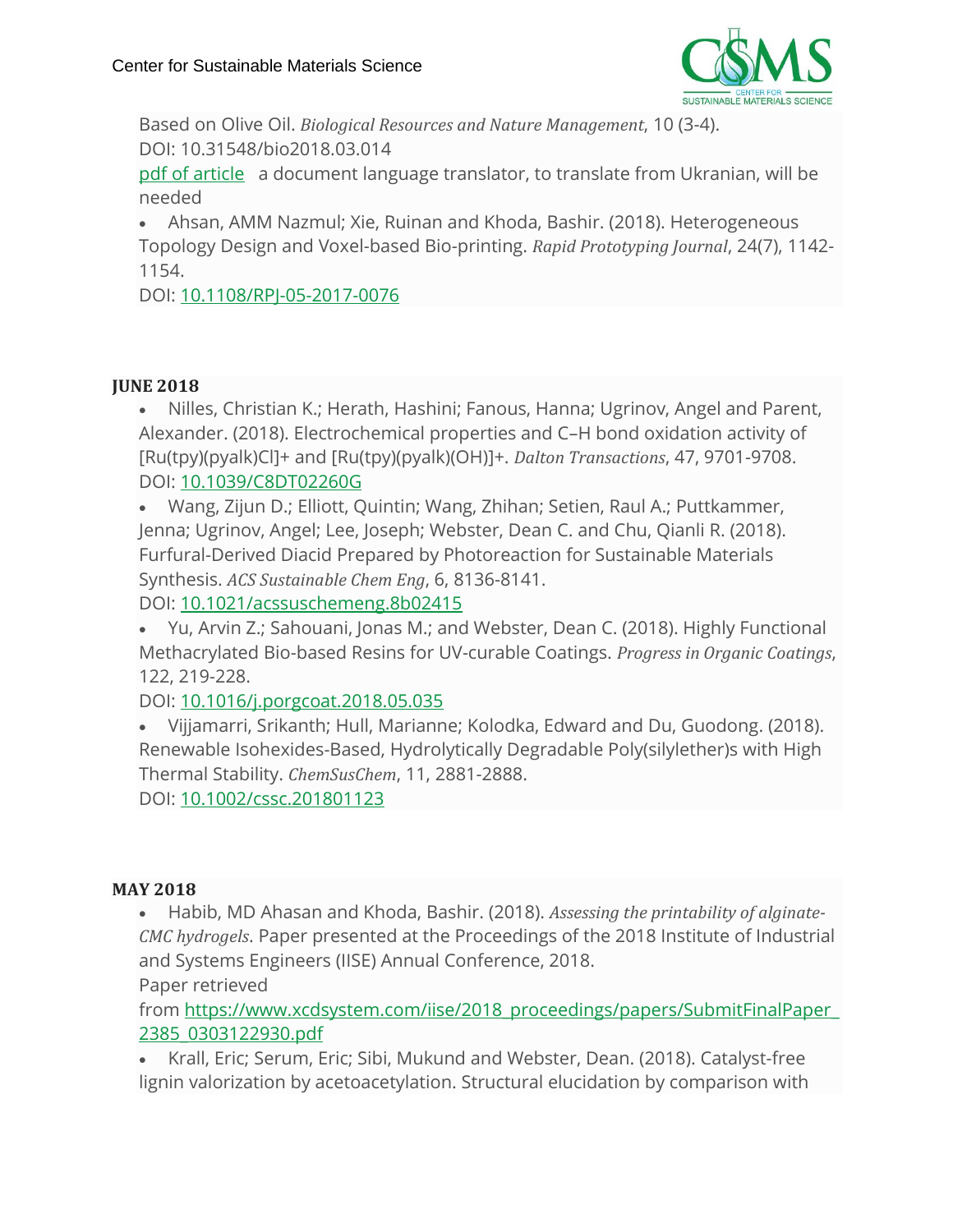

model compounds. *Green Chemistry*, 20, 2959-2966. DOI: [10.1039/C8GC01071D](https://pubs.rsc.org/en/content/articlelanding/2018/GC/C8GC01071D#!divAbstract)

• Yu, Arvin; Sahouani, Jonas; Setien, Raul and Webster, Dean. (2018). Effect of nature and extent of functional group modification on properties of thermosets from methacrylated epoxidized sucrose soyate. *Reactive and Functional Polymers*, 218, 29-39.

DOI: [10.1016/j.reactfunctpolym.2018.05.003](https://www.sciencedirect.com/science/article/abs/pii/S1381514818301949?via%3Dihub)

• Andrianova, Anastasia A.; DiProspero, Thomas; Geib, Clayton; Smoliakova, Irina P.; Kozliak, Evguenii I. and Kubátová, Alena. (2018). Electrospray ionization with highresolution mass spectrometry as a tool for lignomics: Lignin mass spectrum deconvolution. *Journal of the American Society for Mass Spectrometry*, 29, 1044-1059. DOI: [10.1007/s13361-018-1916-z](https://link.springer.com/article/10.1007%2Fs13361-018-1916-z)

• Quadir, M.; Fehse, S.; Multhaup, G. and Haag, R. Hyperbranched Polyglycerol Derivatives as Prospective Copper Nanotransporter Candidates. *Molecules*, 23(6), pii: E1281.

DOI: [10.3390/molecules23061281](https://www.ncbi.nlm.nih.gov/pubmed/29861466)

• Chitemere, Ruvimbo; Stafslien, Shane; Jiang, Long; Webster, Dean and Quadir, Mohiuddin. (2018). Soy-based soft matrices for encapsulation and delivery of hydrophilic compounds. *Polymers*, 10, 583.

DOI: [10.3390/polym10060583](https://www.mdpi.com/2073-4360/10/6/583)

# **MARCH 2018**

• Mikolajczyk, A., Gajewicz, A., Mulkiewicz, E., Rasulev, B., Marchelek, M., Diak, M., Hirano, S., Zaleska-Medynska, A. & Puzyn, T. (2018). Nano-QSAR modeling for ecosafe design of heterogeneous TiO2-based nano-photocatalysts. *Environmental Science: Nano*, 5, 1150-1160.

DOI: [10.1039/c8en00085a](https://pubs.rsc.org/en/content/articlelanding/2018/EN/C8EN00085A#!divAbstract)

• Habib, A., Sathish, V., Mallik, S., & Khoda, B. (2018). 3D Printability of Alginate-Carboxymethyl Cellulose Hydrogel, *Materials*, *11(3)*, 454.

# DOI: [10.3390/ma11030454](http://www.mdpi.com/1996-1944/11/3/454)

• Chen, Min; Jabeen, Farukh; Rasulev, Bakhtiyor; Ossowski, Martin and Boudjouk, Philip. (2018). A computational structure-property relationship study of glass transition temperatures for a diverse set of polymers. *Journal of Polymer Science, Part B: Polymer Physics*, 56(11), 877-885.

DOI: [10.1002/polb.24602](https://onlinelibrary.wiley.com/doi/pdf/10.1002/polb.24602)

• Kirianchuk, V.F. & Demchuk, Z.I. & Tarnavchyk, I.T. & Kingsley, K & Kohut, A.M. & Shevchuk, O.M. & Voronov, S.A. & Voronov, A.S. (2018). Kinetics and mechanism of free-radical polymerization reaction of acrylic monomers based on triglycerides of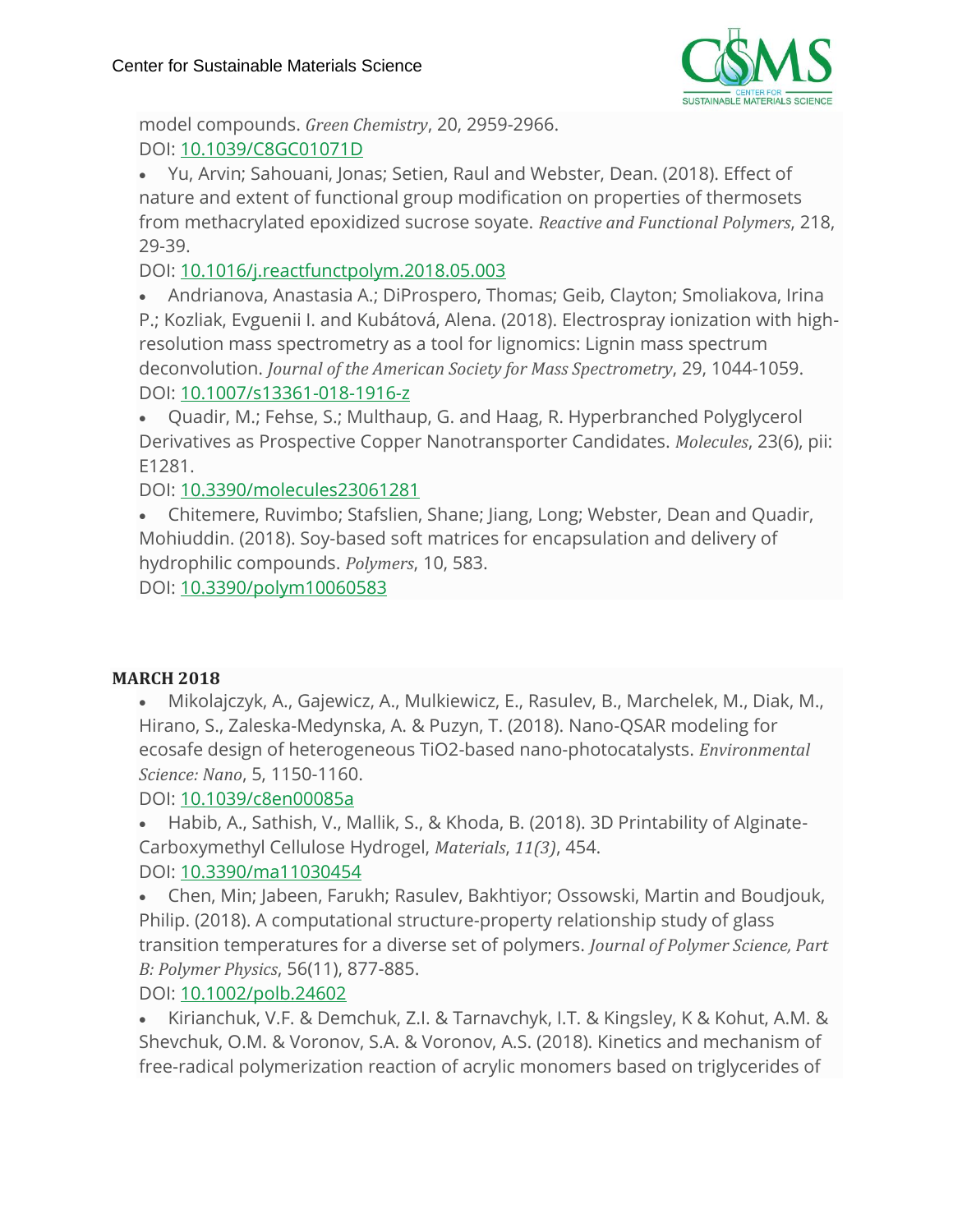

plant oils. *Reports of the National Academy of Sciences of Ukraine*, 95-103. DOI: [10.15407/dopovidi2018.03.095](http://dopovidi-nanu.org.ua/en/archive/2018/3/11)

• Chidara, Vamshi K.; Stadem, Samuel; Webster, Dean C. and Du, Guodong. (2018). Survey of Several Catalytic Systems for the Epoxidation of a Biobased Ester Surcrose Soyate. *Catalysis Communications*, 111, 31-35.

DOI: [10.1016/j.catcom.2018.03.027](https://www.sciencedirect.com/science/article/pii/S1566736718301195?via%3Dihub#ab0010)

#### **FEBRUARY 2018**

• Andrianova, A.A., DiProspero, T., Geib, C. et al. J. Am. Soc. Mass Spectrom. (2018). Electrospray Ionization with High-Resolution Mass Spectrometry as a Tool for Lignomics: Lignin Mass Spectrum Deconvolution

DOI: [10.1007/s13361-018-1916-z](https://link.springer.com/article/10.1007%2Fs13361-018-1916-z)

• Vijjamarri, S.; Streed, S.; Serum, E. M.; Sibi, M. P.; Du, G. (2018). Polymers from Bio-derived Resources: Synthesis of Poly(silylether)s from Furan Derivatives Catalyzed by a Salen–Mn(V) Complex. *ACS Sustainable Chemistry & Engineering*, *6*, 2491- 2497.

DOI: [10.1021/acssuschemeng.7b03932](https://pubs.acs.org/doi/10.1021/acssuschemeng.7b03932)

• Serum, E.M.; Sermadurai, S.; Zimmermann, N.; Sibi, M. P. (2018). Valorization of 2,5-Furandicarboxylic Acid. Diels-Alder Reactions with Benzyne, *Green Chemistry, 7.* DOI: [10.1039/C8GC00308D](http://pubs.rsc.org/en/Content/ArticleLanding/2018/GC/C8GC00308D#!divAbstract)

# **JANUARY 2018**

• Sermadurai, S.; Fairweather, A.; Ugrinov, A.; Sibi, M. P. (2018). Fine Chemicals From A Biomass-Derived Dicarboxylic Acid: Chiral Bisoxazolines And Their Application In Enantioselctive Diels-Alder Reactions, *Heterocycles,* 97 (1), 151-157. DOI: [10.3987/COM-17-S\(T\)9](https://www.heterocycles.jp/newlibrary/libraries/abst/25526)

• Z.Demchuk, A.Kohut, S.Voronov, A.Voronov. (2018). Versatile Platform for Controlling Properties of Plant Oil-Based Latex Polymer Networks, *ACS Sustainable Chemistry and Engineering,* 6(2), 2780–2786.

DOI: [10.1021/acssuschemeng.7b04462](https://pubs.acs.org/doi/abs/10.1021/acssuschemeng.7b04462)

#### **DECEMBER 2017**

• K.Kingsley, O.Shevchuk, S.Voronov, A.Voronov. (2017). Features of Emulsion Copolymerization for Plant Oil-Based Vinyl Monomers and Styrene, *Industrial Crops and Products, 109*, 274-280.

DOI: [10.1016/j.indcrop.2017.08.043](https://www.sciencedirect.com/science/article/pii/S092666901730554X)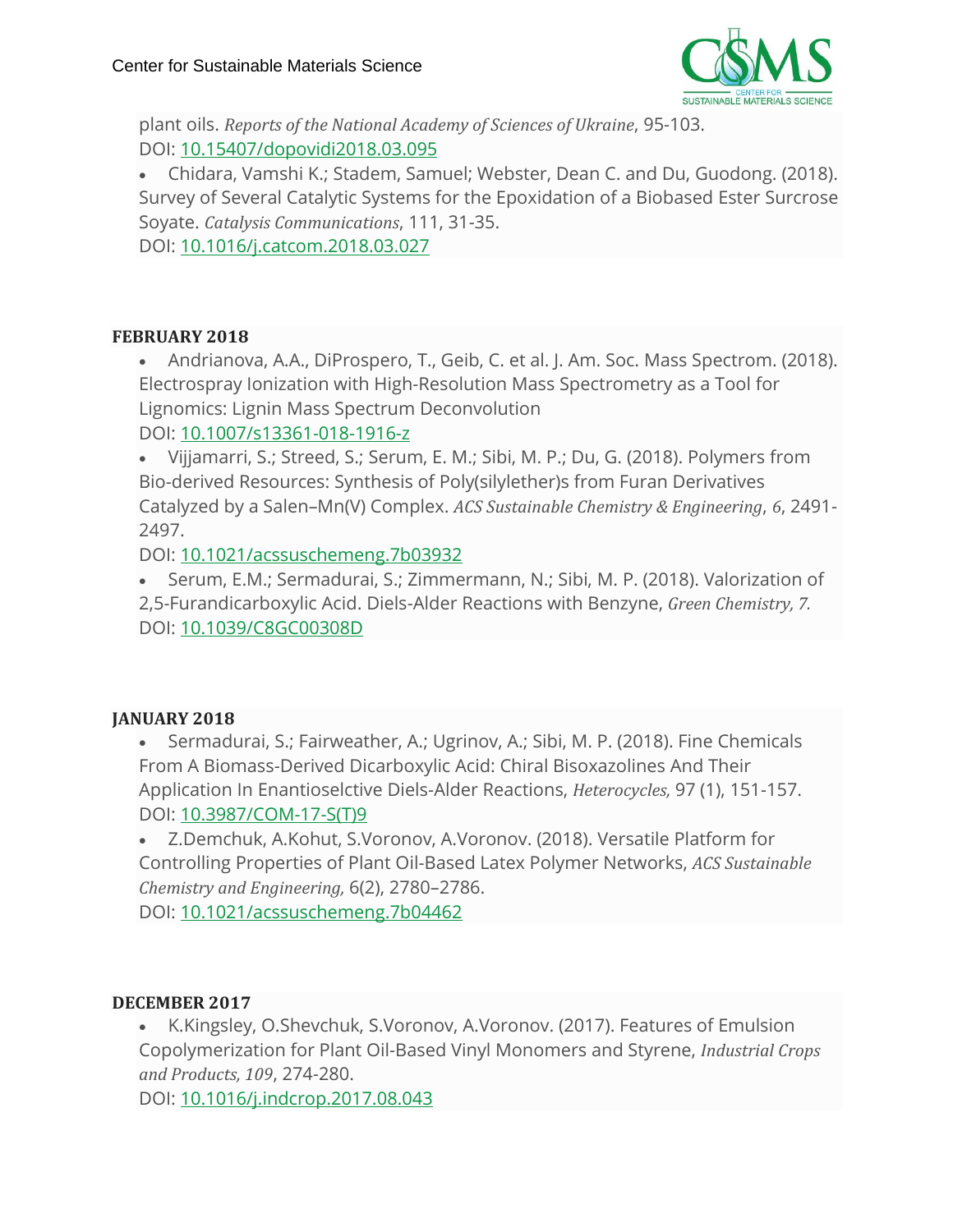

• Yu, A.; Rahimi, A. and Webster, D. (2018). High Performance Bio-based Thermosets from Dimethacrylated Epoxidized Sucrose Soyate (DMESS), *European Polymer Journal, 99*, 202-211.

DOI: [10.1016/j.eurpolymj.2017.12.023](https://www.sciencedirect.com/science/article/pii/S0014305717311734)

• Brzonova, I.; Kozliak, E.; Artemyeva, A.; LaVallie, A.; Kubátová, A. and Ji, Yun. (2017). Production of lignin based insoluble polymers (anionic hydrogels) by C. versicolor. *Scientific Reports, 7*, Article number: 17507. DOI: [10.1038/s41598-017-17696-1](https://www.nature.com/articles/s41598-017-17696-1)

#### **NOVEMBER 2017**

• Sizochenko, N.; Mikolajczyk, A.; Jagiello, K.; Puzyn, T.; Leszczynski, J. and Rasulev, B. (2017). How toxicity of nanomaterials towards different species could be simultaneously evaluated: Novel multi-nano-read-across approach (2018). *Nanoscale*, *10*, 582-591.

DOI: 10. 582-591. [10.1039/C7NR05618D](http://pubs.rsc.org/en/content/articlelanding/2018/nr/c7nr05618d#!divAbstract)

• Caly, A.; Krishnan, R.; Sibi, M. P.; Webster, D.; Jockusch, S.; Sivaguru, J. (2017). Photoacidity of Vanillin Derivatives, *J. Photochem. Photobiol. A. Chemistry, 355,* 38-41. DOI: [10.1016/j.jphotochem.2017.11.039](https://www.sciencedirect.com/science/article/pii/S1010603017314478?via%3Dihub)

#### **OCTOBER 2017**

• Wang, Zhihan; Miller, B.; Mabin, M.; Shahni, R.; Wang, Zijun; Ugrinov, A. and Chu, Q. (2017). Cyclobutane-1,3-Diacid (CBDA): A Semi-Rigid Building Block Prepared by [2+2] Photocyclization for Polymeric Materials. *Scientific Reports*, *7*(1), Article 13704. DOI: 7. [10.1038/s41598-017-13983-z](https://www.researchgate.net/publication/320532772_Cyclobutane-13-Diacid_CBDA_A_Semi-Rigid_Building_Block_Prepared_by_22_Photocyclization_for_Polymeric_Materials)

• Voeller, K.; Bilek, H.; Kreft, J.; Dostálková, A.; Kozliak, E. and Kubátová, A. (2017). Thermal Carbon Analysis Enabling Comprehensive Characterization of Lignin and Its Degradation Products. *ACS Sustainable Chemistry & Engineering, 5*(11), 10334-10341. DOI: [10.1021/acssuschemeng.7b02392](https://pubs.acs.org/doi/10.1021/acssuschemeng.7b02392)

#### **SEPTEMBER 2017**

• Helten, B.; Amiri, A. and Ulven, C. (2017). *Characterization and viscoelastic behavior of a polyurethane adhesive with the potential of bonding composites.* Paper presented at The Composites and Advanced Materials Expo (CAMX), 2017. Paper retrieved

from [https://www.researchgate.net/publication/319163065\\_CHARACTERIZATION\\_A](https://www.researchgate.net/publication/319163065_CHARACTERIZATION_AND_VISCOELASTIC_BEHAVIOR_OF_A_POLYURETHANE_ADHESIVE_WITH_THE_POTENTIAL_OF_BONDING_COMPOSITES) [ND\\_VISCOELASTIC\\_BEHAVIOR\\_OF\\_A\\_POLYURETHANE\\_ADHESIV](https://www.researchgate.net/publication/319163065_CHARACTERIZATION_AND_VISCOELASTIC_BEHAVIOR_OF_A_POLYURETHANE_ADHESIVE_WITH_THE_POTENTIAL_OF_BONDING_COMPOSITES)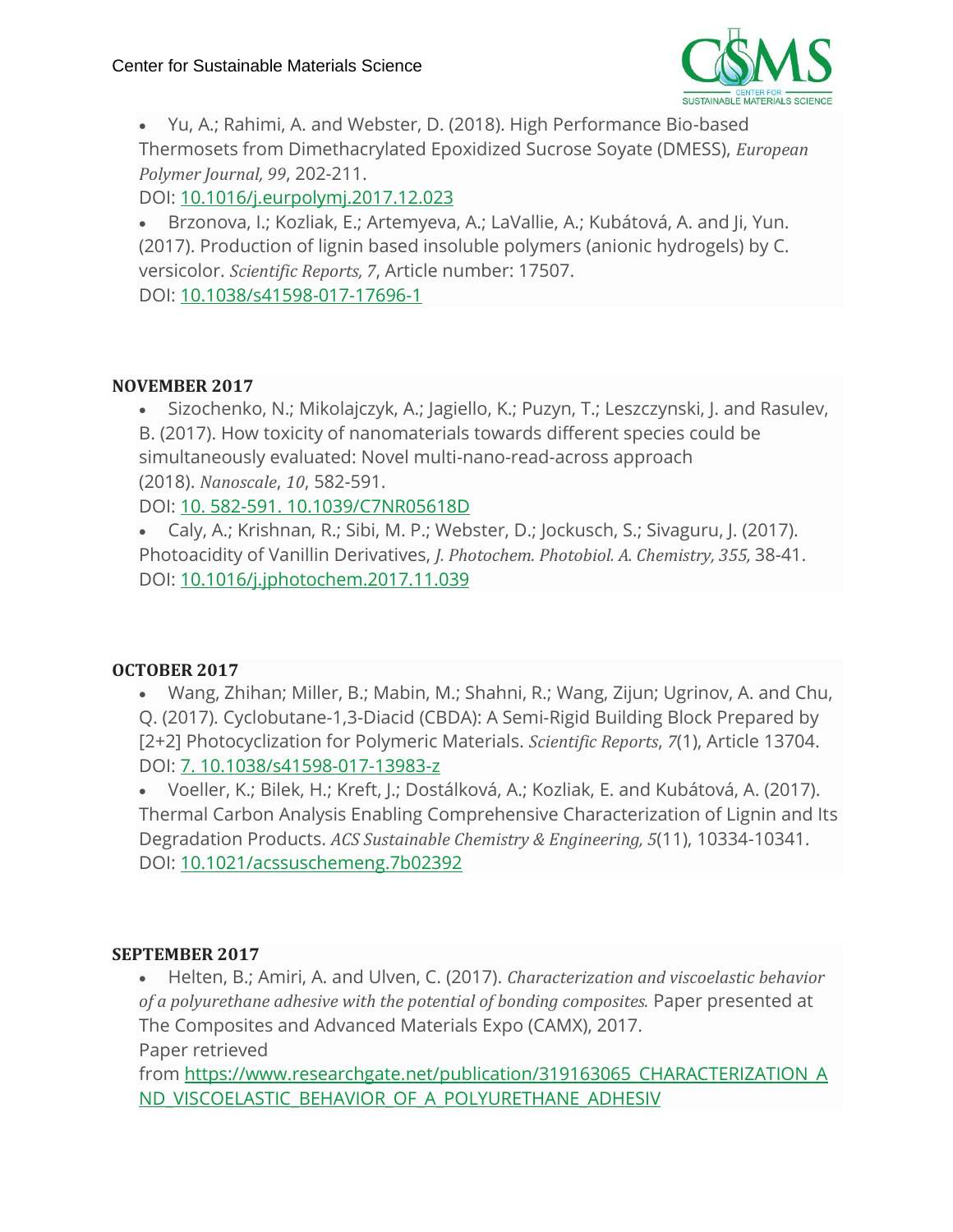

# **JULY 2017**

• Han, Y., Rasulev, B. & Kilin, D. (2017). Photofragmentation of Tetranitromethane: Spin-Unrestricted Time-Dependent Excited-State Molecular Dynamics. *The Journal of Physical Chemistry Letters*, 8(14), 3185-3192.

DOI: [10.1021/acs.jpclett.7b01330](https://pubs.acs.org/doi/10.1021/acs.jpclett.7b01330)

• Ma, S.; Webster, D. (2017). Degradable thermosets based on labile bonds or linkages: A review, *Progress in Polymer Science, 76*, 65-110, DOI: [10.1016/j.progpolymsci.2017.07.008](https://www.sciencedirect.com/science/article/pii/S0079670017300539?via%3Dihub)

• Wang, Zhihan.; Miller, B.; Butz, J.; Randazzo, K.; Wang, Zijun D. and Chu, Q. (2017). Polyladderane Constructed from Gemini Monomer via Photoreaction. *Angewandte Chemie (International ed. in English), 56*, 12155-12159. DOI: [10.1002/anie.201705937](https://onlinelibrary.wiley.com/doi/abs/10.1002/anie.201705937)

# **JUNE 2017**

• Han, Y., Meng, Q., Rasulev, B., May, P., Berry, M. & Kilin, D. (2017). Photoinduced Charge Transfer versus Fragmentation Pathways in Lanthanum Cyclopentadienyl Complexes. *Journal of Chemical Theory and Computation*, 13(9), 4281-4296. DOI: [10.1021/acs.jctc.7b00050](https://pubs.acs.org/doi/10.1021/acs.jctc.7b00050)

• Ahmed, L., Kar, S., Krupa, P., Leszczynski, J., Mozolewska, M.A., & Rasulev, B. (2017). Inhibitors or toxins? Large library target-specific screening of fullerene-based nanoparticles for drug design purpose. *Nanoscale, 9*(29), 10263-10276. DOI: [10.1039/C7NR00770A](http://pubs.rsc.org/en/content/articlelanding/2017/nr/c7nr00770a#!divAbstract)

• Farukh Jabeen, Min Chen, Bakhtiyor Rasulev, Martin Ossowski, & Philip Boudjouk (2017). Refractive indices of diverse data set of polymers: A computational QSPR based study. *Computational Materials Science, 137*, 215-224. DOI: [10.1016/j.commatsci.2017.05.022](https://www.sciencedirect.com/science/article/pii/S0927025617302628?via%3Dihub)

#### **APRIL 2017**

• Paramarta, A.; Webster, D. (2017). The exploration of Michael-addition reaction chemistry to create high performance, ambient cure thermoset coatings based on soybean oil. *Progress in Organic Coatings, Volume 108*, 59-67. DOI: [10.1016/j.porgcoat.2017.04.004](https://www.sciencedirect.com/science/article/pii/S0300944016309079?via%3Dihub)

• Natalja Fjodorova, Marjana Novic, Agnieszka Gajewicz & Bakhtiyor Rasulev (2017). The way to cover prediction for cytotoxicity for all existing nanosized metal oxides by using neural network method. *Nanotoxicology, 11*(4),475-483. DOI: [10.1080/17435390.2017.1310949](https://www.tandfonline.com/doi/full/10.1080/17435390.2017.1310949)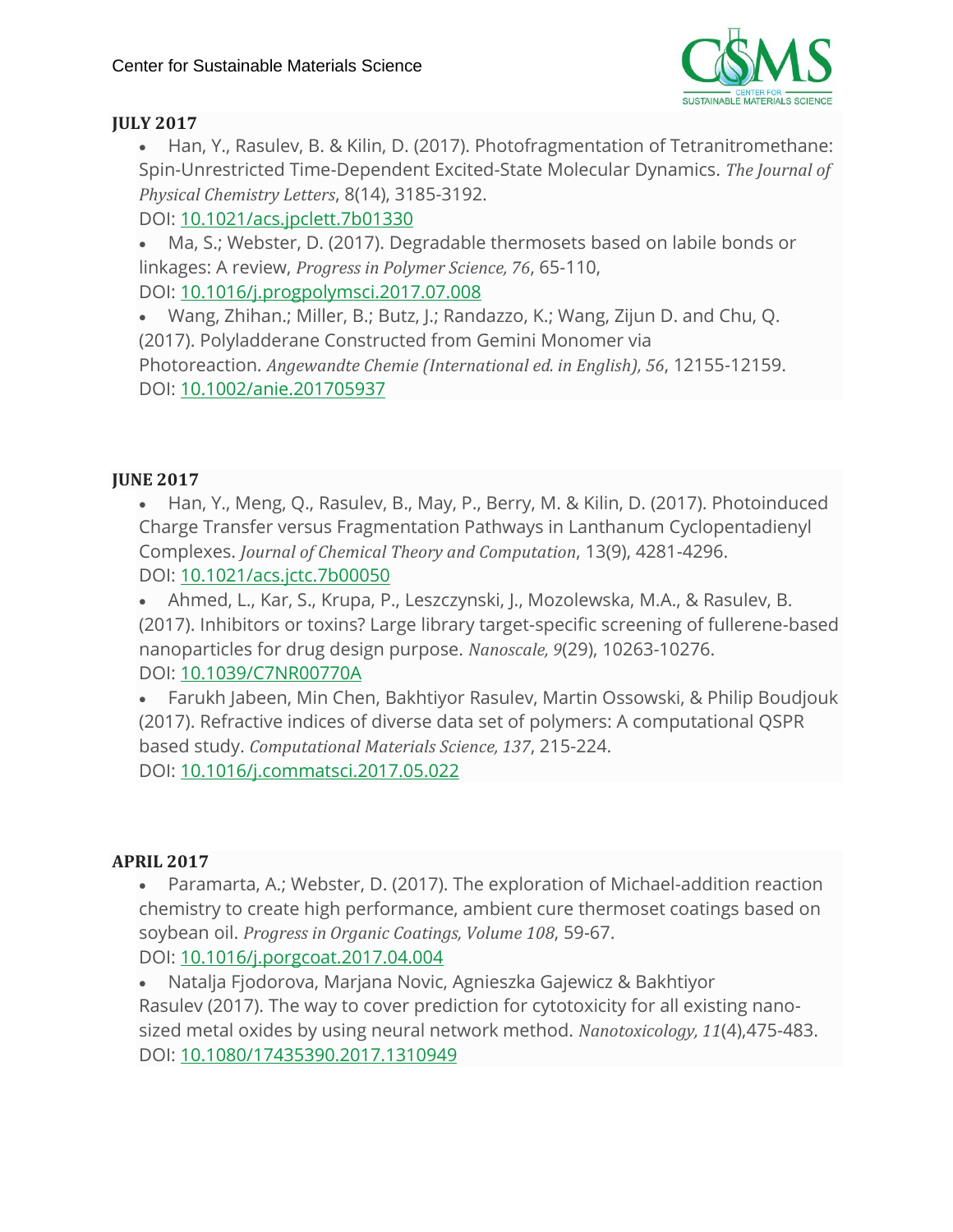

# **FEBRUARY 2017**

• Ali Amiri, Zach Triplett, Augusto Moreira, Noa Brezinka, Mercedes Alcock, Chad A. Ulven. (2017). Standard density measurement method development for flax fiber, *Industrial Crops and Products, 96*, 196-202, DOI: [10.1016/j.indcrop.2016.11.060](https://www.sciencedirect.com/science/article/pii/S092666901630824X?via%3Dihub)

• Srikanth Vijjamarri, Vamshi K. Chidara and Guodong Du. (Available online February 2017). Versatile Manganese Catalysis for the Synthesis of Poly(silylether)s from Diols and Dicarbonyls with Hydrosilanes, *ACS Omega*, 2(2), 582-591. DOI: [10.1021/acsomega.6b00538](https://www.ncbi.nlm.nih.gov/pmc/articles/PMC6640981/)

# **JANUARY 2017**

• Christopher Taylor, Ali Amiri, Adlina Paramarta, Chad Ulven and Dean Webster. (2017). Development and weatherability of bio-based composites of structural quality using flax fiber and epoxidized sucrose soyate, *Journal of Materials & Design*, 113, 17-26.

DOI: [10.1016/j.matdes.2016.10.002](https://www.sciencedirect.com/science/article/abs/pii/S026412751631293X)

• Claudia Isola, Heidi L. Sieverding, Ramya Raghunathan, Mukund P. Sibi, Dean C. Webster, Jayaraman Sivaguru and James J. Stone. (2017). Life cycle assessment of photodegradable polymeric material derived from renewable bioresources, *Journal of Cleaner Production*, 142, Part 4, 2935-2944.

DOI: [10.1016/j.jclepro.2016.10.177](https://www.sciencedirect.com/science/article/pii/S095965261631808X)

• Xiaodong Hou, Jonathan Butz, Jiao Chen, Zijun D. Wang, Julia X. Zhao, Tiffany Shiu and Qianli Rick Chu. (2017). Low molecular weight organogelators derived from threefold symmetric tricarbamates, *Tetrahedron Letters*, 58(1), 101-105. DOI: [10.1016/j.tetlet.2016.11.104](https://www.sciencedirect.com/science/article/pii/S0040403916315969)

• Rahman, A., Ulven, C. A., Johnson, M. A., Durant, C., & Hossain, K. G. (2017). Pretreatment of Wheat Bran for Suitable Reinforcement in Biocomposites. *Journal of Renewable Materials*, *5*(Suppl 1), 62–73.

# DOI: [10.7569/JRM.2017.634133](http://www.ingentaconnect.com/content/scrivener/jrm/2017/00000005/a00101s1/art00007;jsessionid=7458c0ai35b9l.x-ic-live-03)

• Srinivas Abbina, Vamshi K. Chidara and Guodong Du. (Available online March 2017). Ring-Opening Copolymerization of Styrene Oxide and Cyclic Anhydrides by using Highly Effective Zinc Amido–Oxazolinate Catalysts, *ChemCatChem*, 9(7), 1343- 1348.

# DOI: [10.1002/cctc.201601679](https://onlinelibrary.wiley.com/doi/abs/10.1002/cctc.201601679)

#### **DECEMBER 2016**

• Zoriana Demchuk, Oleh Shevchuk, Ihor Tarnavchyk, Vasylyna Kirianchuk, Maria Lorenson, Ananiy Kohut, Stanislav Voronov and Andriy Voronov. (Available online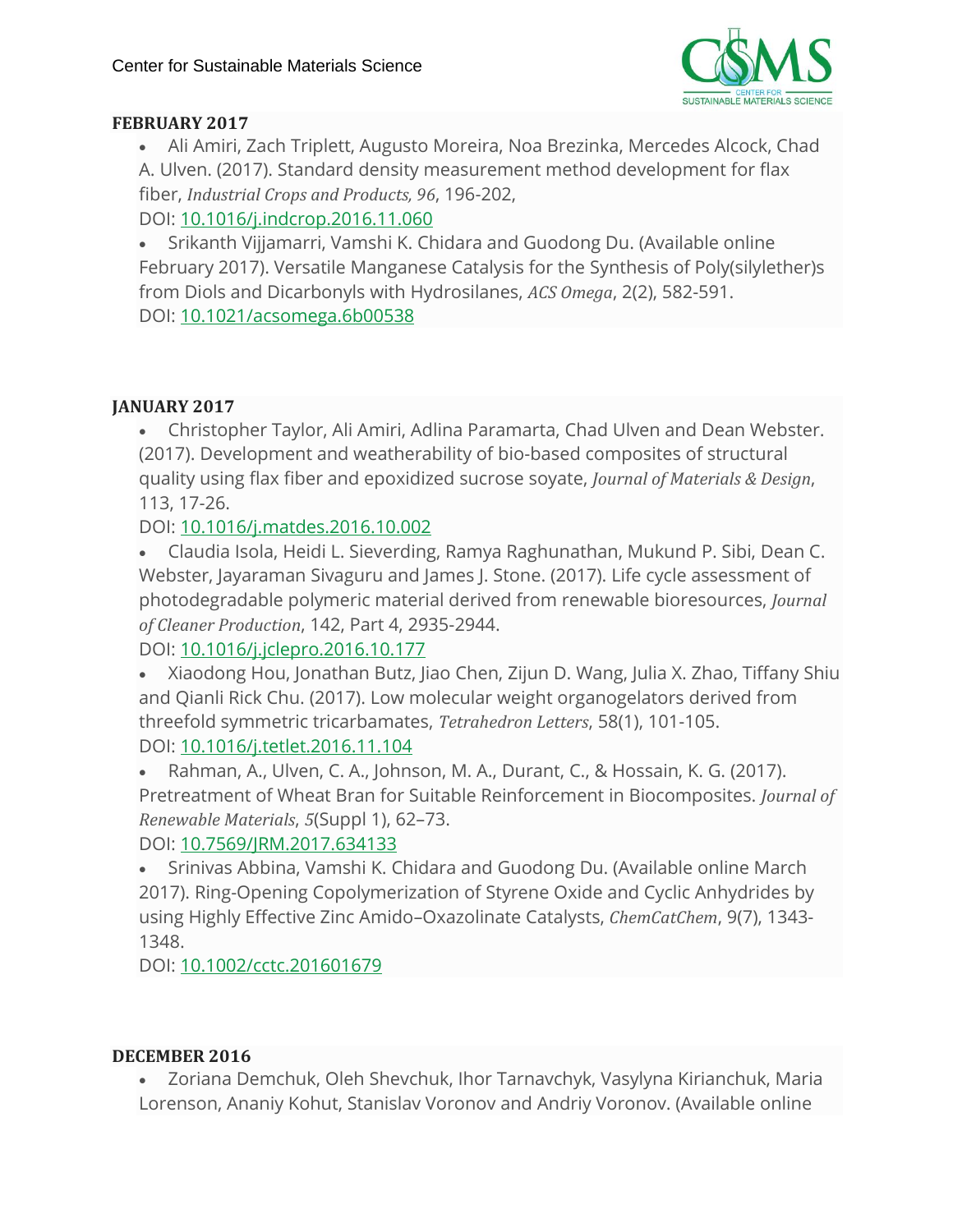

December 2016). Free-Radical Copolymerization Behavior of Plant-Oil-Based Vinyl Monomers and Their Feasibility in Latex Synthesis, *ACS Omega*, 1(6), 1374-1382. DOI: [10.1021/acsomega.6b00308](https://pubs.acs.org/doi/abs/10.1021/acsomega.6b00308)

• Satyabrata Samanta, Sermadurai Selvakumar, James Bahr, Dona Suranga Wickramaratne, Mukund Sibi and Bret J. Chisholm. (Available online September 2016). Synthesis and Characterization of Polyurethane Networks Derived from Soybean-Oil-Based Cyclic Carbonates and Bioderivable Diamines, *ACS Sustainable Chem. & Eng.*, 4(12), 6551–6561.

DOI: [10.1021/acssuschemeng.6b01409](https://pubs.acs.org/doi/abs/10.1021/acssuschemeng.6b01409)

# **OCTOBER 2016**

• Songqi Ma, Curtiss S. Kovash Jr. and Dean C. Webster. (Available online October 2016). Effect of solvents on the curing and properties of fully bio-based thermosets for coatings, *Journal of Coatings Technology and Research*, 14(2), 367-375. DOI: [10.1007/s11998-016-9863-8](https://link.springer.com/article/10.1007/s11998-016-9863-8)

• Nadiya Popadyuk, Andriy Popadyuk, Ihor Tarnavchyk, Olha Budishevska, Ananiy Kohut, Andriy Voronov and Stanislav Voronov. (2016). Synthesis of Covalently Cross-Linked Colloidosomes from Peroxidized Pickering Emulsions, *Coatings*, 6(4), Article 52, 14 pages.

DOI: [10.3390/coatings6040052](https://www.mdpi.com/2079-6412/6/4/52)

# **SEPTEMBER 2016**

• Zoriana Demchuk, Oleg Shevchuk, Ihor Tarnavchyk, Vasylyna Kirianchuk, Ananiy Kohut, Stanislav Voronov and Andriy Voronov. (Available online September 2016). Free Radical Polymerization Behavior of the Vinyl Monomers from Plant Oil Triglycerides, *ACS Sustainable Chem. & Eng.*, 4(12), 6974–6980. DOI: [10.1021/acssuschemeng.6b01890](https://pubs.acs.org/doi/abs/10.1021/acssuschemeng.6b01890)

# **AUGUST 2016**

• Michael Ehresmann, Ali Amiri and Chad Ulven. (Available online April 2016). The effect of different variables on in-plane radial permeability of natural fiber mats, *Journal of Reinforced Plastics and Composites*. DOI: [10.1177/0731684416646458](https://journals.sagepub.com/doi/10.1177/0731684416646458)

• Srinivas Abbina, Vamshi K. Chidara, Shi Bian, Angel Ugrinov and Guodong Du. (Available online August 2016). Synthesis of Chiral C2-Symmetric Bimetallic Zinc Complexes of Amido-Oxazolinates and Their Application in Copolymerization of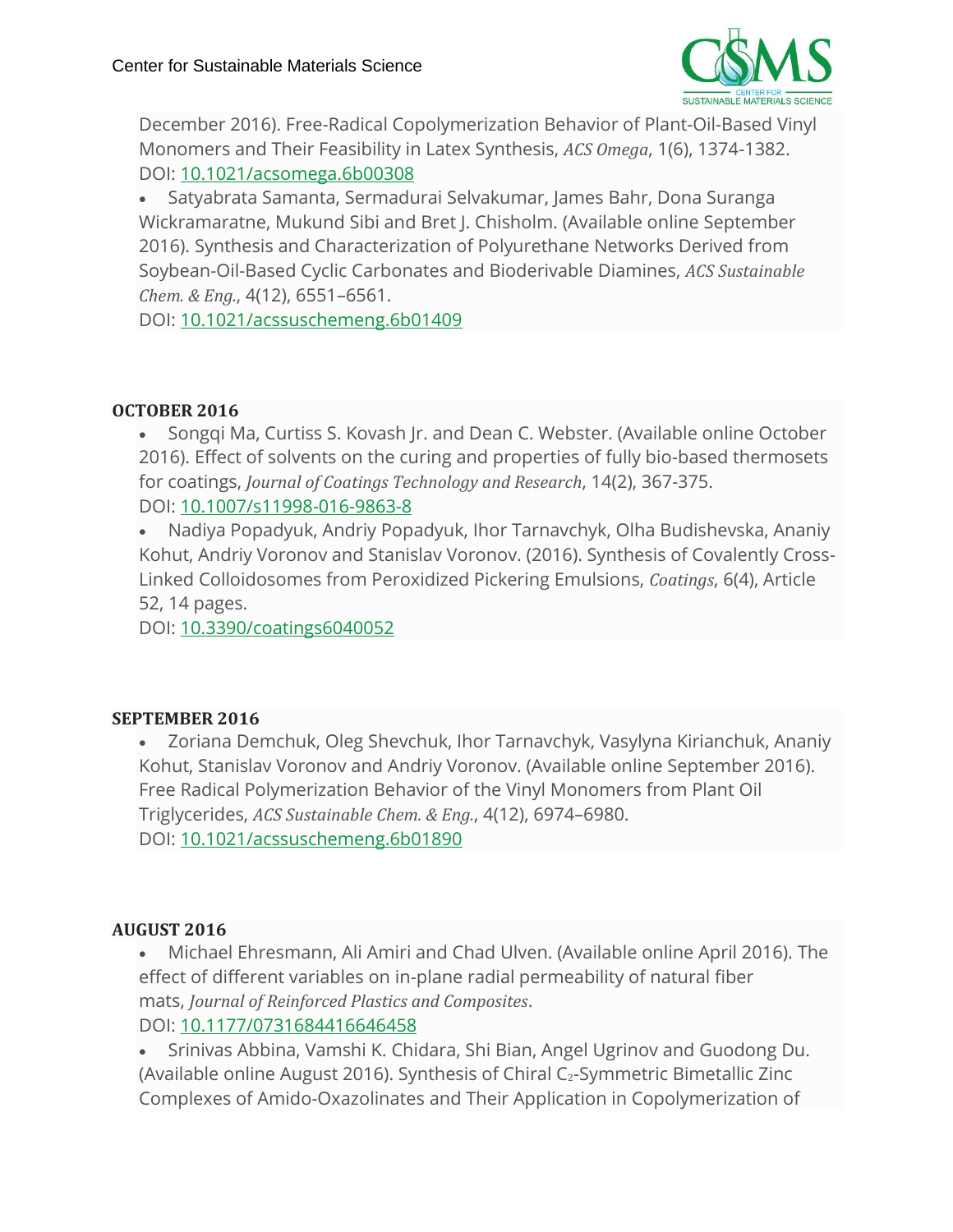

CO<sup>2</sup> and Cyclohexene Oxide, *Chemistry Select*, 1(12), 3175-3183. DOI: [10.1002/slct.201600581](https://onlinelibrary.wiley.com/doi/abs/10.1002/slct.201600581)

# **JULY 2016**

• Flynn, J.; Amiri, A. and Ulven, C. (July 2016). Hybridized carbon and flax fiber composites for tailored performance, *Journal of Materials & Design*, 102, 21-29. DOI: [10.1016/j.matdes.2016.03.164](https://www.sciencedirect.com/science/article/pii/S0264127516304579)

• Randazzo, K.; Wang, Z.; Wang, Z.D.; Butz, J. and Chu, Q.R. (Available online July 2016). Lighting the Way to Greener Chemistry: Incandescent Floodlights as a Facile UV Light Source for Classic and Cutting-Edge Photoreactions, *ACS Sustainable Chem. & Eng.*, 4(9), 5053-5059.

DOI: [10.1021/acssuschemeng.6b01506](https://pubs.acs.org/doi/10.1021/acssuschemeng.6b01506)

# **JUNE 2016**

• Maran, A.; Yaszemski, M.J.; Kohut, A. and Voronov, A. (June 2016). Curcumin and Osteosarcoma: Can Invertible Polymeric Micelles Help?, *Materials*, 9(7), 520, 16 pages.

DOI: [10.3390/ma9070520](http://www.mdpi.com/1996-1944/9/7/520)

# **MAY 2016**

• Amiri, Ali and Ulven, Chad. (2016). Advanced Method for Void Fraction Evaluation of Natural Fiber Composites using Micro-Ct Technology. Paper presented at the 2016 Society for the Advancement of Material and Process Engineering (SAMPE) Conference.

DOI: [10.13140/RG.2.1.3397.9763](https://www.researchgate.net/publication/303248035_Advanced_Method_for_Void_Fraction_Evaluation_of_Natural_Fiber_Composites_using_Micro-Ct_Technology)

• Ma, S.; Webster, D.C. and Jabeen, F. (Available online May 2016). Hard and Flexible, Degradable Thermosets from Renewable Bioresources with the Assistance of Water and Ethanol, *Macromolecules*, 49(10), 3780-3788. DOI: [10.1021/acs.macromol.6b00594](https://pubs.acs.org/doi/10.1021/acs.macromol.6b00594)

#### **APRIL 2016**

• Ma, S.; Kovash, Jr., C. and Webster, D. (2016). *Effects of solvents on the curing and properties of fully bio-based thermosets for coatings*. Presented at Proceedings of the American Coatings Conference, 2016.

# pdf [available](https://csms-ndsu.org/wp-content/uploads/2019/04/WebsterEffectsOfSolvents_ACSconf.pdf) here

• Amiri, A; Yu, Arvin; Webster, D.C. and Ulven, C. (April 2016). Bio-Based Resin Reinforced with Flax Fiber as Thermorheologically Complex Materials, *Polymers*, 8(4),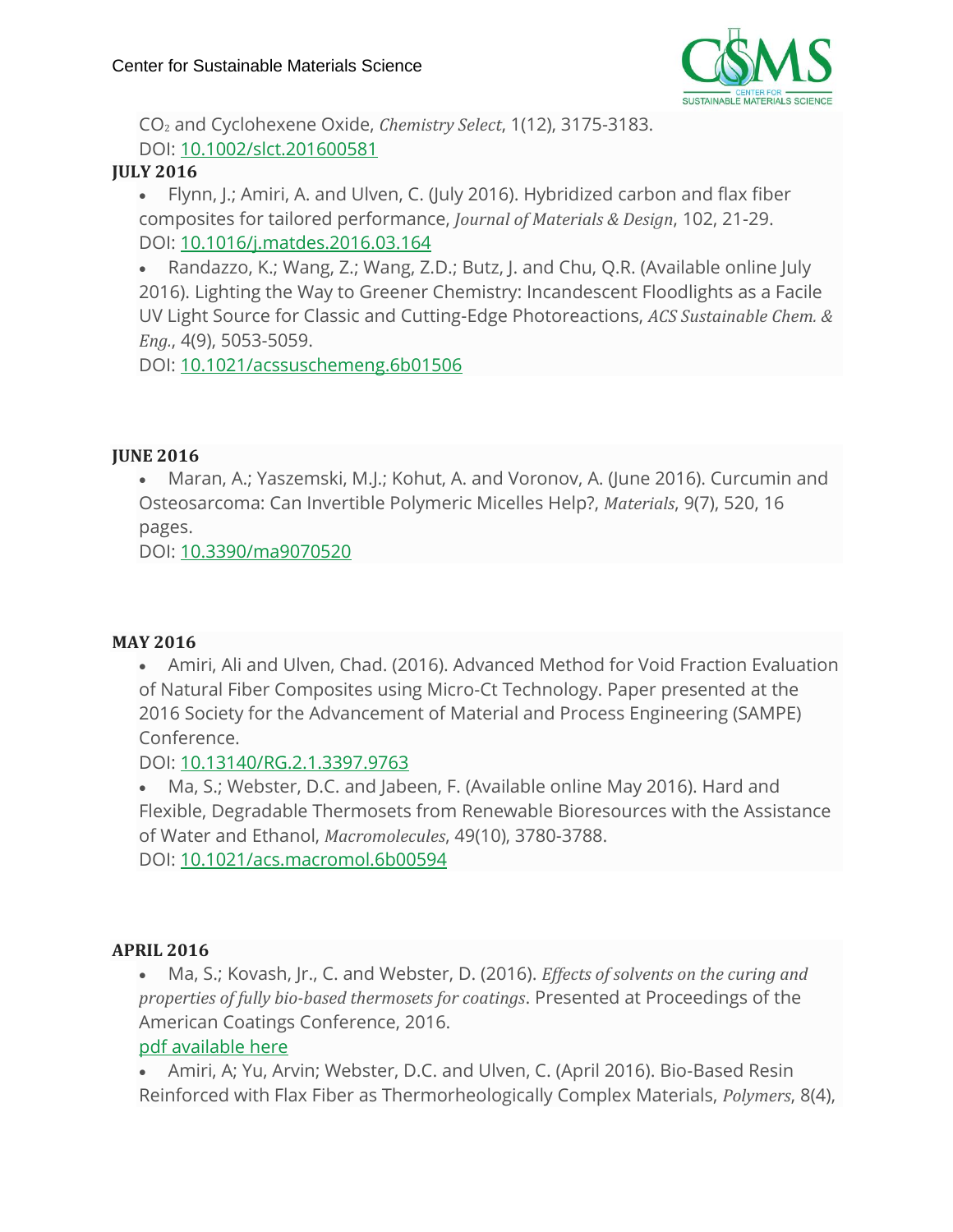

# 153-167.

# DOI: [10.3390/polym8040153](http://www.mdpi.com/2073-4360/8/4/153)

• Webster, D.; Ulven, C. and Hosseini, Nassibeh. Advanced biocomposite from highly functional methacrylated epoxidized sucrose soyate (MAESS) resin derived from vegetable oil and fiberglass fabric for composite applications. *European Polymer Journal, 79*, 63-71.

DOI [10.1016/j.eurpolymj.2016.04.012](http://10.0.3.248/j.eurpolymj.2016.04.012)

# **JANUARY 2016**

• Vijjamarri, S.; Chidara, V.K.; Rousova, J. and Du, G. (2016). Dehydrogenative coupling of alcohols and carboxylic acids with hydrosilanes catalyzed by a salen– Mn(V) complex†, *Catalysis Science & Technology, 6*, 3886-3892. DOI: [10.1039/C5CY01912E](http://dx.doi.org/10.1039/C5CY01912E)

# **OCTOBER 2015**

• Amiri, A.; Ulven, C. and Huo, S. (2015). Effect of Chemical Treatment of Flax Fiber and Resin Manipulation on Service Life of their Composites using Time-Temperature Superposition, *Polymers. 7*(10), 1965-1978.

DOI: [10.3390/polym7101493](http://dx.doi.org/10.3390/polym7101493)

# **SEPTEMBER 2015**

• Ma, S. and Webster, D.C. (2015). Naturally Occurring Acids as Cross-Linkers To Yield VOC-Free, High-Performance, Fully Bio-Based, Degradable Thermosets, *Macromolecules, 48*(19), 7127-7137. DOI: [10.1021/acs.macromol.5b01923](http://dx.doi.org/10.1021/acs.macromol.5b01923)

• Wang, Z.; Kastern, B.; Randazzo, K.; Ugrinov, A.; Butz, J. Seals, D.W.; Sibi, M.P. and Chu, Q.R. (2015). Linear polyester synthesized from furfural-based monomer by photoreaction in sunlight, *Green Chemistry, 17*, 4720-4724. DOI: [10.1039/C5GC01783A](http://dx.doi.org/10.1039/C5GC01783A)

# **AUGUST 2015**

• Hosseini, N; Javid, S.; Amiri, A.; Ulven, C.; Webster, D.C. and Karami, G.. (2015). Micromechanical Viscoelastic Analysis of Flax Fiber Reinforced Bio-Based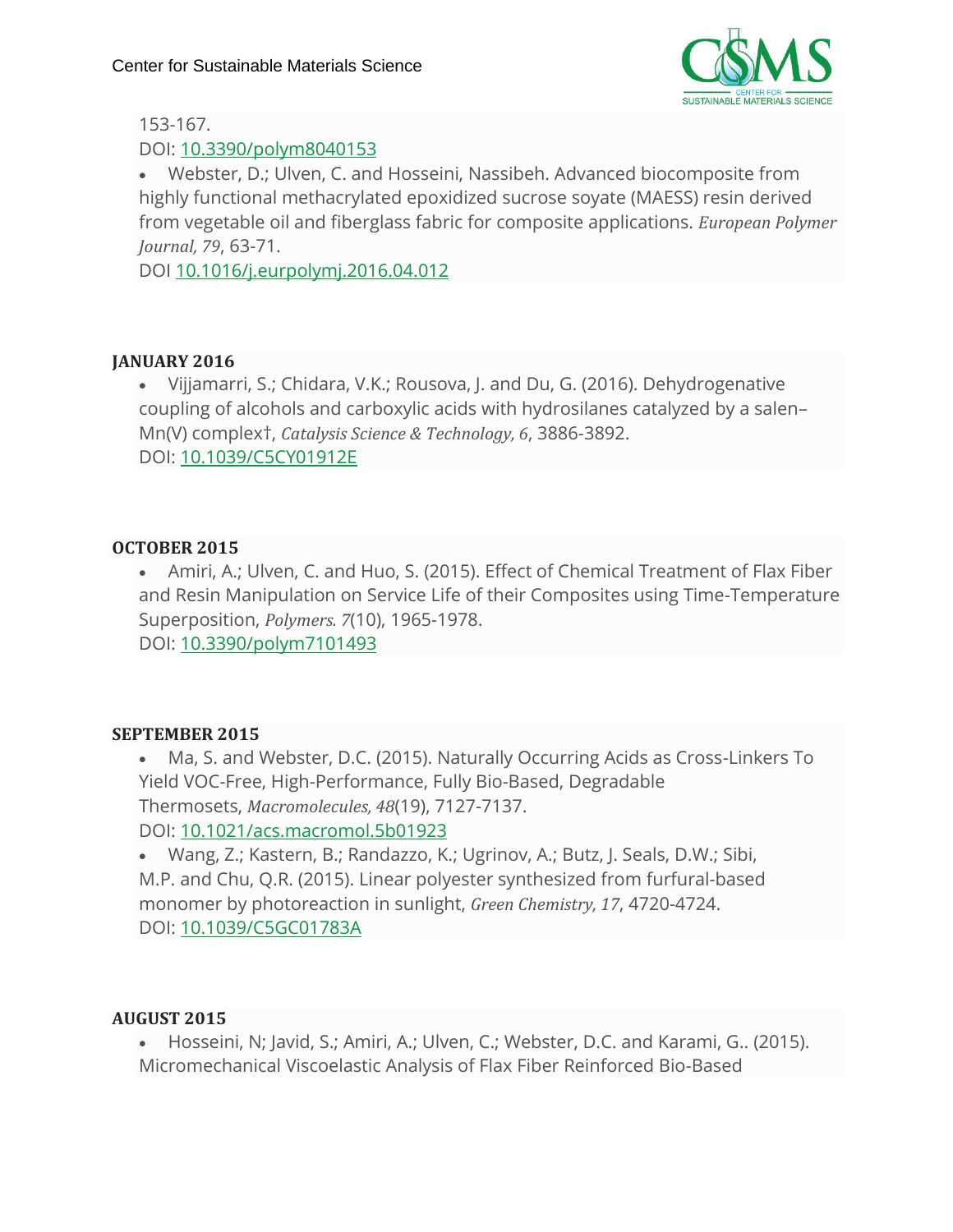

Polyurethane Composites, *Journal of Renewable Materials*, *3*(3), 205-215 (11). DOI: [10.7569/JRM.2015.634112](http://dx.doi.org/10.7569/JRM.2015.634112)

• Amiri, A.; Hosseini, N. and Ulven, C. (advance online publication August, 2015). Long-Term Creep Behavior of Flax/Vinyl Ester Composites Using Time-Temperature Superposition Principle, *Journal of Renewable Materials, 3*(3), 224-233(10). DOI: [10.7569/JRM.2015.634111](http://dx.doi.org/10.7569/JRM.2015.634111)

# **JULY 2015**

• Amiri, A.; Hosseini, N.; Ulven, C. and Webster, D. (2015). *Advanced Biocomposites made from Epoxidized Sucrose Soyate Resin Reinforced with Flax Fiber*. 20th International Conference on Composite Materials (ICCM20), Copenhagen, Denmark. ICCM Abstract 2015150701. Retrieved from [ResearchGate](https://www.researchgate.net/publication/280733240_Advanced_Biocomposites_Made_from_Methacrylated_Epoxidized_Sucrose_Soyate_Resin_Reinforced_with_Flax_Fibers)

• Kalita, H.; Alam, S.; Kalita, D.; Jayasooriyama, A.; Fernando, S.; Samanta, S.; Bahr, J.; Selvakumar, S; Sibi, M.P; Vold, J.; Ulven, C. and Chisholm, B.J. (2015). Novel alkydtype coating resins produced using cationic polymerization, *Journal of Coatings Technology and Research, 12*(4), 633-646.

DOI: [10.1007/s11998-015-9667-2](https://link.springer.com/article/10.1007%2Fs11998-015-9667-2)

• Popadyuk, A.; Samanta, S.; Alam, S.; Kalita, H.; Chisholm, B.J. and Voronov, A. (2015). Soy-based Polymeric Surfactants for Personal Care Applications, *Household and Personal Care Today*, *10*(4), 6-10. [https://www.teknoscienze.com/tks\\_article/soy](https://www.teknoscienze.com/tks_article/soy-based-polymericsurfactants-for-personal-care-applicationsa-review/)[based-polymericsurfactants-for-personal-care-applicationsa-review/](https://www.teknoscienze.com/tks_article/soy-based-polymericsurfactants-for-personal-care-applicationsa-review/)

# **JUNE 2015**

• Kalita, H.; Alam, S.; Kalita, D.; Chernykh, A.; Tarnavchyk, I.; Bahr, J.; Samanta, S.; Jayasooriyama, A.; Fernando, S.; Selvakumar, S.; Wickramaratne, D.S.; Sibi, M. and Chisholm, B.J. (2015). Novel Biobased Polymers for Coatings Applications. *European Coatings Journal*.

pdf of [article](https://csms-ndsu.org/wp-content/uploads/2019/05/ChisholmEuropeanCoatingsEjournal.pdf)

# **APRIL 2015**

• Wang, Z.; Randazzo, K.; Hou, X.; Simpson, J.; Struppe, J.; Ugrinov, A.; Kastern, B.; Wysocki, E. and Chu, Q.R. (2015). Stereoregular Two-dimensional Polymers Constructed by Topochemical Polymerization, *Macromolecules, 48*(9), 2894-2900. DOI: [10.1021/acs.macromol.5b00109](http://dx.doi.org/10.1021/acs.macromol.5b00109)

**MARCH 2015**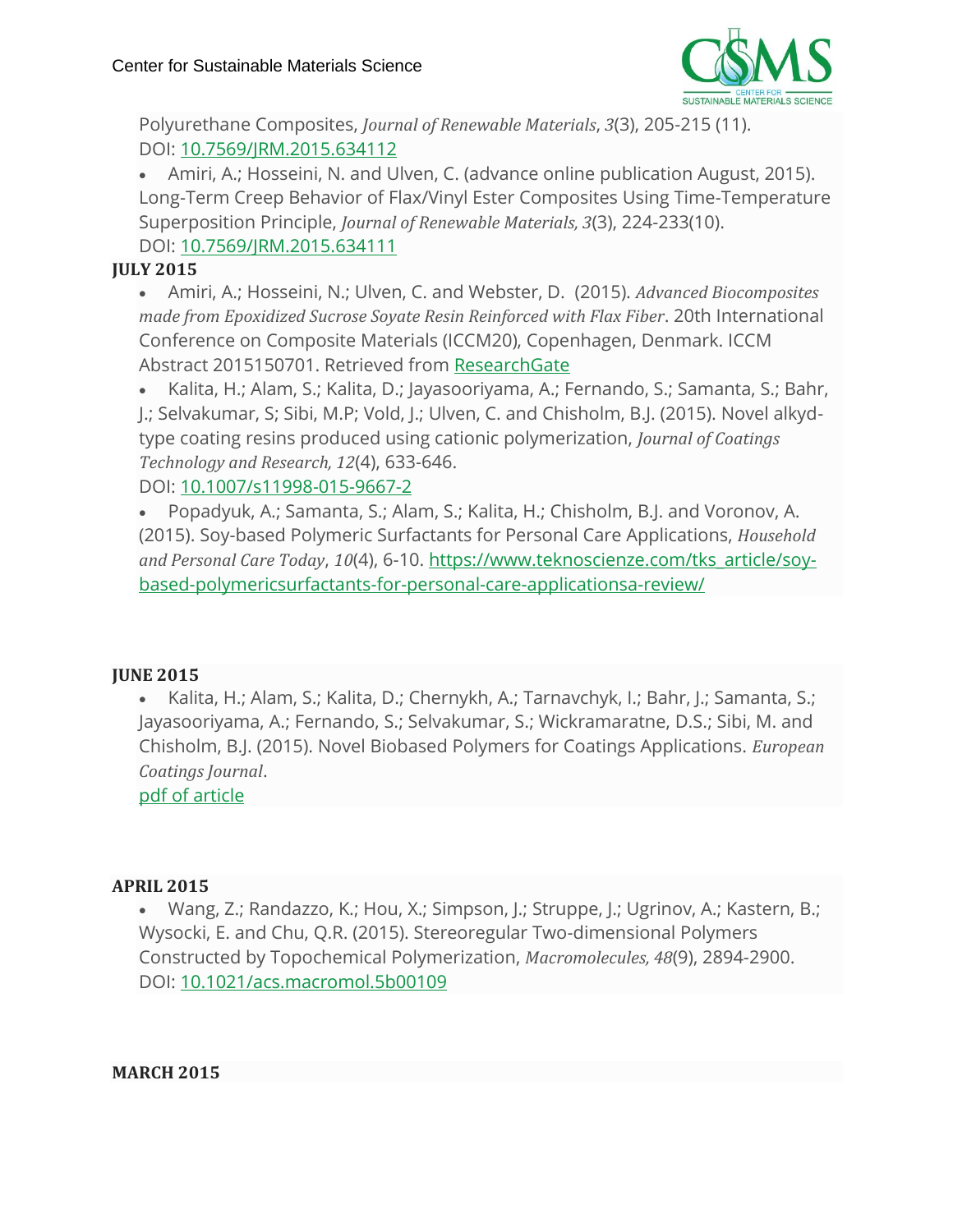

• Characterization of Brønsted Acid–Base Complexes by 19F DOSY. Subramanian, H.; Jasperse, C.P. and Sibi, M.P. Organic Letters, 2015, 17 (6), 1429-1432. DOI: [10.1021/acs.orglett.5b00297](http://dx.doi.org/10.1021/acs.orglett.5b00297)

#### **FEBRUARY 2015**

• Chisholm, B.; Kalita, H.; Kalita, D.; Alam, S.; Chernykh, A.; Tarnavchyk, I.; Bahr, J.; Samanta, S.; Jayasooriya, A.; Fernando, S.; Selvakumar, S.; Wickramaratne, D. and Sibi, M. (2015). Novel Bio-based Polymers for Coating Applications. Proceedings for The Waterborne Symposium, New Orleans, LA.

[https://www.coatingsworld.com/issues/2015-09-01/view\\_features/novel-bio-based](https://www.coatingsworld.com/issues/2015-09-01/view_features/novel-bio-based-polyvinyl-ethers-for-coating-applications/)[polyvinyl-ethers-for-coating-applications/](https://www.coatingsworld.com/issues/2015-09-01/view_features/novel-bio-based-polyvinyl-ethers-for-coating-applications/)

#### **DECEMBER 2014**

• Chen, J.; Wu, X.; Hou, X.; Su, X.; Chu, Q.R.; Fahruddin, N. and Zhao, J.X. (2014). Shape-Tunable Hollow Silica Nanomaterials Based on Soft-templating Method and Their Application as Drug Carrier, *ACS Appl. Mater. Interfaces. 6*(24), 21921-21930. DOI: [10.1021/am507642t](http://dx.doi.org/10.1021/am507642t)

#### **NOVEMBER 2014**

• Hosseini, N.; Ulven, C.; Azarmi, F.; Webster, D. and Nelson, T. (2014). Utilization of Flax Fibers and Glass Fibers in a Bio-Based Resin. ASME 2014 International Mechanical Engineering Congress and Exposition, Montreal, Quebec, Canada. Paper No. IMECE2014-36174, pp. V014T11A042.

DOI: [10.1115/IMECE2014-39393](http://proceedings.asmedigitalcollection.asme.org/proceeding.aspx?articleid=2205847)

• Rajendran, S.; Raghunathan, R.; Hevus, I.; Krishnan, R.; Ugrinov, A.; Sibi, M.P.; Webster, D.C. and Sivaguru, J. (2015). Programmed photodegradation of polymeric/oligomeric materials derived from renewable bioresources, *Angewandte Chemie, International Edition*, 54, 1159-1163. DOI: [10.1002/anie.201408492/abstract](http://onlinelibrary.wiley.com/doi/10.1002/anie.201408492/abstract)

#### **SEPTEMBER 2018**

• Simsek, Tuba; Simsek, Senay; Mayer, Christian and Rasulev, Bakhtiyor. (2018). Experimental and Computational Study on the Inclusion Complexes of β-Cyclodextrin with Selected Food Phenolic Compounds. *ChemRxiv*. DOI: [10.26434/chemrxiv.7100900.v1](https://chemrxiv.org/articles/Experimental_and_Computational_Study_on_the_Inclusion_Complexes_of_-Cyclodextrin_with_Selected_Food_Phenolic_Compounds/7100900/1)

#### **DECEMBER 2017**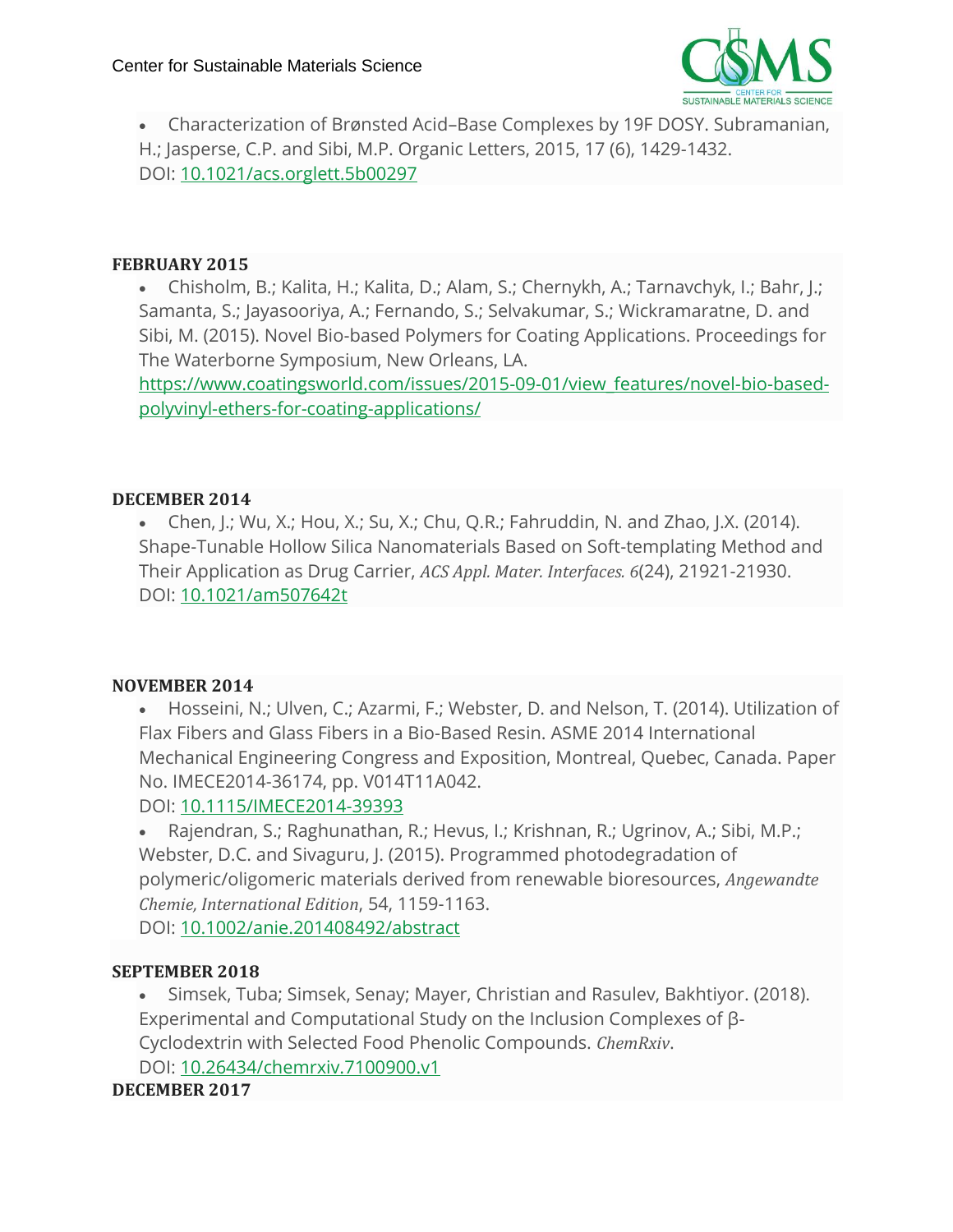

• Bilek, Jan. (2017). *Determination of lignin degradation products by GC-MS and thermal carbon analysis (TCA)*. (Masters Thesis). University of North Dakota, Grand Forks, ND. Available online to UND library patrons at <https://commons.und.edu/theses/2169/>

• Schumaker, Josh. (2017). *Quantification of lignin hydroxyl containing functional groups via 31P1 NMR spectroscopy and synthesis of degradation standards*.(Masters Thesis). University of North Dakota, Grand Forks, ND.

Available online to UND library patrons at <https://commons.und.edu/theses/2337/>

#### **SEPTEMBER 2017**

• Amiri, Ali. (2017). *Characterization, long-term behavior evaluation and thermomechanical properties of untreated and treated flax fiber-reinforced composites.* (Dissertation Summary Video). North Dakota State University, Fargo, ND. Video available at <https://library.ndsu.edu/ir/handle/10365/26512?show=full>

# **APRIL 2016**

• Wang, Zhihan and Chu, Qianli 'Rick' Chu. (2016). *Sunlight Harvest: Semi-Flexible Polyester Synthesized from Bio-Based Furfural in Sunlight.* Abstract presented at the Proceedings of the North Dakota Academy of Science, Fargo, ND, 70, 38. Retrieved from [http://msubiology.info/journals/pndas/pndas\\_2016.pdf](http://msubiology.info/journals/pndas/pndas_2016.pdf)

# **SEPTEMBER 2015**

• Chisholm, Bret C.; Kalita, Harjyoti; Kalita, Deep; Alam, Samim; Chernykh, Andrey; Tarnavchyk, Ihor; Bahr, James; Samanta, Satyabrata; Jayasooriyama, Anurad; Fernando, Shashi; Selvakumar, Sermadurai; Wickramaratne, Dona Suranga and Sibi, Mukund. (advance online publication September, 2015). Novel Bio-based Poly(vinyl ether)s for Coating Applications. *Coatings World*.

[http://www.coatingsworld.com/issues/2015-09-01/view\\_features/novel-bio-based](http://www.coatingsworld.com/issues/2015-09-01/view_features/novel-bio-based-polyvinyl-ethers-for-coating-applications/)[polyvinyl-ethers-for-coating-applications/](http://www.coatingsworld.com/issues/2015-09-01/view_features/novel-bio-based-polyvinyl-ethers-for-coating-applications/)

# **JULY 2015**

• Kalita, Deep; Tarnavchyk, Ihor; Sundquist, David; Samanta, Satyabrata; Bahr, James; Shafranska, Olena; Sibi, Mukund and Chisholm, Bret. (2015). Novel Bio-based Poly(vinyl ether)s for Coating Applications. *Inform,* 26(7), 472-475. [http://www.informmagazine-](http://www.informmagazine-digital.org/informmagazine/july_august_2015?pg=75#pg75)

[digital.org/informmagazine/july\\_august\\_2015?pg=75#pg75](http://www.informmagazine-digital.org/informmagazine/july_august_2015?pg=75#pg75)

**JUNE 2015**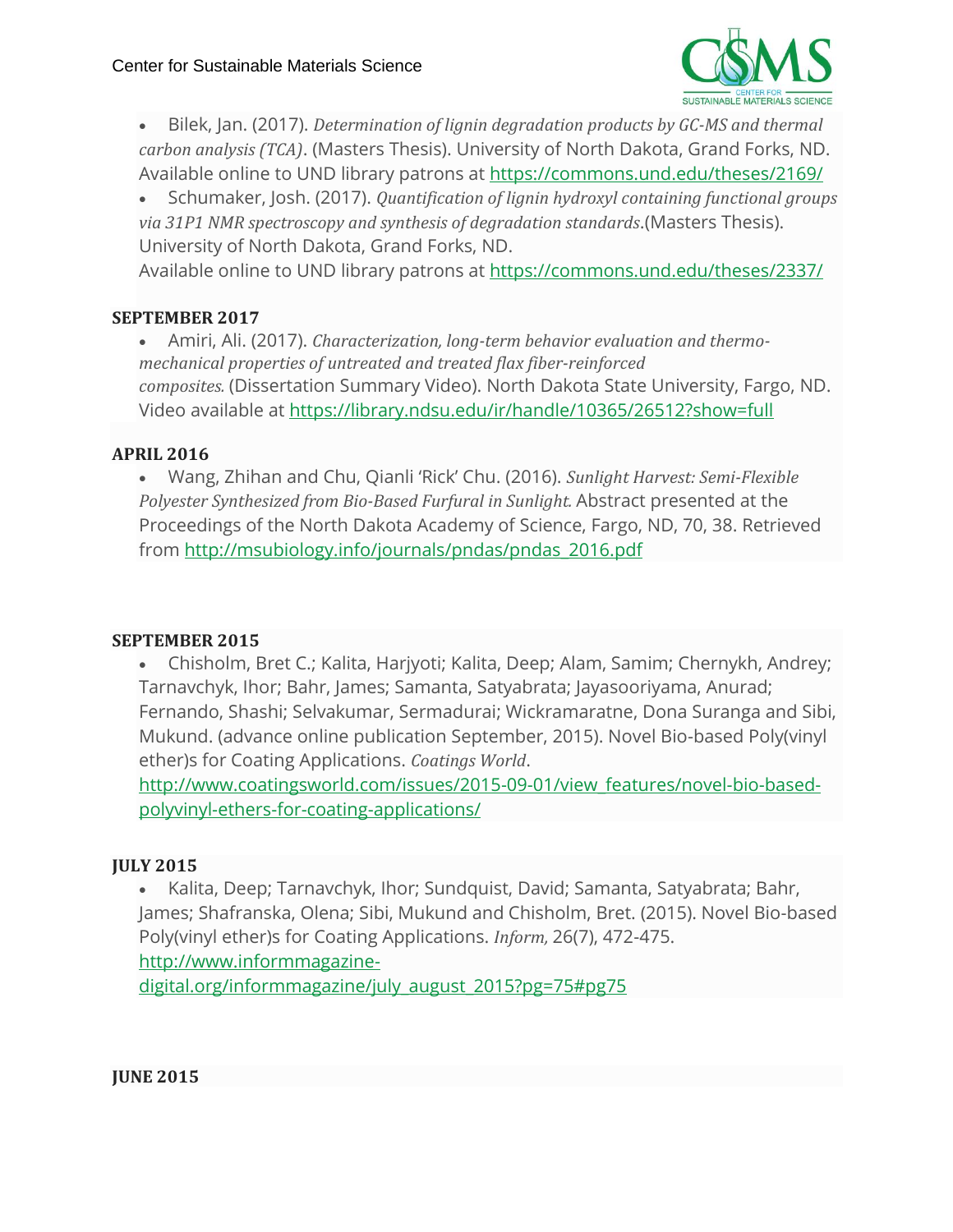

• Ramya Raghunathan, Nandini Vallavoju, Elango Kumarasamy, Akila Iyer, Anthony Clay, Anoklase J. Ayitou and Jayaraman Sivaguru. Light as a Reagent for Asymmetric Synthesis, Catalysis and Degradation of Polymers. (June 2015). *European Photochemistry Association Newsletter*, No. 88, 91-118. pdf of [article](https://csms-ndsu.org/wp-content/uploads/2020/03/Siva_EPANewsletter.pdf)

#### **APRIL 2015**

• Abbina, S.; Chidara, V.; Bian, S.; Ugrinov, A. and Du, G. (2015). *Synthesis and Characterization of Chiral C2-Symmetric Bimettalic Zinc Complexes of Amido-Oxazolinates: Active Initiators for Asymmetric Copolymerization of CO<sup>2</sup> and Cyclohexene Oxide*. Paper presented at the Proceedings of the North Dakota Academy of Science, Fargo, ND, 69, 11. Retrieved from [http://msubiology.info/journals/pndas/pndas\\_2015.pdf](http://msubiology.info/journals/pndas/pndas_2015.pdf)

#### **OCTOBER 2014**

• Vallovoju, Nandini; Sermadurai, Selvakumar; Raghunathan, Ramya; Rajendran, Saravana; Sivaguru, Jayaraman; Webster, Dean and Sibi, Mukund (October 2014). Light Mediated Organic Reactions: Asymmetric Synthesis and Polymer Degradation [Abstract]. WG4/WG1 Meeting COST Action CM1201

\* see Abstract, Pg. 70,

at [http://media.wix.com/ugd/082375\\_27302ca99e03443eb51657d1e587c15d.pdf](http://media.wix.com/ugd/082375_27302ca99e03443eb51657d1e587c15d.pdf)

#### **Other Conference Presentations/Papers**

#### **JULY 2017**

• Rahman, A.; Ulven, C.; Durant, C.; Johnson, M.; Fehrenbach, J. & Hossain, K. (2017). Selection, Pretreatment, and Use of Wheat Bran for Making Thermoplastic Composite. Paper presented at American Society of Agricultural and Biological Engineers Annual Meeting (ASABE), 2017. Retrieved

from [http://elibrary.asabe.org/azdez.asp?JID=5&AID=48030&CID=spo2017&v=&i=&T](http://elibrary.asabe.org/azdez.asp?JID=5&AID=48030&CID=spo2017&v=&i=&T=1&refer=7&access=&dabs=Y) [=1&refer=7&access=&dabs=Y](http://elibrary.asabe.org/azdez.asp?JID=5&AID=48030&CID=spo2017&v=&i=&T=1&refer=7&access=&dabs=Y)

DOI: [10.13031/aim.201701090](http://elibrary.asabe.org/azdez.asp?JID=5&AID=48030&CID=spo2017&v=&i=&T=1&refer=7&access=&dabs=Y)

#### **SEPTEMBER 2016**

• Taylor, C.; Amiri, A.; Webster, D. & Ulven, C. (2016). Long-term behavior of biocomposites for structural applications. Paper presented at the Composites and Advanced Materials Conference (CAMX), Anaheim, CA, September 26-29. DOI: [10.13140/RG.2.2.33964.87682](https://www.researchgate.net/publication/308085703_Long-term_behavior_of_bio-composites_for_structural_applications?channel=doi&linkId=57d9764508ae6399a39ad51e&showFulltext=true)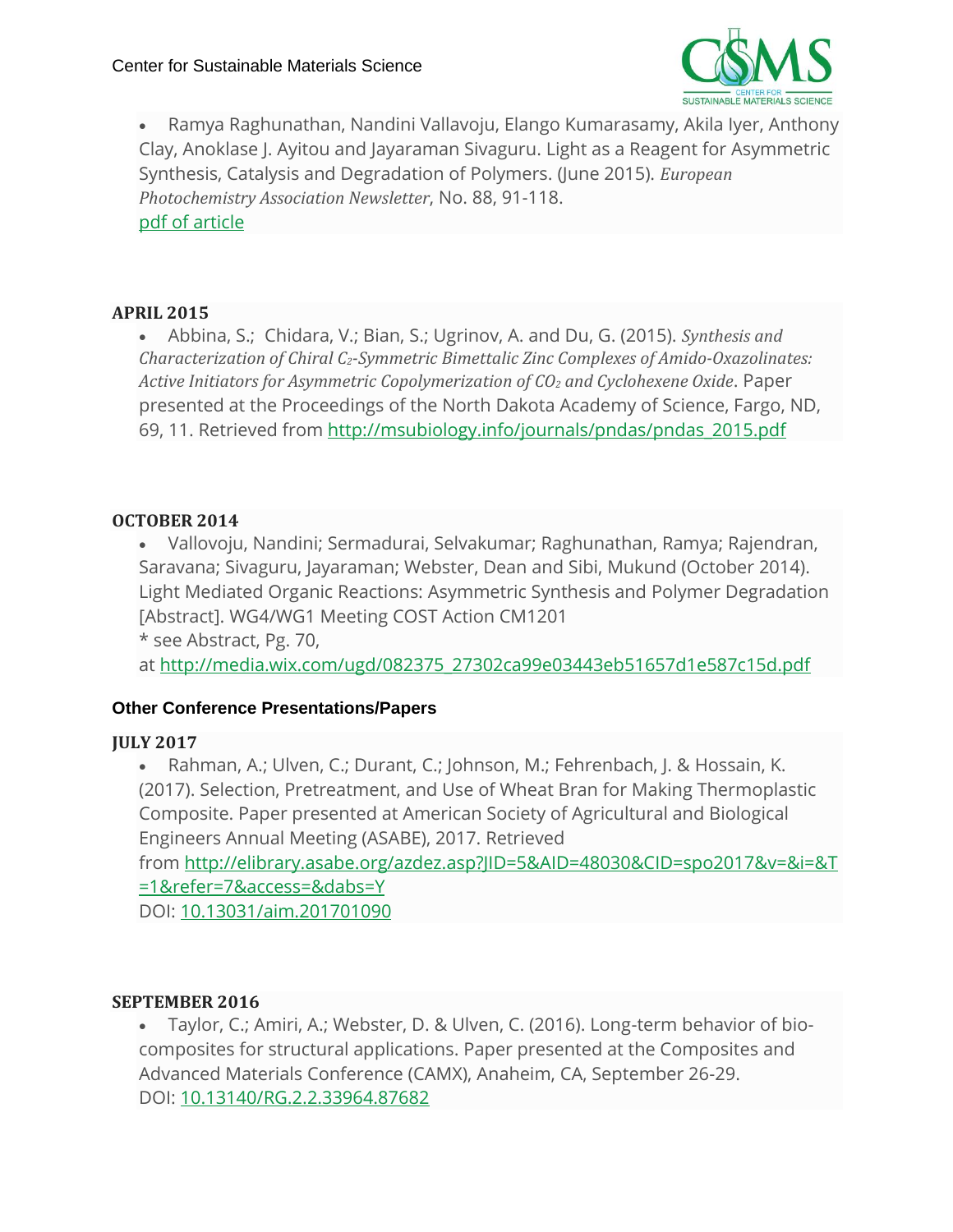

#### **APRIL 2016**

• Amiri, A. & Ulven, C. (2016). *Durability of Flax Fiber Bio-composites*. Paper presented at the Proceedings of the 66<sup>th</sup> Flax Institutes of the United States, Fargo, ND, Volume 66, 40-48. Retrieved

from https://www.researchgate.net/publication/299389216 Durability of Flax Fiber [\\_Bio-composites](https://www.researchgate.net/publication/299389216_Durability_of_Flax_Fiber_Bio-composites)

#### **DECEMBER 2014**

• Kalita, H.; Alam, S.; Kalita, D.; Chernykh, A.; Tarnavchyk, I.; Bahr, J.; Samanta, S.; Jayasooriyama, A.; Fernando, S.; Selvakumar, S.; Wickramaratne, D.; Sibi, M. & Chisholm, B. (2014). *Novel biobased polymers for coatings applications*. European Coatings Conference – Biobased Materials for Industrial Coatings, Dusseldorf, Germany.

Video presentation available at [https://360.european-](https://360.european-coatings.com/videos/novel_biobased_polymers_for_coating_applications--VIVI__a236dad188e811b298ad5b5bb2d87842f5c5d25c)

[coatings.com/videos/novel\\_biobased\\_polymers\\_for\\_coating\\_applications](https://360.european-coatings.com/videos/novel_biobased_polymers_for_coating_applications--VIVI__a236dad188e811b298ad5b5bb2d87842f5c5d25c)– [VIVI\\_\\_a236dad188e811b298ad5b5bb2d87842f5c5d25c](https://360.european-coatings.com/videos/novel_biobased_polymers_for_coating_applications--VIVI__a236dad188e811b298ad5b5bb2d87842f5c5d25c)

#### **Activities**

The Center for Sustainable Materials Science, (CSMS), research team will be involved in activities to support the goals of the North Dakota EPSCoR award's EMPOWERED-ND initiative, which stands for Emerging Programs for Workforce Development, Outreach, Education and Diversity-North Dakota, a tightly integrated workforce development, education and outreach and partnership program designed to ensure a continual pipeline of highly qualified individuals to meet the future needs of the North Dakota economy.

Some of the goals identified for this EMPOWERED-ND initiative, that fall under three Project Element areas, that apply to CSMS are shown below.

#### **Diversity**

Co-Leads: Chad Ulven/NDSU and Scott Hanson/ND EPSCoR

Build on the success of our K-12 NATURE programs by including more CSMS-related themes into NATURE University Summer Camp and Sunday Academy programming

Help to identify American Indian students interested in pursuing and eventually obtaining PhDs in STEM programs and who are willing to maintain contact with a Tribal College faculty member or administrator

Increase the participation level of women faculty in CSMS

Increase the number of American Indian and women role models participating in CSMS-related themes during NATURE University Summer Camp and Sunday Academy programming.

Education and Workforce Development

Co-Leads: Rachel Navarro and Ryan Summers/UND

#### **Increase K 12 student self-efficacy in science, technology, engineering and mathematics (STEM)**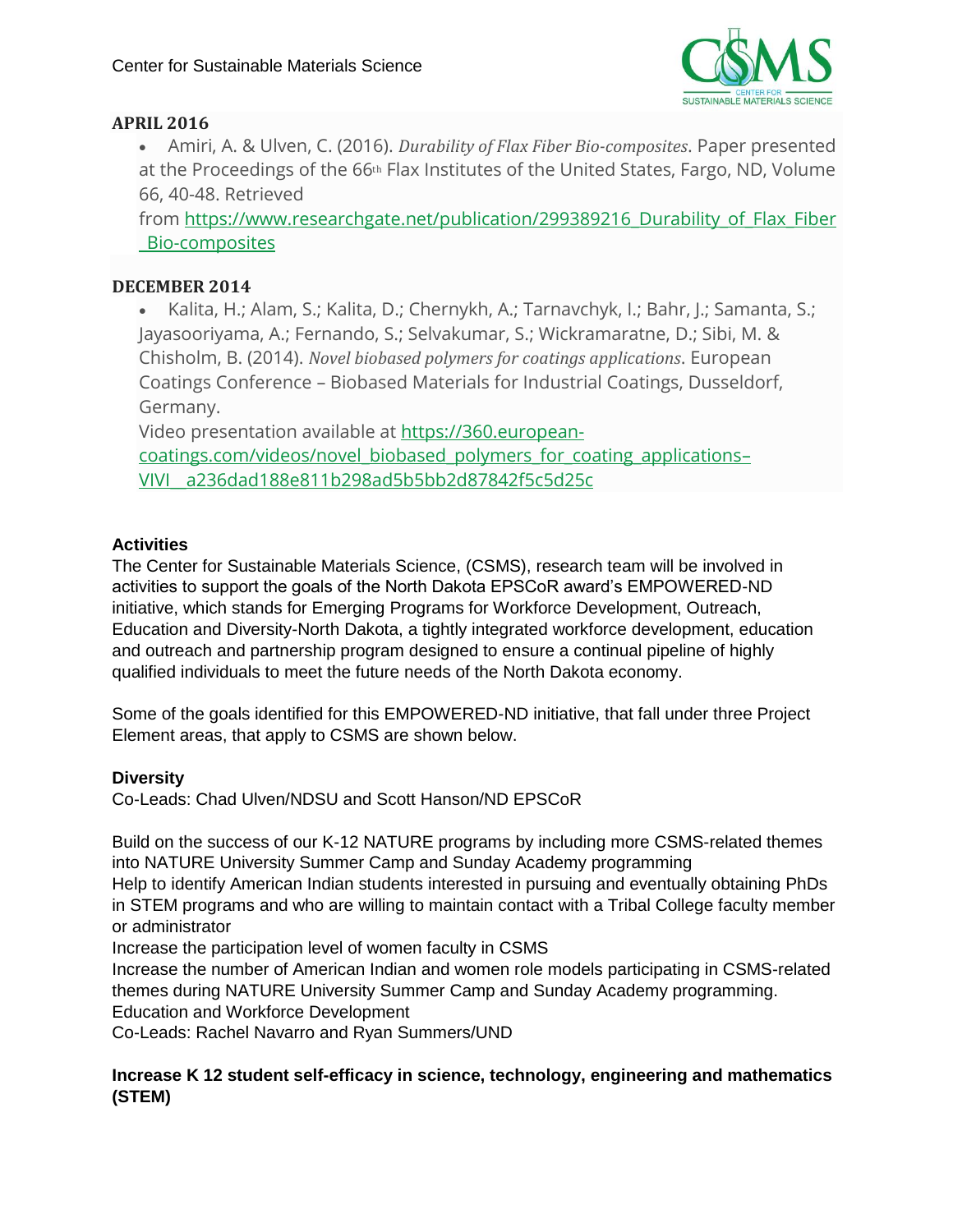

Increase student interest in STEM.

Increase student intentions to pursue a STEM major and increase higher education retention in those fields.

Build capacity for interdisciplinary research state-wide and initiate collaboration with partner institutions (Tribal Colleges and Primarily Undergraduate Institutions) and sustain these research collaborations.

Engage undergraduate and graduate students, postdoctoral researcher associates and CSMS research faculty in expanding research and provide educational and research opportunities to underrepresented groups and younger learners from other North Dakota institutions. See the CSMS Outreach page for listings by award year of Outreach carried out by CSMS students and postdoctoral researchers.

Partnership, Collaboration and Communication Objectives PCC Co-Leads: Mukund Sibi/NDSU; Tara Kopplin/UND Communication Co-Leads: Zoltan Majdik/NDSU; Brad Rundquist/UND

Develop partnerships to advance the CSMS science and engineering infrastructure and translational research opportunities; specifically academic and industrial collaborations. Establish and maintain partnerships with DoE and USDA national labs, provide for student internship at DoE and/or USDA labs.

Collaborate with North Dakota and regional industry (Minnesota, Montana and South Dakota) to identify and support summer internships.

Work on projects with the Center for Regional Climate Studies (CRCS), another center funded by this North Dakota EPSCoR award. The website for CRCS is http://und-crcs.org/ Communicate on scientific accomplishments and activities to enhance awareness of ongoing CSMS achievements and results (ex: educational webinets, blog posts, and news items.

#### **Diversity**

This page highlights the CSMS activities that have supported the Diversity project element of the ND EPSCoR award that currently funds CSMS.

Year 1 (August 2014 – July 2015)

CSMS-related activity 'Reactions With Light', led by R. Krishnan, R. Raghunathan and K. Kalliokoski, was taught during the 2014-2015 Sunday Academy program

Two female graduate students from CSMS, R. Raghunathan and K. Kalliokoski, helped teach the 'Reactions With Light' lesson with Postdoc R. Krishnan at the five Tribal Colleges in North Dakota

Audrey LaVallie, Chemistry Instructor at Turtle Mountain Community College, was a CSMS faculty researcher

Dr. Erika Offerdahl, NDSU instructor in Biological Sciences, was a CSMS faculty researcher until July 2015

Year 2 (August 2015 – July 2016)

CSMS-related activity 'Purification of Water with Biobased Materials', led by Long Jiang and graduate students A. Clay and A. Iyer, was taught during the 2015-2016 Sunday Academy program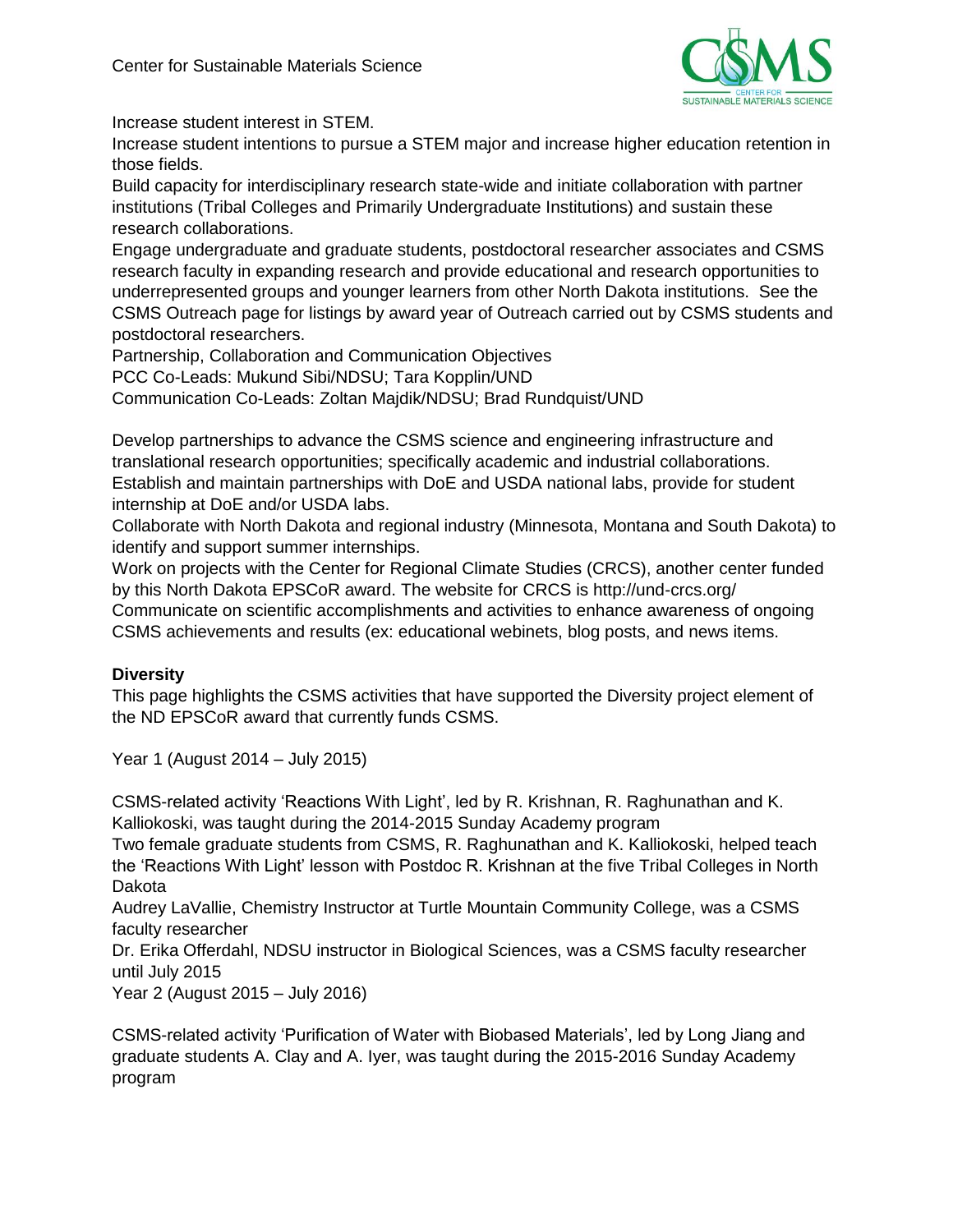

Female graduate student A. Iyer helped teach the 'Purification of Water with Biobased Materials' lesson with graduate student A. Clay at the five Tribal Colleges in North Dakota

CSMS-related activity 'Engineered Composite Building Products', led by Dilpreet Bajwa, was taught during the 2015-2016 Sunday Academy program

Dr. Alena Kubátová, Chemistry Professor at the University of North Dakota, joined as a CSMS faculty researcher in May 2016

Audrey LaVallie, Chemistry Instructor at Turtle Mountain Community College, was a CSMS faculty researcher until August 2016 when she became a graduate student under Dr. Alena Kubátová at the University of North Dakota

Year 3 (August 2016 – July 2017)

CSMS-related activity 'Bio-based Materials', led by graduate students A. Clay and R. Singathi, was taught during the 2016-2017 Sunday Academy program Year 4 (August 2017 – July 2018)

CSMS-related activity 'Recycling Bioplastics', led by Alex Parent, was taught during the 2017- 2018 Sunday Academy program Dr. Ghasideh Pourhashem, Assistant Professor, Coatings and Polymeric Materials at North Dakota State University, joined as a CSMS faculty researcher November 2017 Dr. Marisol Berti, Professor, Plant Sciences at North Dakota State University, joined as a CSMS faculty researcher January 2018 Year 5 (August 2018 – July 2019)

CSMS-related activity 'Polymer Synthesis from Common Materials', led by Alex Parent, was taught during the 2018-2019 Sunday Academy program Michael Parker and Dr. Brent Voels from Cankdeska Cikana Community College moved from CRCS to CSMS research

Year 6 (August 2019 – July 2020)

CSMS-related activity 'Synthesis of Gold Nanoparticles', led by Alex Parent, was taught during the 2019-2020 Sunday Academy program.

Education and Workforce Development

This page highlights the CSMS activities that have supported the Education and Workforce Development project element of the ND EPSCoR award that currently funds CSMS.

Year 1 (August 2014 – July 2015)

CSMS involvement in NATURE University Camp and Sunday Academy programming helps in the effort to increase student interest in STEM fields.

CSMS research helps build capacity for interdisciplinary research state-wide with partner institutions Mayville State University, Minot State University, North Dakota State University, Sitting Bull College, Turtle Mountain Community College and the University of North Dakota. Approximately 7 Postdocs, 17 graduate students, and 15 undergraduate students were active with CSMS at some point during the 2014-2015 fiscal year.

CSMS students and Postdocs have helped in the effort to provide educational opportunities to underrepresented groups and younger learners through Outreach involvement.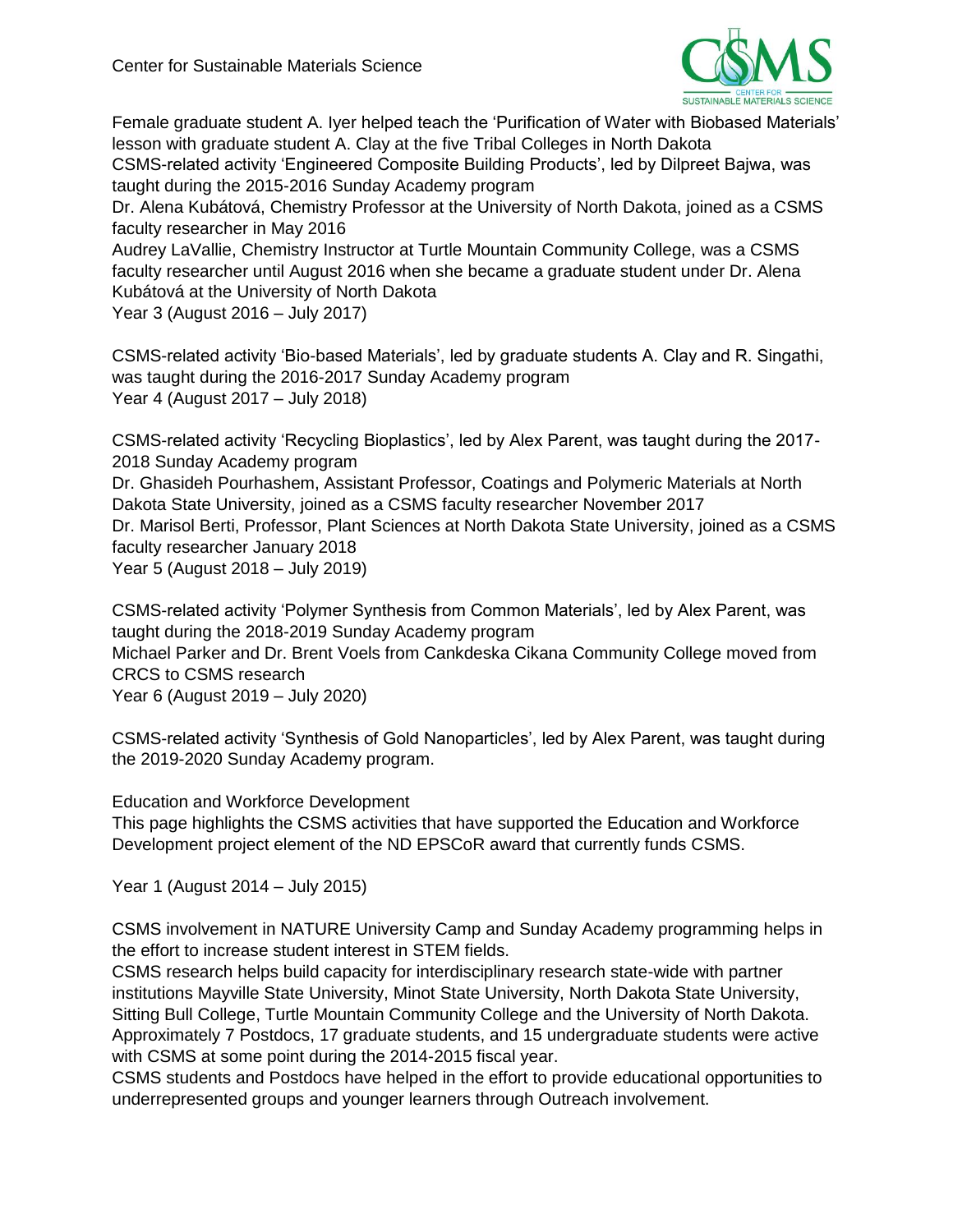

This includes outreach with the NATURE Sunday Academy programming that is for tribal middle and high school students, and is taught at the five Tribal Colleges in North Dakota, as well as general Outreach at events such as the North Dakota Science Olympiad.

More outreach is included via links by fiscal year at the bottom of the Outreach page at http://csms-ndsu.org/activities/education-and-workforce-development/csms-outreach/ Year 2 (August 2015 – July 2016)

CSMS continues to be involved in NATURE Sunday Academy programming and also with NATURE University Summer Camp in the effort to increase student interest in STEM fields. CSMS research continues to build capacity for interdisciplinary research state-wide with partner institutions Mayville State University, Minot State University, North Dakota State University, Sitting Bull College, Turtle Mountain Community College and the University of North Dakota. Approximately 9 Postdocs, 23 graduate students, and 26 undergraduate students were active with CSMS at some point during the 2015-2016 fiscal year.

CSMS students and Postdocs continue to help in the effort to provide educational opportunities to

underrepresented groups and younger learners through Outreach involvement.

This includes continuing outreach with the NATURE Sunday Academy programming as well as other CSMS related and general Outreach such as:

– STEM Makerspace in the Library (Grand Forks)

- Avenues of Scientific Discovery (Fargo)
- Expanding Your Horizons (Fargo)
- UND Chemistry Dept. STEM day for High School students (Grand Forks)

– UND Chemistry Department's 8th Annual High School Workshop (Grand Forks).

More outreach is included via links by fiscal year at the bottom of the Outreach page at http://csms-ndsu.org/activities/education-and-workforce-development/csms-outreach/ Year 3 (August 2016 – July 2017)

CSMS continues to be involved in NATURE Sunday Academy programming and also with NATURE University Summer Camp in the effort to increase student interest in STEM fields. CSMS research continues to build capacity for interdisciplinary research state-wide with partner institutions Mayville State University, Minot State University, North Dakota State University, Sitting Bull College, and the University of North Dakota.

Approximately 3 Postdocs, 29 graduate students, and 24 undergraduate students have been active with

CSMS during the 2016-2017 fiscal year.

CSMS students and Postdocs continue to help in the effort to provide educational opportunities to

underrepresented groups and younger learners through Outreach involvement.

This includes continuing outreach with the NATURE Sunday Academy programming as well as other CSMS related and general Outreach such as:

– NDSU Parents Involvement with Children Nurturing Intellectual Curiosity in Science program (PICNICS)

– Research Experiences for Teachers (RET) program

– North Dakota Governor's School program

– Presentation by CSMS graduate students at an NDSU Chemistry Club meeting

More outreach is included via links by fiscal year at the bottom of the Outreach page at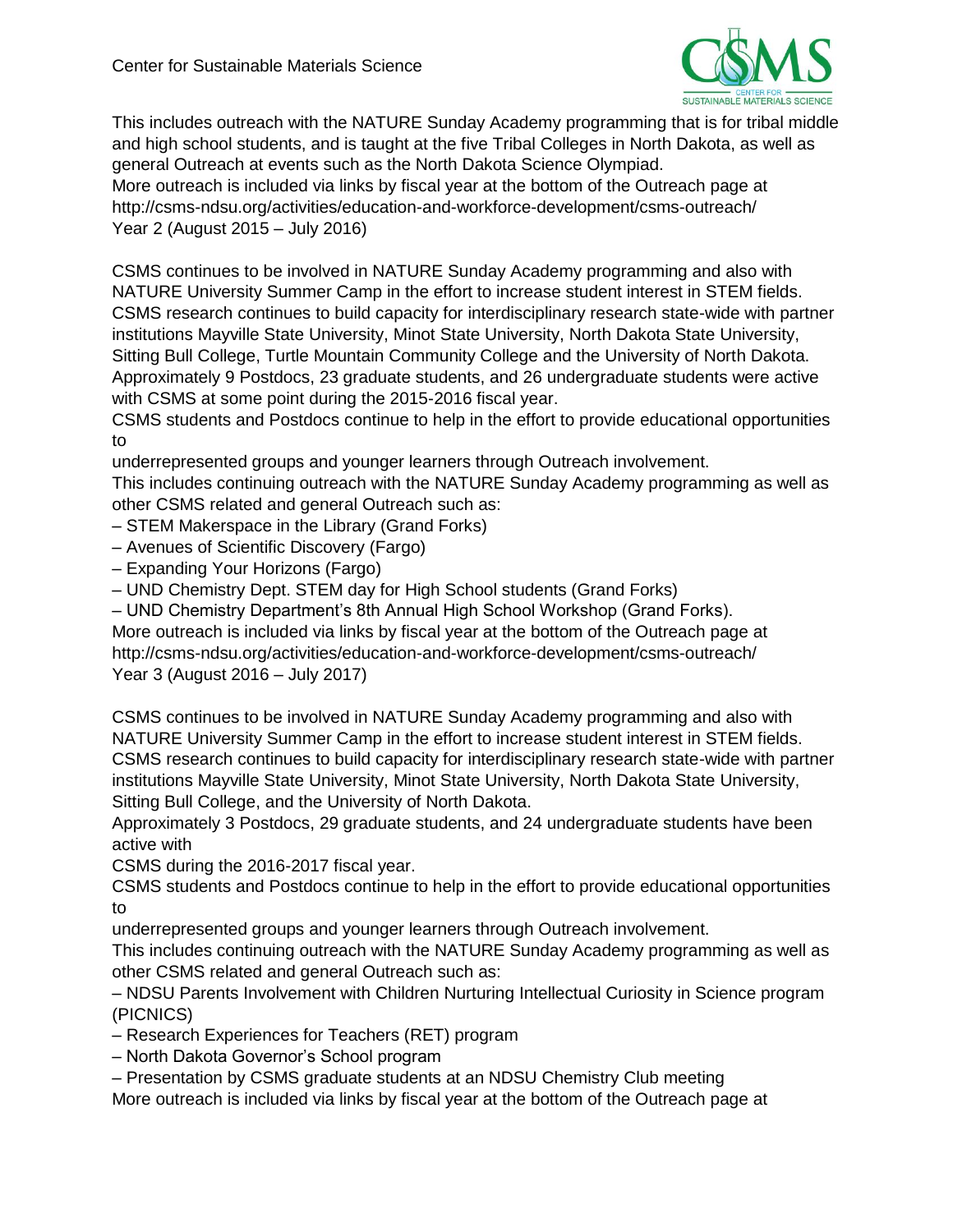

http://csms-ndsu.org/activities/education-and-workforce-development/csms-outreach/ Year 4 (August 2017 – July 2018)

CSMS continues to be involved in NATURE Sunday Academy programming and also with NATURE University Summer Camp in the effort to increase student interest in STEM fields. CSMS research continues to build capacity for interdisciplinary research state-wide with partner institutions Mayville State University, Minot State University, North Dakota State University, Sitting Bull College, Turtle Mountain Community College and the University of North Dakota. Approximately 1 Postdoc, 28 graduate students, and 25 undergraduate students have been active with

CSMS during the 2017-2018 fiscal year.

CSMS students and Postdocs continue to help in the effort to provide educational opportunities to

underrepresented groups and younger learners through Outreach involvement.

This includes continuing outreach with STEM programs such as

– Avenues of Scientific Discovery

– discussing CSMS research to NDSU Summer Undergraduate Research Experience (SURE) program participants

More outreach is included via links by fiscal year at the bottom of the Outreach page at http://csms-ndsu.org/activities/education-and-workforce-development/csms-outreach/ ND EPSCoR hired Paul Keidel as STEM Manager to oversee and be responsible for statewide education outreach to all stakeholders, and also to integrate education and workforce development elements with our research components with broader impact areas (i.e. Diversity and Partnerships, Collaboration and Communication)

Year 5 (August 2018 – July 2019)

CSMS continues to be involved in NATURE Sunday Academy programming and also with NATURE University Summer Camp in the ongoing effort to increase student interest in STEM fields.

Michael Parker and Dr. Brent Voels, with Cankdeska Cikana Community College, was added to the CSMS research group of institutions (Mayville State University, Minot State University, North Dakota State University, Sitting Bull College, Turtle Mountain Community College and the University of North Dakota)

Approximately 45 graduate students, and 21 undergraduate students have been active with CSMS during the 2018-2019 fiscal year.

CSMS graduate students continue to help in the effort to provide educational opportunities to underrepresented groups and younger learners through Outreach involvement.

This includes outreach with STEM programs such as

– Avenues of Scientific Discovery

- UND Chemistry Camp
- UND STEM Day hands-on activities
- Lab mentorship to Avenues to Disciplinary Research graduate student participant
- A Forensics station at the North Dakota Science Olympiad

– Science Fun Day, carrying out hands-on activities at an elementary school

More outreach is included via links by fiscal year at the bottom of the Outreach page at http://csms-ndsu.org/activities/education-and-workforce-development/csms-outreach/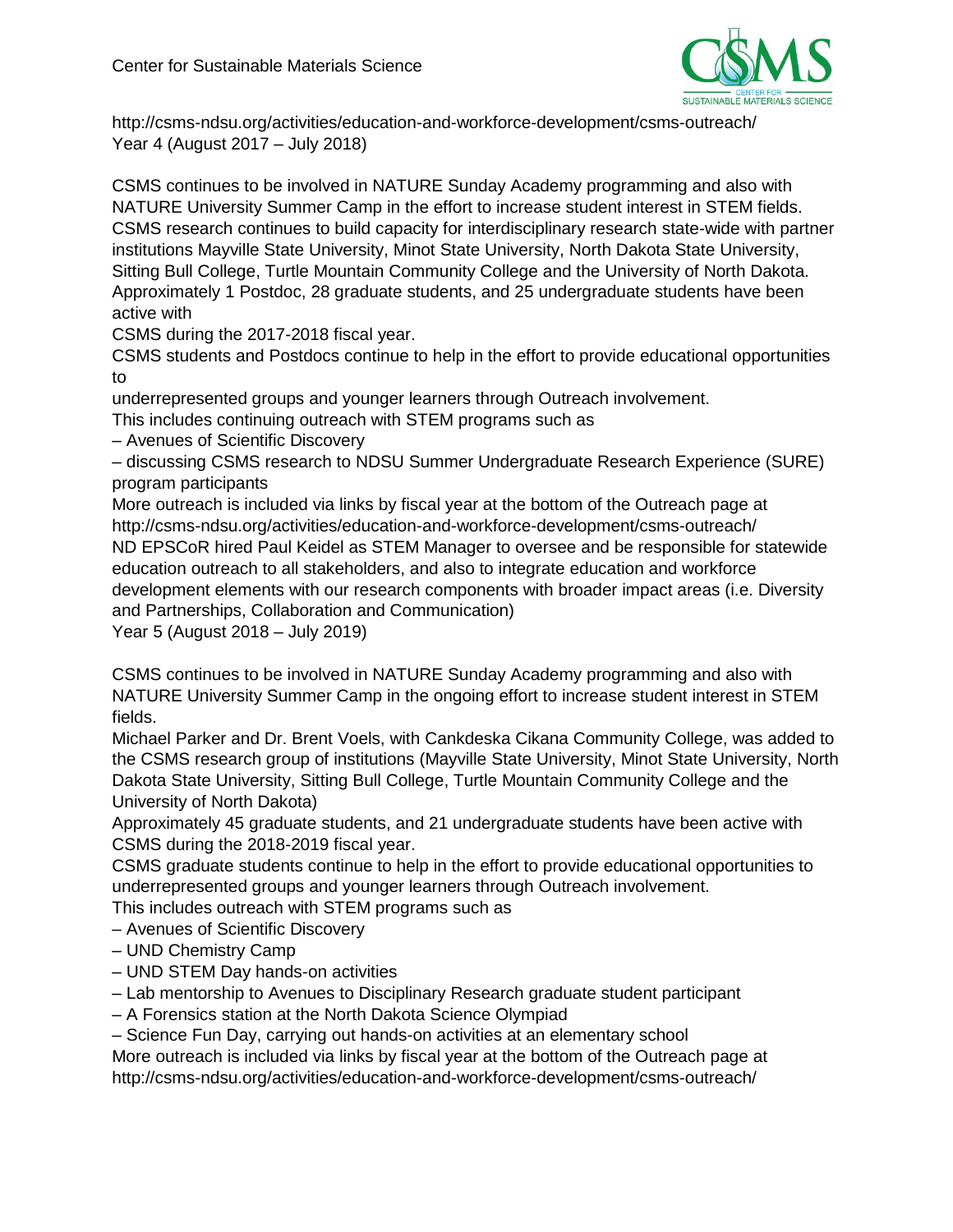

ND EPSCoR hired Paula Comeau as STEM Manager to oversee and be responsible for statewide education outreach to all stakeholders, and also to integrate education and workforce development elements with our research components with broader impact areas (i.e. Diversity and Partnerships, Collaboration and Communication) Year 6 (August 2019 – July 2020)

CSMS continues to be involved in NATURE Sunday Academy programming and also with NATURE University Summer Camp in the ongoing effort to increase student interest in STEM fields.

CSMS research continues to build capacity for interdisciplinary research state-wide with partner institutions: Cankdeska Cikana Community College, Mayville State University, Minot State University, North Dakota State University, Sitting Bull College and the University of North Dakota.

Approximately 1 Postdoc, 18 graduate students, and 20 undergraduate students have been active with

CSMS during the 2019-2020 fiscal year.

ND EPSCoR hired Shireen Alemadi as STEM Manager to replace Paula Comeau. Shireen will provide STEM support throughout the K-Ph.D. pathway, including professional development for K-12 teachers and postsecondary students and faculty.

CSMS graduate students continue to help in the effort to provide educational opportunities to underrepresented groups and younger learners through Outreach involvement.

This includes outreach with STEM programs such as

– Helping to organize, and support, activities at the NDSU-KU Symposium held October 2019

– A Halloween-themed event with theme-related lab activities

– Providing a Chemistry department tour for sophomore high-school aged students.

Partnerships, Collaborations and Communications

This page highlights some of the CSMS activities that have supported the Partnerships, Collaboration and Communication project element of the ND EPSCoR award that currently funds CSMS.

Year 1 (August 2014 – July 2015)

Dr. Dean Webster worked with Dr. Sylvain Caillol at the CNRS Charles Gerhardt Institute to get his sucrose soyate and epoxidized sucrose soyate samples functionalized by the Institute. CSMS started to gather information for use in establishing this website to communicate about CSMS research and activities.

Year 2 (August 2015 – July 2016)

Dr. Chad Ulven established a project with the Composites Innovation Centre (CIC) in Winnipeg, Canada that is focused on natural flax fiber grading and development.

Dr. Webster is working with Zymergen to evaluate novel compounds made from biomass. Zymergen is making the compounds and Dr. Webster is evaluating compounds of interest in coatings applications.

Dr. Ulven is working with the USDA Forest Service Forest Products Laboratory to obtain cellulose nanocrystals (CNCs) for testing to enhance research activities in CSMS and to investigate new opportunities for wood byproducts.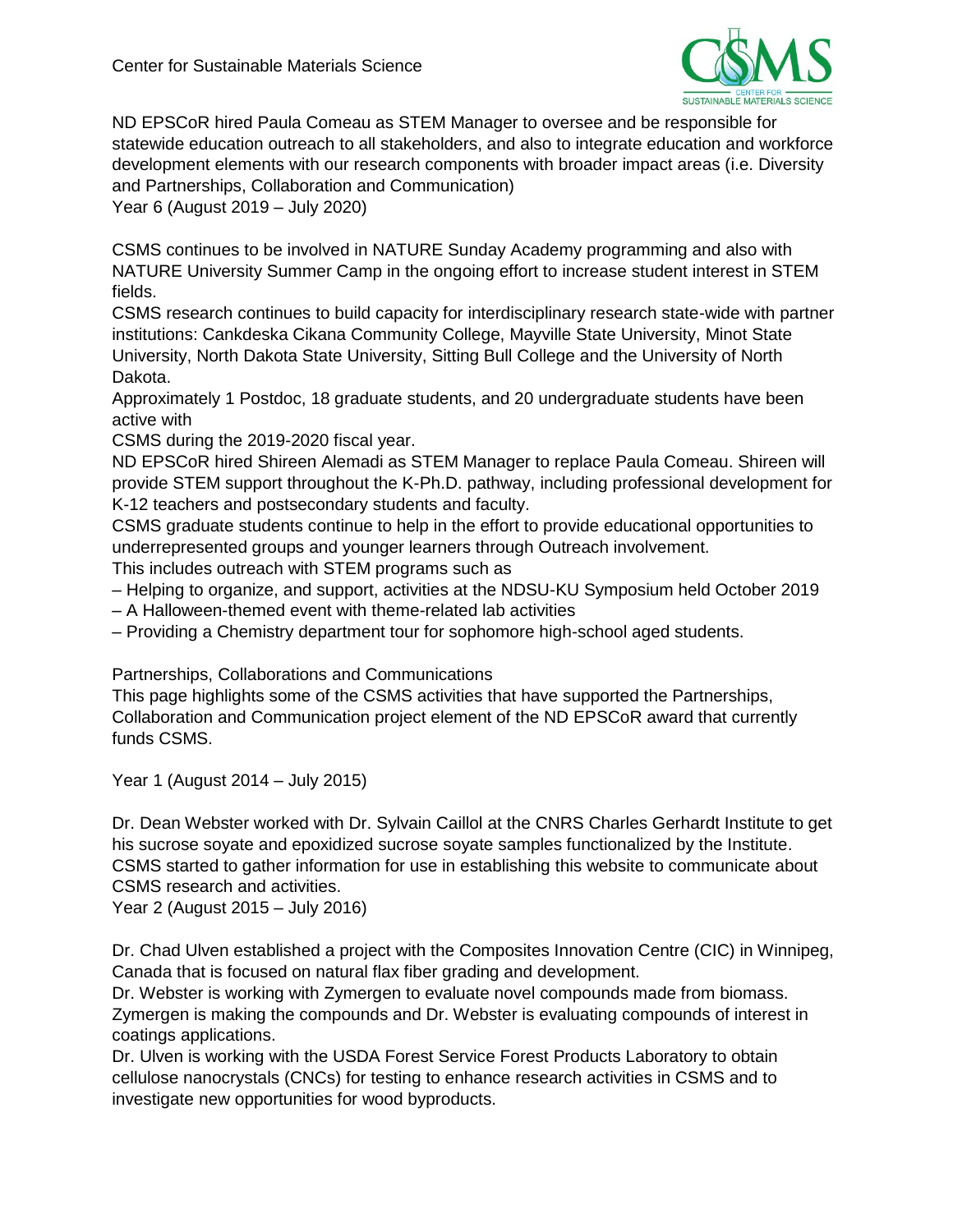

Dr. Mohiuddin Quadir is working with Boston University checking intracellular and extracellular distribution of novel polymeric nanoparticles in mammalian cell lines.

Dr. Webster and Dr. Mukund Sibi worked with the University of Georgia to arrange the 1st International Symposium of Materials from Renewables that was held July 19-20, 2016 at NDSU. Sponsors of the symposium include ND EPSCoR, the United Soybean Board, the NDSU College of Science and Mathematics, the NDSU College of Engineering, and the NDSU College of Coatings and Polymeric Materials.

CSMS is identifying potential industry partners in North Dakota and Minnesota for student internships.

This new CSMS website went live January 2016. CSMS started to post news items, webinets about faculty CSMS research, information about expected activities and student Outreach, and publications by CSMS researchers.

Year 3 (August 2016 – July 2017)

Dr. Ulven continued to work with the USDA Forest Service Forest Products Laboratory to obtain cellulose nanocrystals (CNCs) for testing to enhance research activities in CSMS and to investigate new opportunities for wood byproducts.

Dr. Mohiuddin Quadir continues to work with Boston University checking intracellular and extracellular distribution of novel polymeric nanoparticles in mammalian cell lines.

Dr. Webster worked with AkzoNobel on a project to develop novel epoxies to replace bisphenol A-based coatings

At a meeting for all faculty researchers in the CSMS and CRCS research groups, faculty researchers from each research center met individually with researchers in the other research center to discuss their research and to look

for collaboration opportunities between their research centers.

Year 4 (August 2017 – July 2018)

Members of the CSMS team have some ongoing projects, which includes:

Drs. Sibi and Webster work with AkzoNobel, begun in 2015, is reaching completion Dr. Ulven continues his work with the Composites Innovation Centre (CIC) related to natural flax fiber grading and development

Dr. Webster continues working with Zymergen evaluating novel compounds made from biomass Dr. Mohiuddin Quadir continues to work with Boston University checking intracellular and

extracellular distribution of novel polymeric nanoparticles in mammalian cell lines.

At a meeting for all faculty researchers in the CSMS and CRCS research groups, faculty researchers from each research center met individually with researchers in the other research center to discuss their research and to look for collaboration opportunities between their research centers.

To continue to improve ND EPSCoR's communication to all our constituents, and to increase awareness of EPSCoR activity across the state, ND EPSCoR hired Joyce Eisenbraun as Communication Manager

Year 5 (August 2018 – July 2019)

Members of the CSMS team have some ongoing projects, which includes:

Dr. Webster working with Zymergen (begun in 2015)

Dr. Chad Ulven continues work with the USDA Forest Service Forest Products Laboratory (begun in 2015)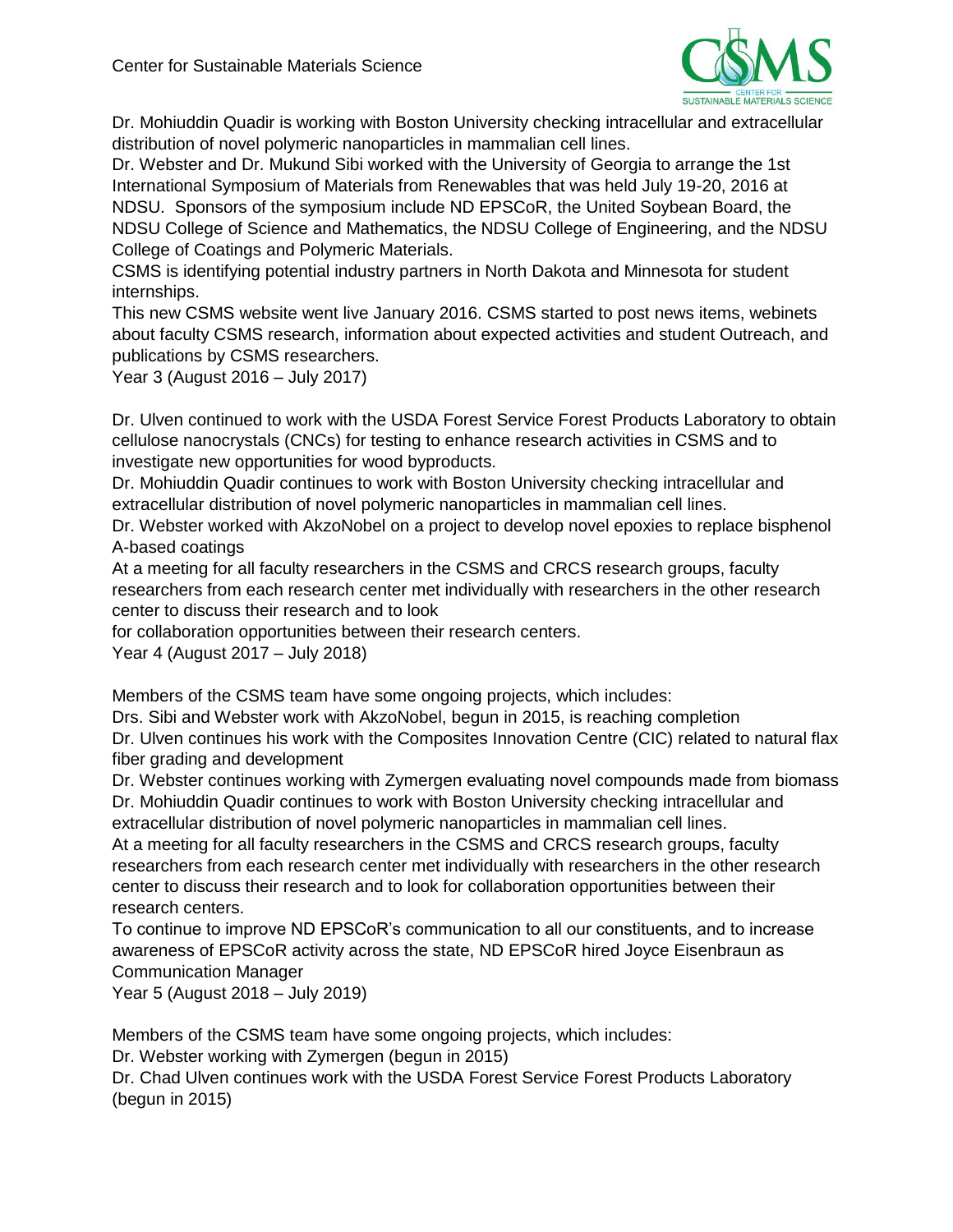

CSMS researchers have the following new projects:

Dr. Voronov working with CNRS Charles Gerhardt Institute on synthesis and characterization of latexes from fully renewable monomer mixture

Dr. Voronov working with Clemson University on biobased nanofibers

Dr. Voronov working with University of Georgia on biobased nanocomposite materials ND EPSCoR's Communication Manager Joyce Eisenbraun established a monthly ND EPSCoR newsletter that focuses on CSMS and CRCS research, other ND EPSCSoR programs, and ND EPSCoR-related news and events. The newsletter archive can be found here Year 5 (August 2019 – July 2020)

Members of the CSMS team have some ongoing projects, which includes: Dr. Webster working with Zymergen (begun in 2015) Dr. Voronov working with CNRS Charles Gerhardt Institute (begun in 2018), Clemson University (begun in 2018), and University of Georgia (begun 2017)

# **xternal Funding Awarded**

# **Year 7 (July 2020 – )**

**Scaling Up Soy-Based Monomer Synthesis for Commercial Acceptance**

**Funding Agency:** North Dakota Department of Agriculture

**Award Amount:**\$56,493.00

**Award Dates:** August 2020 – July 2021

**Principal Investigator:** Andriy Voronov (North Dakota State University)

# **Year 6 (August 2019 – July 2020)**

**Plastic Films from Corn Derivatives for Food Packaging Funding Agency:** North Dakota Corn Utilization Council **Award Amount:** \$47,582.00 **Award Dates:** July 2020 – June 2021 **Principal Investigator:** Andriy Voronov (North Dakota State University) **Plant Oil-Based Latex Adhesives Funding Agency:** NSF – IUCRC **Award Amount:** \$58,463.00 **Award Dates:** January 2020 – December 2020 **Principal Investigator:** Andriy Voronov (North Dakota State University) **Other Researcher/s:** Ghasideh Pourhashem (North Dakota State University)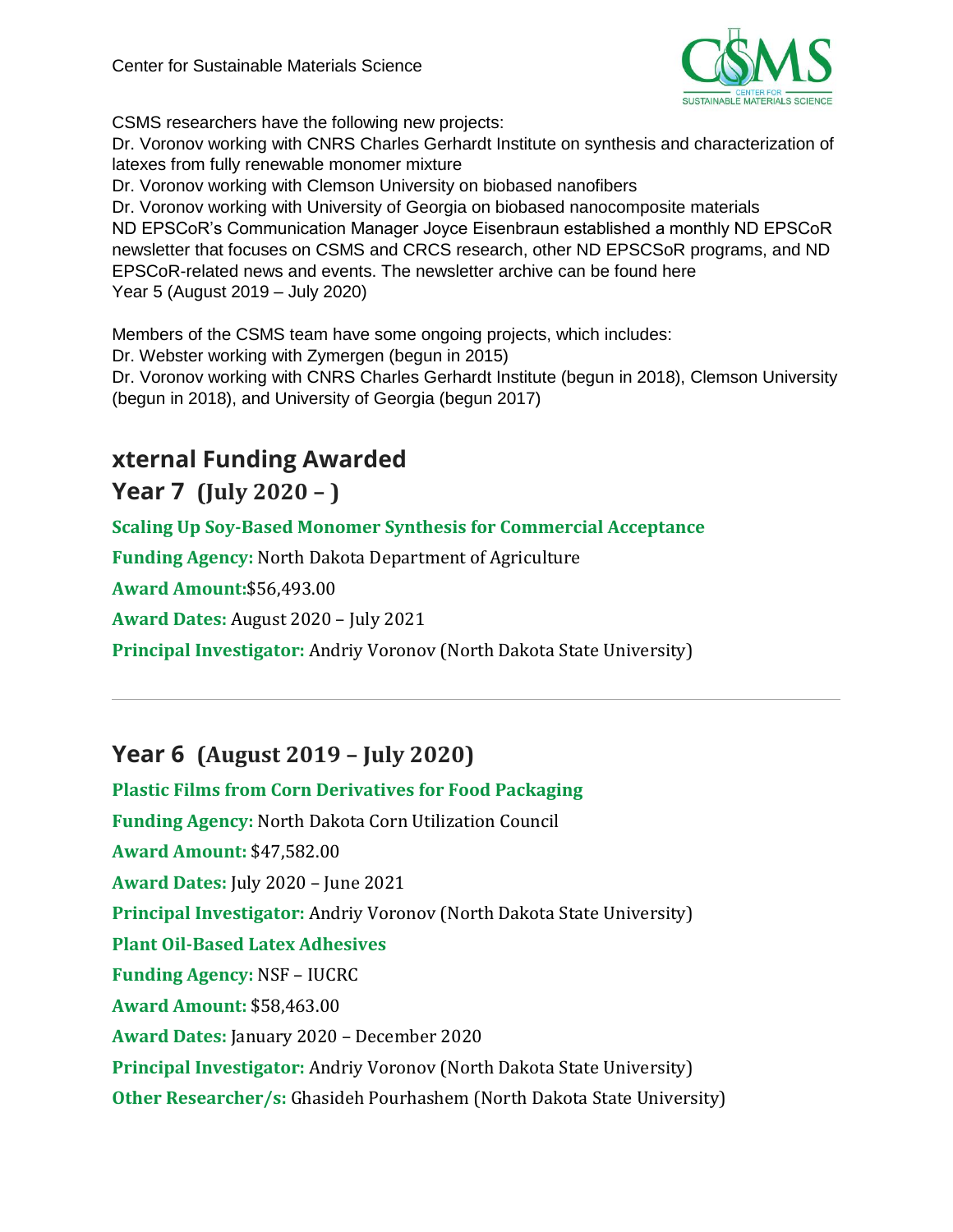

**Collaborative Research: Engineering of Recoverable Cellulosomes for Biomass Conversion Funding Agency:** NSF – CBET **Award Amount:** \$34,365.00 **Award Dates:** January 2020 – December 2020 **Principal Investigator:** Andriy Voronov (North Dakota State University) **Investigation of Wood Aging Using Thermal Desorption-Pyrolysis GC-MS Funding Agency:** Marvin Windows **Award Amount:** \$40,361.00 **Award Dates:** January 2020 – **Principal Investigator:** Alena Kubátová and Bin Yao (University of North Dakota) **Non-EPSCoR Co-PI:** Evguenii Kozliak **Conversion of Corn Stover-Derived Lignin Funding Agency:** North Dakota Corn Utilization Council **Award Amount:** \$79,000.00 **Award Dates:** November 5, 2019 – **Principal Investigator:** Alena Kubátová (University of North Dakota); non-CSMS: Wayne Seames (University of North Dakota)

# **Year 5 (August 2018 – July 2019)**

**Plant Oil-Based Polymers for Personal Care Products Funding Agency:** North Dakota Agricultural Products Utilization Commission **Award Amount:** \$30,000.00 **Award Dates:** July 26, 2019 – August 1, 2020 **Principal Investigator:** Andriy Voronov (North Dakota State University) **ZILA Works Technology Demonstrator Funding Agency:** North Dakota Department of Commerce / ZILA Works **Award Amount:** \$32,000.00 **Award Dates:** June 12, 2019 – June 2020 **Principal Investigator:** Chad Ulven (North Dakota State University)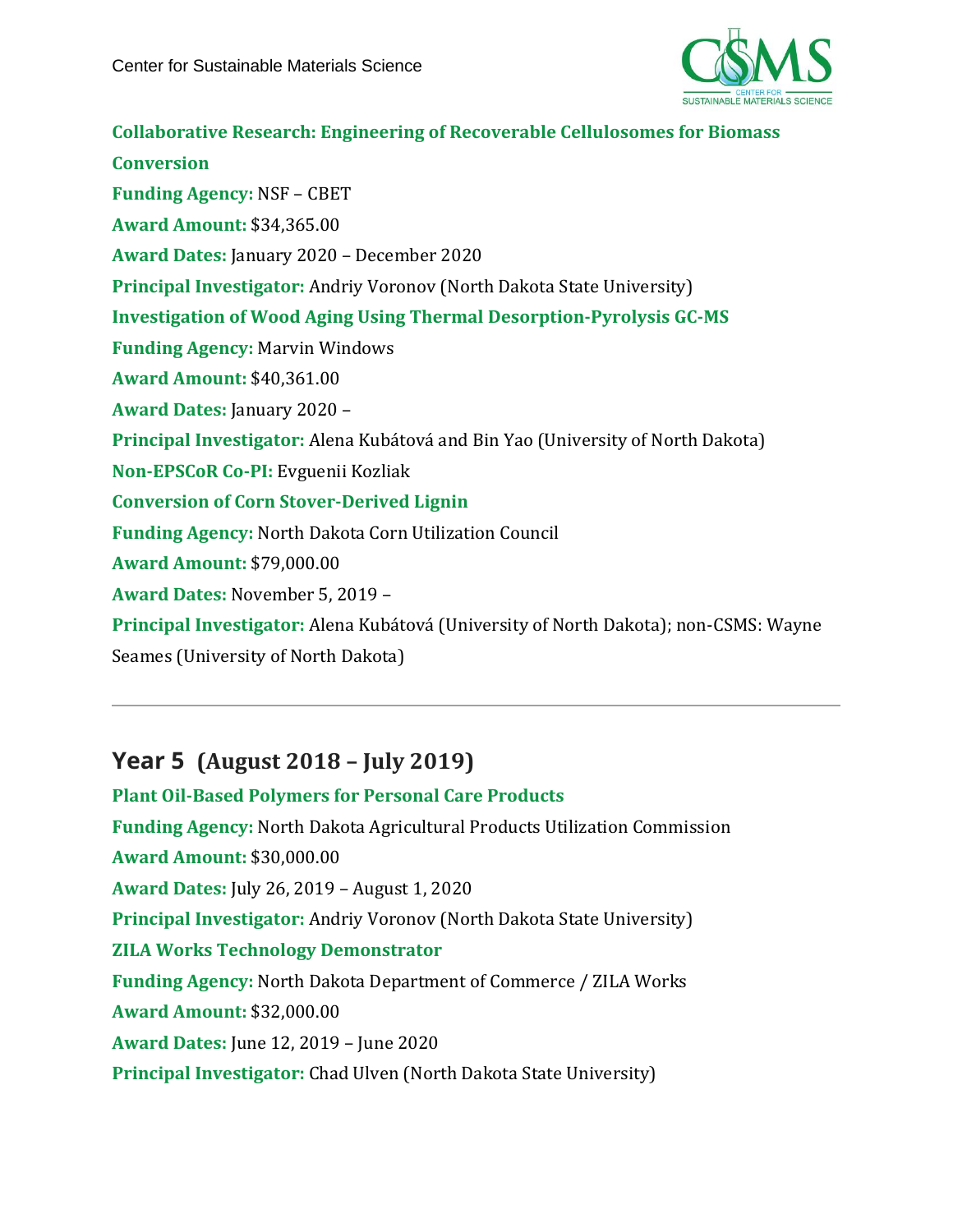

**Self-healing Polymeric Materials from Corn Sugars Funding Agency:** North Dakota Corn Council **Award Amount:** \$19,035.00 **Award Dates:** July 2019 – June 2020 **Principal Investigator:** Guodong Du (University of North Dakota) **New Corn Oil-Based Monomer Synthesis for Latex Applications in Coatings and Paints Funding Agency:** North Dakota Corn Utilization Council **Award Amount:** \$52,522.00 **Award Dates:** July 2019 – June 2020 **Principal Investigator:** Andriy Voronov (North Dakota State University) **High oleic soybean oil as a plasticizer for crumb rubber for new rubber compounds Funding Agency:** United Soybean Board **Award Amount:** \$98,086.00 **Award Dates:** October 2018 – September 2019 **Principal Investigator:** Dean Webster (North Dakota State University) **Other Researcher/s:** Olena Shafranska (North Dakota State University) **High oleic soybean oil industrial uses and properties Funding Agency:** Ford Motor Company, United Soybean Board **Award Amount:** \$62,664.00 **Award Dates:** October 2018 – September 2019 **Principal Investigator:** Dean Webster (North Dakota State University) **D3SC: Integrated Studies and Design of Organometallic Complexes with Nonlinear Optical and near-IR Emission Properties Funding Agency:** National Science Foundation **Award Amount:** \$468,030.00 **Award Dates:** August 2018 – July 2021 **Principal Investigator:** Bakhtiyor Rasulev (North Dakota State University) **Co-Principal Investigator:** Svetlana Kilina (North Dakota State University) **Other Researcher/s:** Wenfang Sun, Dmitri Kilin (North Dakota State University)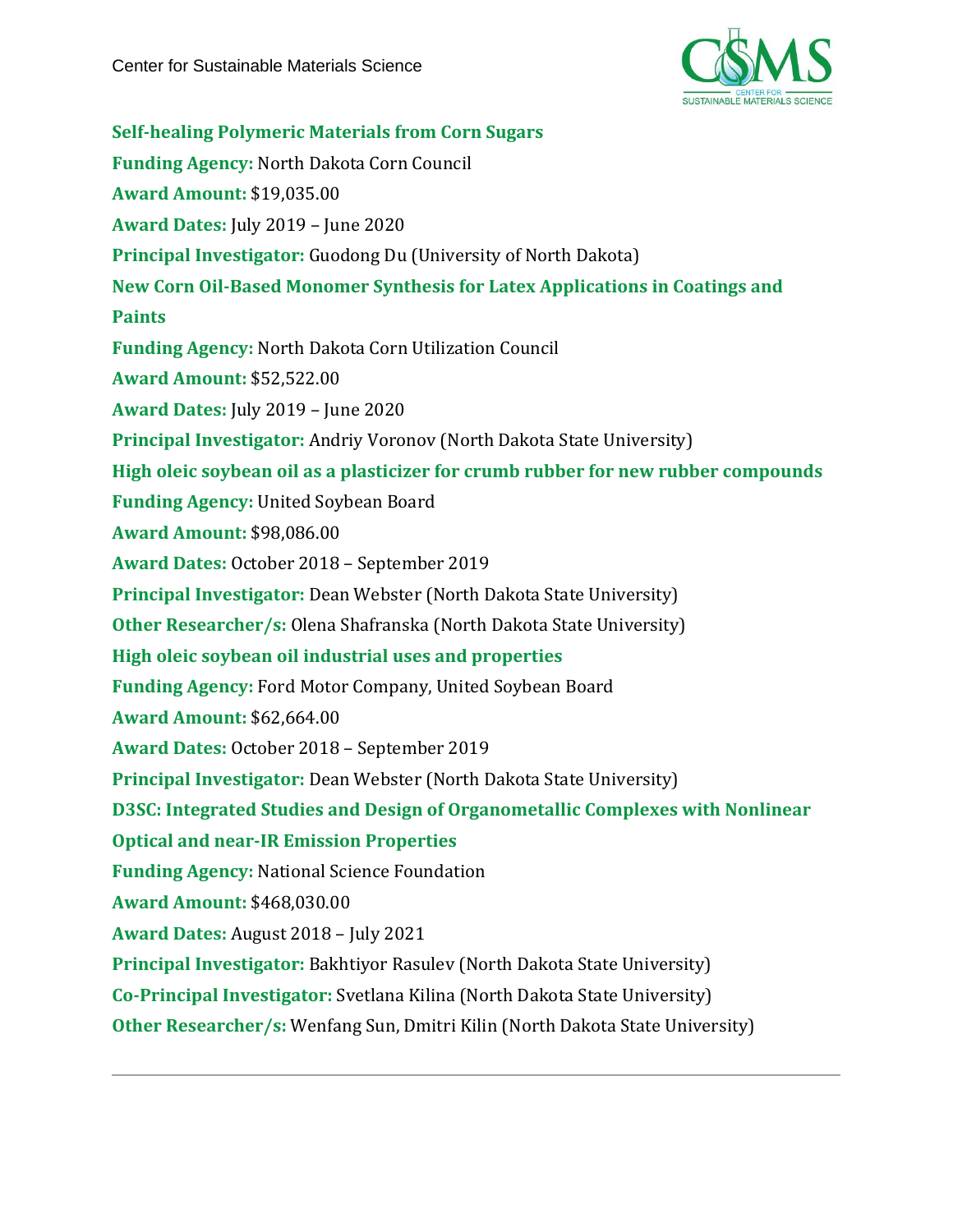

# **Year 4 (August 2017 – July 2018)**

**Soy protein derived thermoset resins for traditional molding and 3D printing Funding Agency:** North Dakota Soybean Council **Award Amount:** \$32,732.00 **Award Dates:** July 2018 – June 2019 **Principal Investigator:** Long Jiang (North Dakota State University) **Co-Principal Investigator:** Mohiuddin Quadir (North Dakota State University) **Undergraduate Scholarships with Mathematics and Science Training, Exploration, and Research Funding Agency:** National Science Foundation **Award Amount:** \$999,952.00 **Award Dates:** February 2018 – January 2023 **Principal Investigator:** Alena Kubátová (University of North Dakota) **Other EPSCoR Researcher/s:** Rebecca Simmons, Gregory Vandeberg (University of North Dakota) **Other Researcher/s:** Daphne Pedersen, Shari Nelson (University of North Dakota) **Factors affecting windows design and stability and their determination Funding Agency:** Marvin Windows and Doors **Award Amount:** \$34,039.00 **Award Dates:** December 12, 2017 – December 2018 **Principal Investigator:** Alena Kubátová (University of North Dakota) **Other EPSCoR Researcher/s:** Joshua Hatton (University of North Dakota) **Other Researcher/s:** Evguenii Kozliak (University of North Dakota) **New High Oleic Soybean Oil(HOSO)-Based Latexes for Coatings and Paints Funding Agency:** United Soybean Board **Award Amount:** \$106,647.00 **Award Dates:** October 2017 – September 2018 **Principal Investigator:** Andriy Voronov (North Dakota State University) **High oleic soybean oil in automotive rubber applications Funding Agency:** Ford Motor Company, United Soybean Board **Award Amount:** \$61,684.00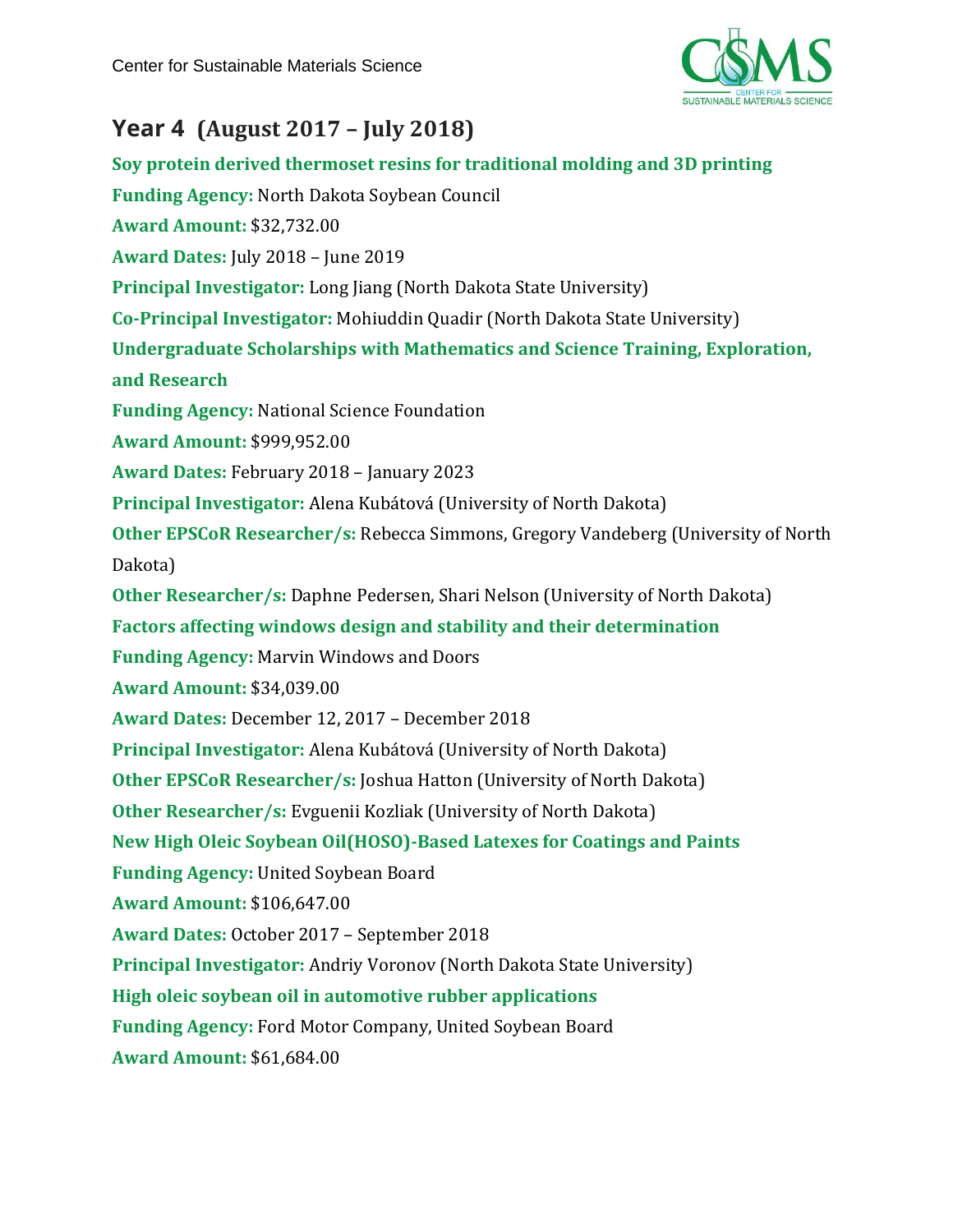

**Award Dates:** October 2017 – September 2018 **Principal Investigator:** Dean Webster (North Dakota State University) **High Oleic Soybean Oil as a Plasticizer for Crumb Rubber for Tire Tread Compounds Funding Agency:** United Soybean Board **Award Amount:** \$97,525.00 **Award Dates:** October 2017 – September 2018 **Principal Investigator:** Dean Webster (North Dakota State University) **Vegetable Oil-Based latex for Paints and Coatings Funding Agency:** ND Department of Commerce, Agricultural Products Utilization Commission **Award Amount:** \$25,000.00 **Award Dates:** September 2017 – August 2018 **Principal Investigator:** Andriy Voronov (North Dakota State University)

# **Year 3 (August 2016 – July 2017)**

**Development of ND Flax Fiber Mat for New Applications Funding Agency:** AmeriFlax **Award Amount:** \$28,366.00 **Award Dates:** July 2017 – June 2018 **Principal Investigator:** Chad Ulven (North Dakota State University) **Additive Manufacturing for Mattress Comfort Customization Funding Agency:** North Dakota Department of Commerce **Award Amount:** \$64,000.00 **Award Dates:** June 2017 – August 2018 **Principal Investigator:** Bashir Khoda (North Dakota State University) **Co-Principal Investigator:** Chad Ulven (North Dakota State University) **Assisting Sunstrand in NSF SBIR Phase IIB Project Funding Agency:** Sunstrand, LLC **Award Amount:** \$25,000.00 **Award Dates:** June 2017 – August 2018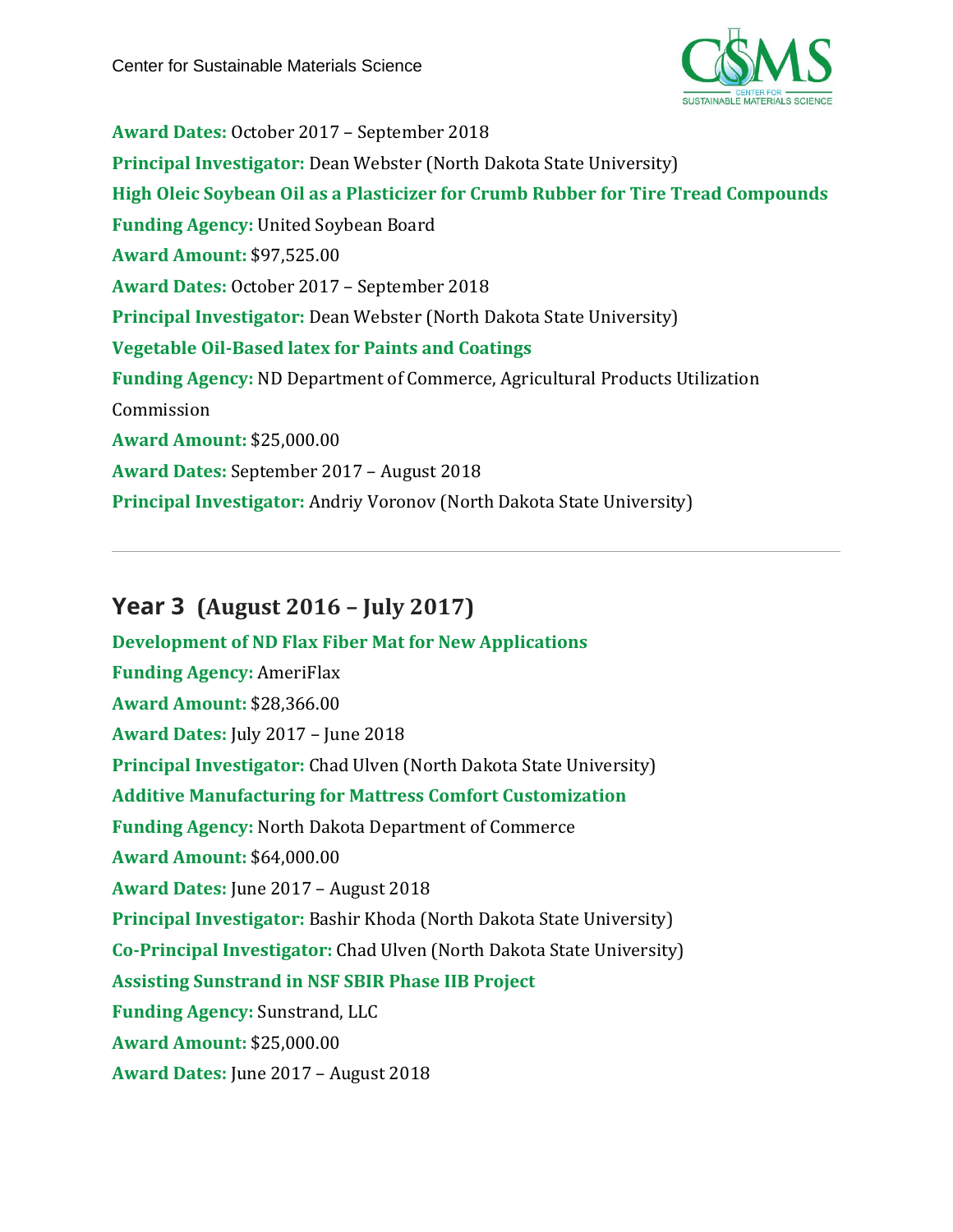

**Principal Investigator:** Chad Ulven (North Dakota State University) **Co-Principal Investigator:** Dean Webster (North Dakota State University) **IRES-IEGAC Interdisciplinary Environmental and Green Applications in Chemistry (IEGAC) Funding Agency:** National Science Foundation **Award Amount:** \$249,956.00 **Award Dates:** August 2017 – July 2020 **Principal Investigator:** Alena Kubátová (University of North Dakota) **Co-Principal Investigator:** Mukund Sibi (North Dakota State University) **Other Researcher/s:** Evguenii Kozliak, David Pierce **Sanford Seed Grant: Nanocapsule mediated dietary delivery of arginine for acute wound healing Funding Agency:** Sanford Health **Award Amount:** \$80,570.00 **Award Dates:** May 24, 2017 – **Principal Investigator:** Mohiuddin Quadir (North Dakota State University) **Co-Principal Investigator:** Long Jiang (North Dakota State University) **Modified Soybean Oil to Enhance Effectiveness as a Processing Oil for Rubber Funding Agency:** Ford Motor Company **Award Amount:** \$99,806.00 **Award Dates:** December 2016 – September 2017 **Principal Investigator:** Bret Chisholm (North Dakota State University) **Other EPSCoR Researcher/s:** Chad Ulven (North Dakota State University) **High Performance Bio-based Polymer Materials Systems Funding Agency:** Department of Defense **Award Amount:** \$480,000.00 **Award Dates:** September 27, 2016 – September 25, 2018 **Principal Investigator:** Chad Ulven (North Dakota State University) **Other EPSCoR Researcher/s:** Mukund Sibi, Dean Webster (North Dakota State University) **Biobased monomer and polymer systems for coatings Funding Agency:** Akzo Nobel **Award Amount:** \$150,000.00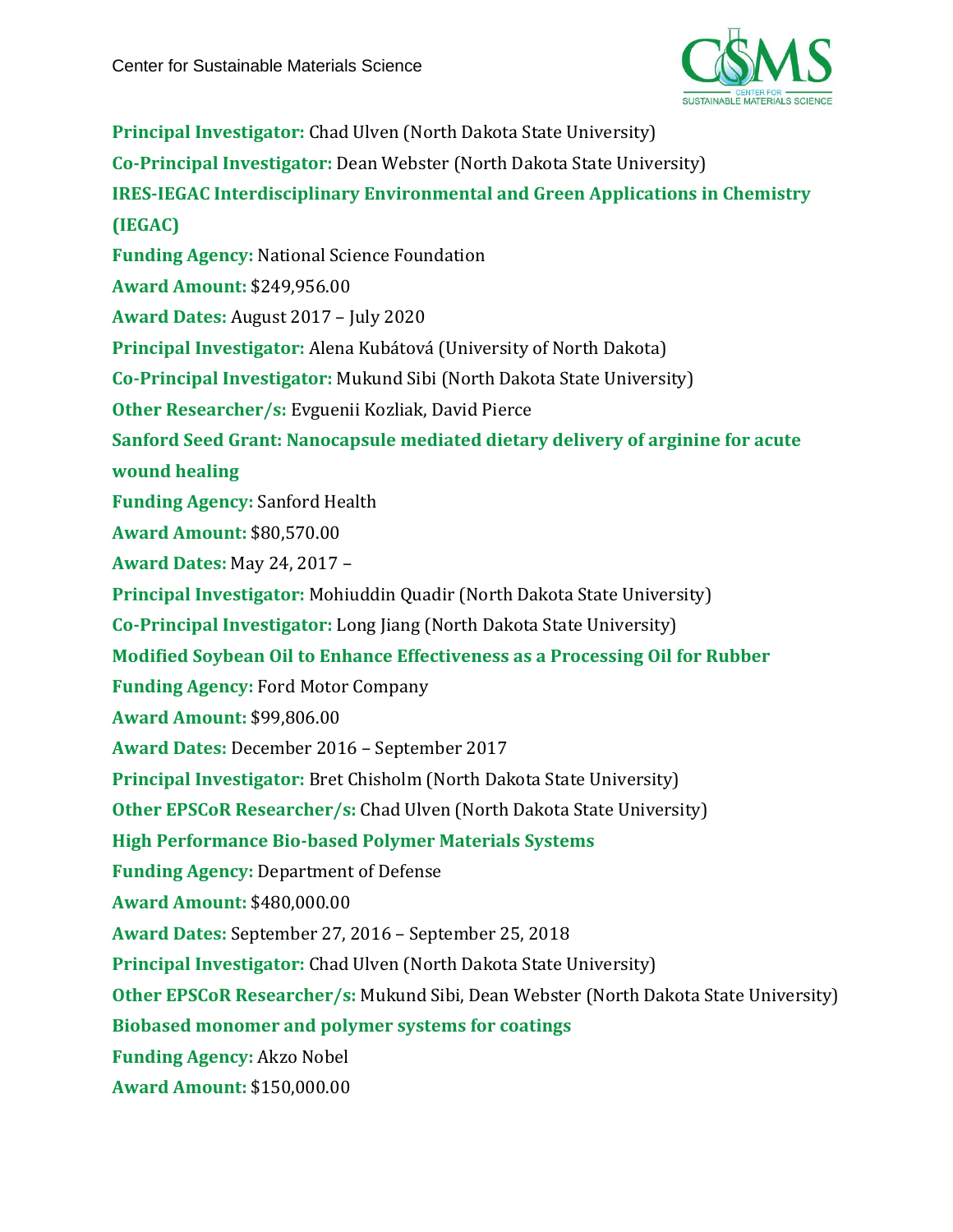

**Award Dates:** September 2016 – August 2017 **Principal Investigator:** Dean Webster (North Dakota State University) **Other EPSCoR Researcher/s:** Mukund Sibi (North Dakota State University) **Synthesizing medical materials from corn bran: Corn meets Nanomedicine Funding Agency:** North Dakota Corn Council **Award Amount:** \$4,999.00 **Award Dates:** August 16, 2016 – **Principal Investigator:** Mohiuddin Quadir (North Dakota State University) **Co-Principal Investigator:** Khwaja Hossain (Mayville State University)

# **Year 2 (August 2015 – July 2016)**

**Pyrolysis of Woody Biomass for Advanced Products Funding Agency:** National Science Foundation **Award Amount:** \$50,000.00 **Award Dates:** July 15, 2016 – January 2018 **Principal Investigator:** Chad Ulven (North Dakota State University) **Further Development of ND Flax Fiber and Shive for Commercialization in ND Funding Agency:** AmeriFlax **Award Amount:** \$32,866.00 **Award Dates:** July 2016 – June 2017 **Principal Investigator:** Chad Ulven (North Dakota State University) **Integration of Flax Fibers into Kingetics Advanced Composite Orthotics Funding Agency:** AmeriFlax **Award Amount:** \$17,000.00 **Award Dates:** July 2016 – June 2017 **Principal Investigator:** Chad Ulven (North Dakota State University) **Modified Soybean Oil to Enhance Effectiveness as a Processing Oil for Rubber Funding Agency:** United Soybean Board **Award Amount:** \$27,306.00 **Award Dates:** July 2016 – September 2016 **Principal Investigator:** Bret Chisholm (North Dakota State University)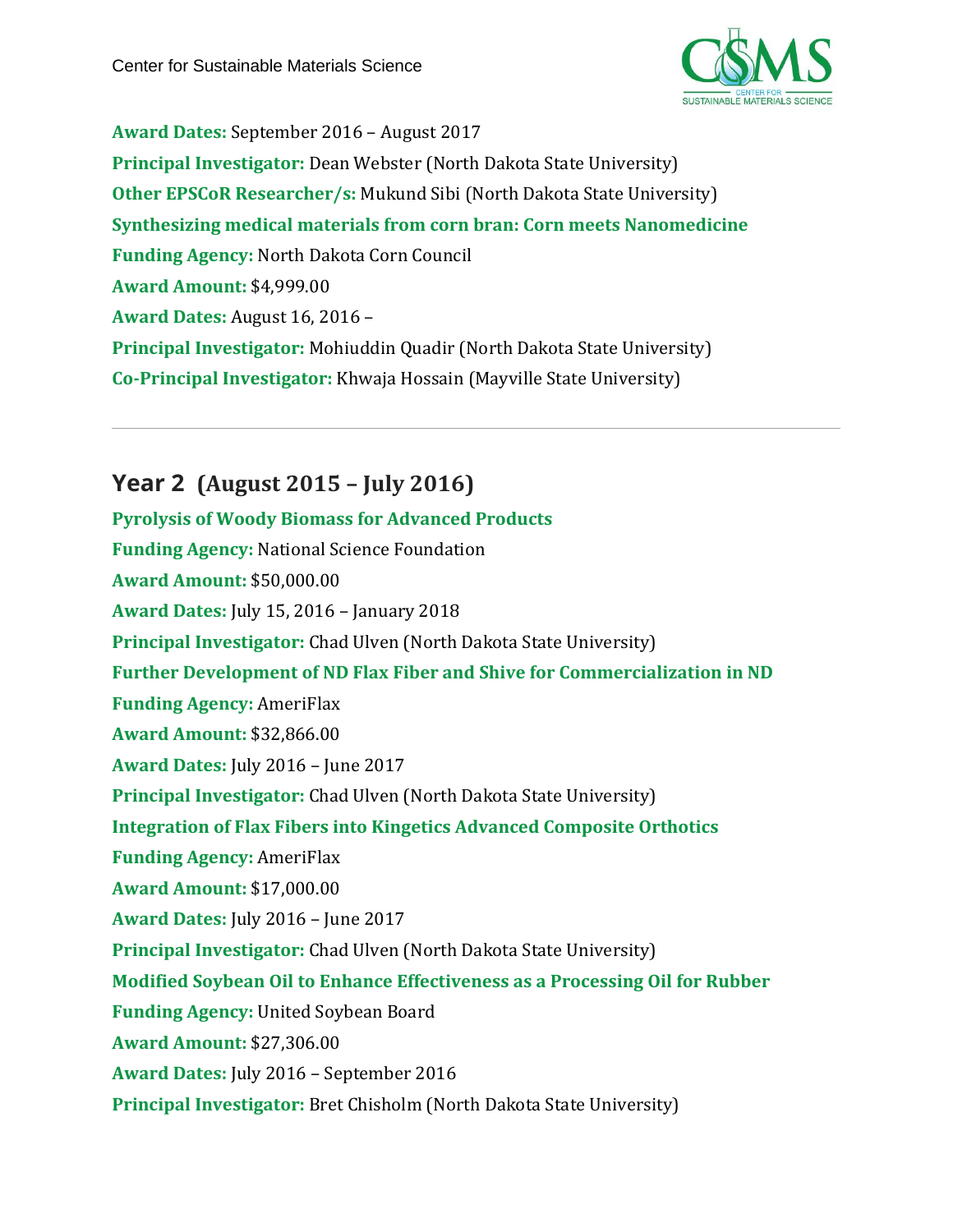

**Co-Principal Investigator:** Olena Shafranska (North Dakota State University) **Other EPSCoR Researcher/s:** Chad Ulven (North Dakota State University) **Integration of Composite Materials into Sprayer Boom Design – Prototype and Testing Completion Funding Agency:** AGCO Corporation **Award Amount:** \$14,876.00 **Award Dates:** January 2016 – June 2016 **Principal Investigator:** Chad Ulven (North Dakota State University) **BiMAT Zymergen Funding Agency:** Zymergen, Inc. **Award Amount:** \$360,000.00 **Award Dates:** September 23, 2015 – July 7, 2020 **Principal Investigator:** Dean Webster (North Dakota State University)

# **YEAR 1 (August 2014 – July 2015)**

**Modified Soybean Oil to Enhance Effectiveness as a Processing Oil for Rubber Funding Agency:** United Soybean Board **Award Amount:** \$93,435.00 **Award Dates:** July 2015 – June 2017 **Principal Investigator:** Bret Chisholm (North Dakota State University **Co-Principal Investigator/s:** Chad Ulven (North Dakota State University) **Interdisciplinary Renewable and Environmental Chemistry – IREC Funding Agency:** National Science Foundation **Award Amount:** \$270,000.00 **Award Dates:** June 2015 – May 2018 **Principal Investigator:** Alena Kubatova (University of North Dakota) **Other Researchers:** Frank Bowman, Audrey LaVallie (University of North Dakota) **Further Natural Fiber Composites Development with FibreCITY Funding Agency:** Composites Innovation Centre Manitoba **Award Amount:** \$32,000.00